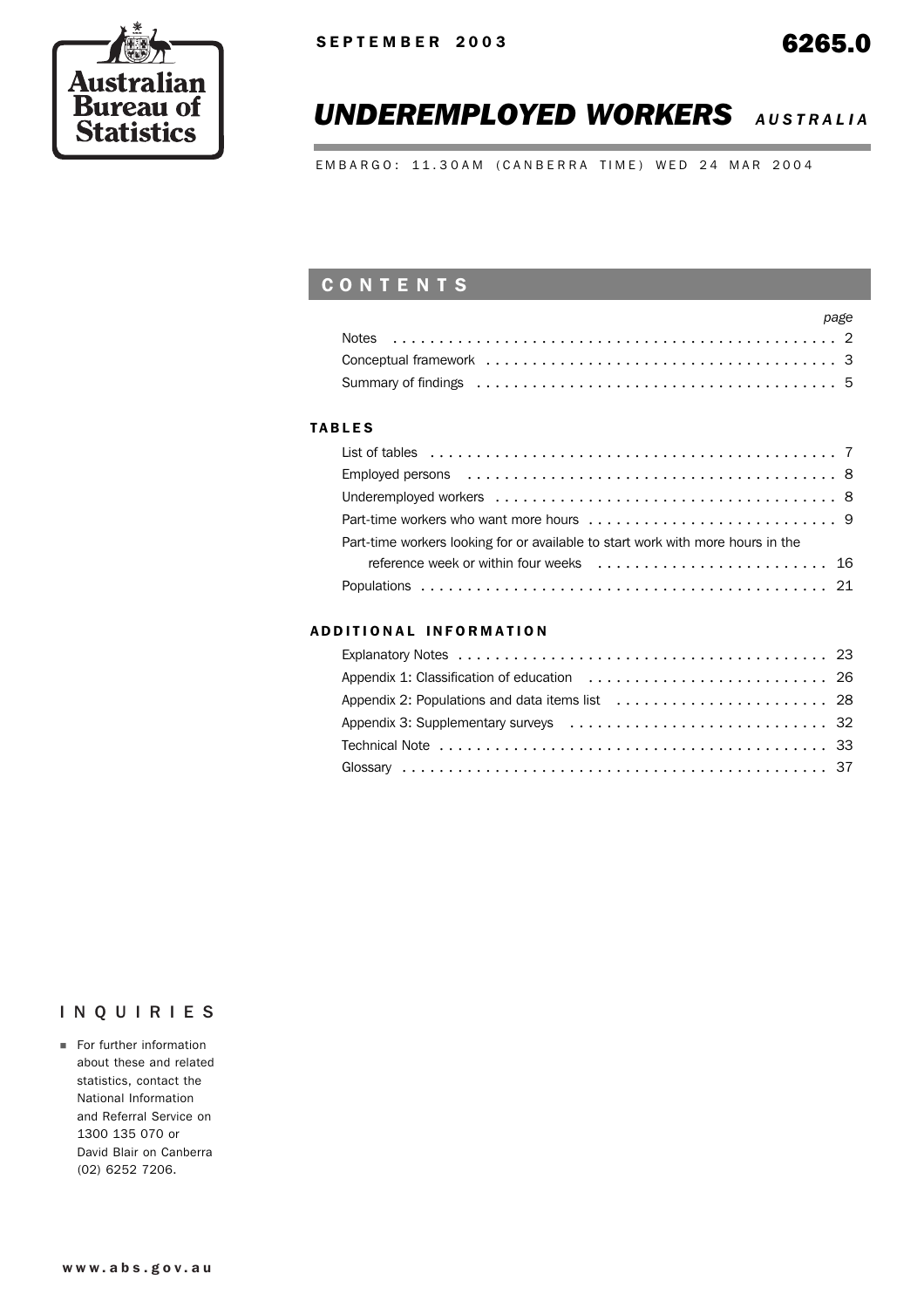# NOTES

| ABOUT THIS PUBLICATION   | This publication presents information about underemployed workers. The number of<br>underemployed workers is an important component of underutilised labour resources in<br>the economy, along with the number of unemployed and some persons with marginal<br>attachment to the labour force. A range of information is presented on underemployed<br>workers including the number of hours usually worked, number of preferred hours,<br>steps taken to find work with more hours, and difficulties finding work with more hours. |
|--------------------------|-------------------------------------------------------------------------------------------------------------------------------------------------------------------------------------------------------------------------------------------------------------------------------------------------------------------------------------------------------------------------------------------------------------------------------------------------------------------------------------------------------------------------------------|
| <b>ABOUT THIS SURVEY</b> | Statistics in this publication were obtained from the Underemployed Workers Survey                                                                                                                                                                                                                                                                                                                                                                                                                                                  |
|                          | conducted throughout Australia in September 2003 as a supplement to the Australian                                                                                                                                                                                                                                                                                                                                                                                                                                                  |
|                          | Bureau of Statistics (ABS) monthly Labour Force Survey (LFS).                                                                                                                                                                                                                                                                                                                                                                                                                                                                       |
|                          | Data from the survey relate to all employed persons aged 15 years and over. Persons who                                                                                                                                                                                                                                                                                                                                                                                                                                             |
|                          | worked less than 35 hours in the week prior to the survey (i.e. the reference week) and                                                                                                                                                                                                                                                                                                                                                                                                                                             |
|                          | who would have preferred to work more hours, were asked about whether they were                                                                                                                                                                                                                                                                                                                                                                                                                                                     |
|                          | looking for work with more hours, whether they were available to start work with more                                                                                                                                                                                                                                                                                                                                                                                                                                               |
|                          | hours and their experience in looking for work with more hours. Other information                                                                                                                                                                                                                                                                                                                                                                                                                                                   |
|                          | sought included the duration of the current period of insufficient work and the number                                                                                                                                                                                                                                                                                                                                                                                                                                              |
|                          | of extra hours preferred.                                                                                                                                                                                                                                                                                                                                                                                                                                                                                                           |
| ROUNDING                 | As estimates have been rounded, discrepancies may occur between sums of the                                                                                                                                                                                                                                                                                                                                                                                                                                                         |
|                          | component items and totals.                                                                                                                                                                                                                                                                                                                                                                                                                                                                                                         |
|                          | .                                                                                                                                                                                                                                                                                                                                                                                                                                                                                                                                   |
| ABBREVIATIONS            | ABS Australian Bureau of Statistics                                                                                                                                                                                                                                                                                                                                                                                                                                                                                                 |
|                          | Australian Standard Classification of Education<br>ASCED                                                                                                                                                                                                                                                                                                                                                                                                                                                                            |
|                          | International Labour Organisation<br>ILO -                                                                                                                                                                                                                                                                                                                                                                                                                                                                                          |
|                          | Labour Force Survey<br><b>LFS</b>                                                                                                                                                                                                                                                                                                                                                                                                                                                                                                   |
|                          | not further defined<br>n.f.d.                                                                                                                                                                                                                                                                                                                                                                                                                                                                                                       |
|                          | RSE relative standard error                                                                                                                                                                                                                                                                                                                                                                                                                                                                                                         |
|                          | Standard Australian Classification of Countries<br>SACC                                                                                                                                                                                                                                                                                                                                                                                                                                                                             |
|                          | standard error<br>SE                                                                                                                                                                                                                                                                                                                                                                                                                                                                                                                |
|                          |                                                                                                                                                                                                                                                                                                                                                                                                                                                                                                                                     |
|                          |                                                                                                                                                                                                                                                                                                                                                                                                                                                                                                                                     |

Dennis Trewin Australian Statistician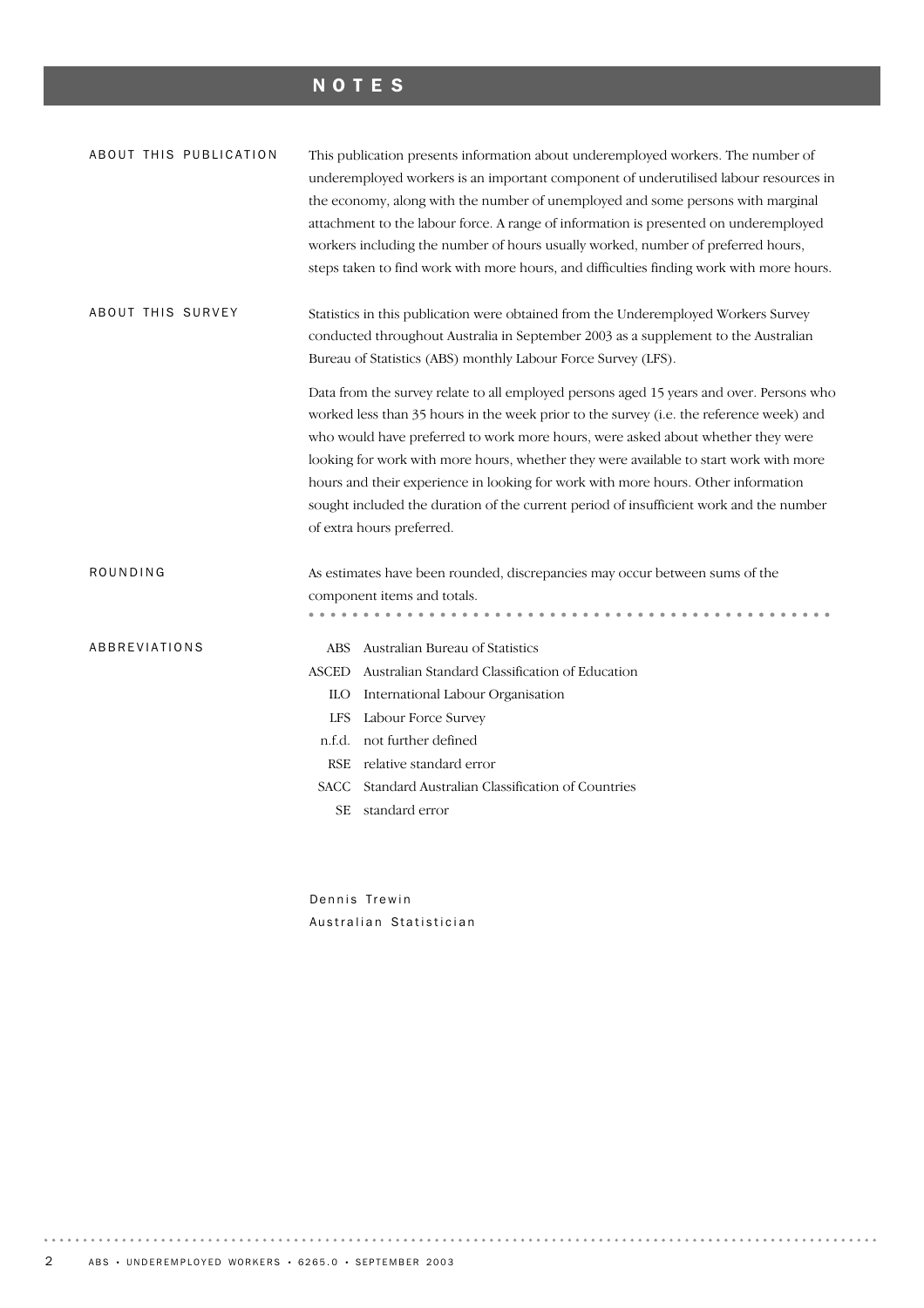### C O N C E P T U A L F R A M E W O R K

CONCEPTUAL FRAMEWORK

The ABS conceptual framework for underemployment separates employed persons into two mutually exclusive groups:

- ! workers who are fully employed
- ! workers who are not fully employed, comprising:
	- ! part-time workers who want to work more hours
	- ! full-time workers who worked part-time hours in the reference week for economic reasons (such as being stood down or insufficient work being available).

Fully employed workers comprise: employed persons who worked full time during the reference week (includes persons who usually work part time); employed persons who usually work full time but worked part time in the reference week for non-economic reasons (including illness or injury, leave, holiday or flextime, and personal reasons); and part-time workers (usually work part time and did so in the reference week) who do not want additional hours of work.

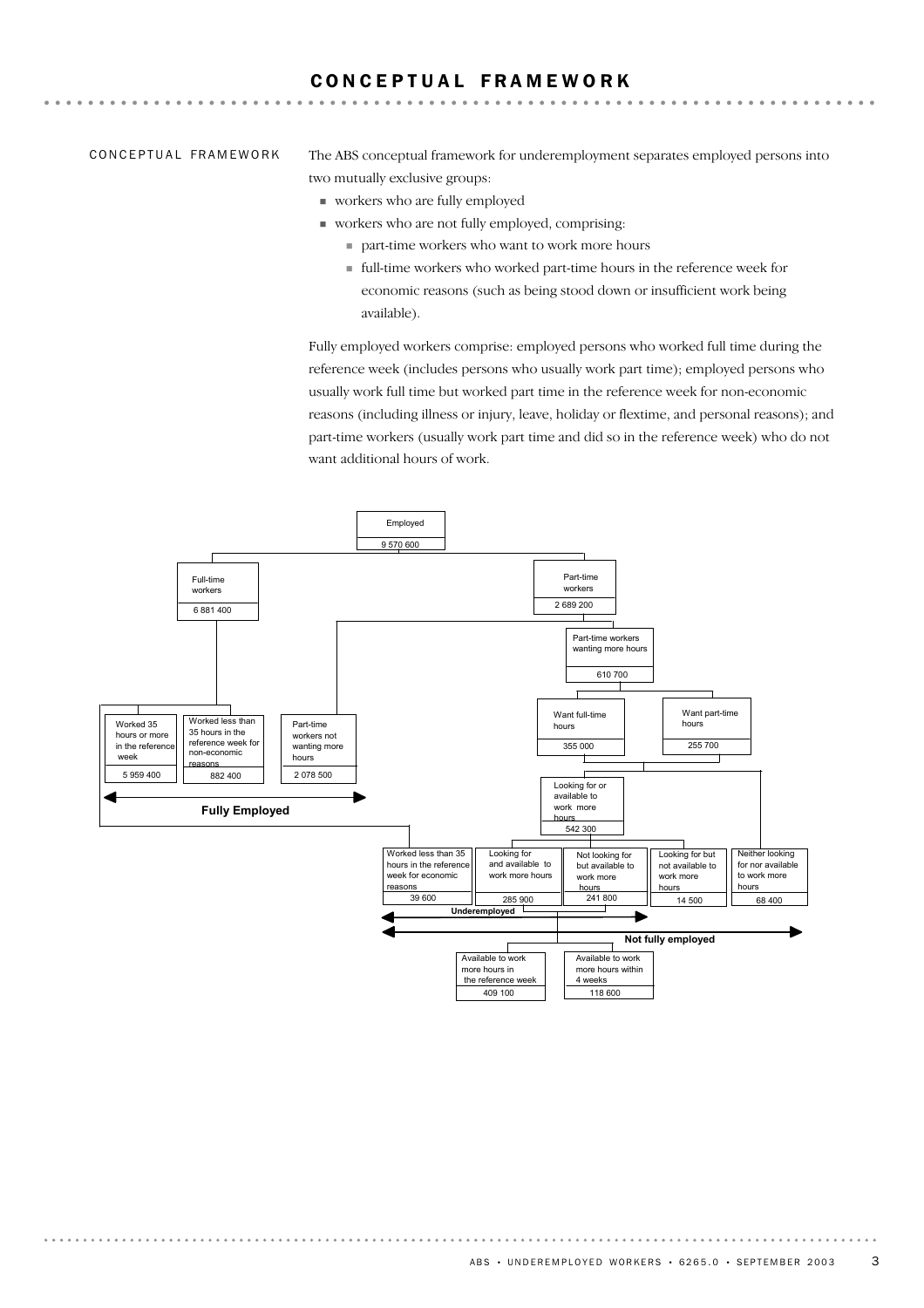# C O N C E P T U A L F R A M E W O R K *continued*

| CONCEPTUAL FRAMEWORK<br>continued | The ABS underemployment framework classifies persons who are not fully employed<br>into a number of groups based on whether they are looking for and/or available to start<br>work with more hours. The framework separately identifies part-time workers wanting<br>full-time hours and those wanting more part-time hours. These persons are further<br>classified according to whether they had looked for extra work during the four weeks<br>prior to the survey, and whether they were available to start extra work (either in the<br>reference week or in the four weeks subsequent to the survey).                                                                                                                                                                                                                                                                                                                                                                                   |  |  |  |  |  |
|-----------------------------------|-----------------------------------------------------------------------------------------------------------------------------------------------------------------------------------------------------------------------------------------------------------------------------------------------------------------------------------------------------------------------------------------------------------------------------------------------------------------------------------------------------------------------------------------------------------------------------------------------------------------------------------------------------------------------------------------------------------------------------------------------------------------------------------------------------------------------------------------------------------------------------------------------------------------------------------------------------------------------------------------------|--|--|--|--|--|
|                                   | Persons who usually work full time, but worked part time in the reference week for<br>economic reasons, are separately identified in the underemployment framework. It is<br>assumed that these people wanted to work full time in the reference week and would<br>have been available to do so.                                                                                                                                                                                                                                                                                                                                                                                                                                                                                                                                                                                                                                                                                              |  |  |  |  |  |
| DEFINITION OF<br>UNDEREMPLOYMENT  | The ABS definition of the underemployed is consistent with the International Labour<br>Organisation (ILO) definition of time-related underemployment.                                                                                                                                                                                                                                                                                                                                                                                                                                                                                                                                                                                                                                                                                                                                                                                                                                         |  |  |  |  |  |
|                                   | According to the ILO definition adopted in 1998, time-related underemployment exists<br>when the hours of work of an employed person are below a threshold, and are<br>insufficient in relation to an alternative employment situation in which the person is<br>willing and available to engage. More specifically, persons in time-related<br>underemployment comprise all employed persons (as defined) who satisfy the following<br>three criteria:<br>villingness to work additional hours - the ILO recommends that those who have<br>actively sought to work additional hours should be distinguished from those who<br>have not<br>• availability to work additional hours, within a specified subsequent period<br>worked less than a threshold (determined according to national circumstances)<br>relating to working time - the ABS underemployment framework uses a threshold<br>(35 hours in the reference week) based on the boundary between full-time and<br>part-time work. |  |  |  |  |  |
| UNDEREMPLOYED<br>WORKERS SURVEY   | The Underemployed Workers Survey is the primary ABS data source on<br>underemployment. It provides a wide range of information about underemployed<br>workers, including information on the number of hours usually worked, number of<br>preferred hours, steps taken to find work with more hours, and difficulties finding work<br>with more hours. Summary information on underemployed workers is also collected in<br>the Labour Force Survey (LFS) on a quarterly basis.                                                                                                                                                                                                                                                                                                                                                                                                                                                                                                                |  |  |  |  |  |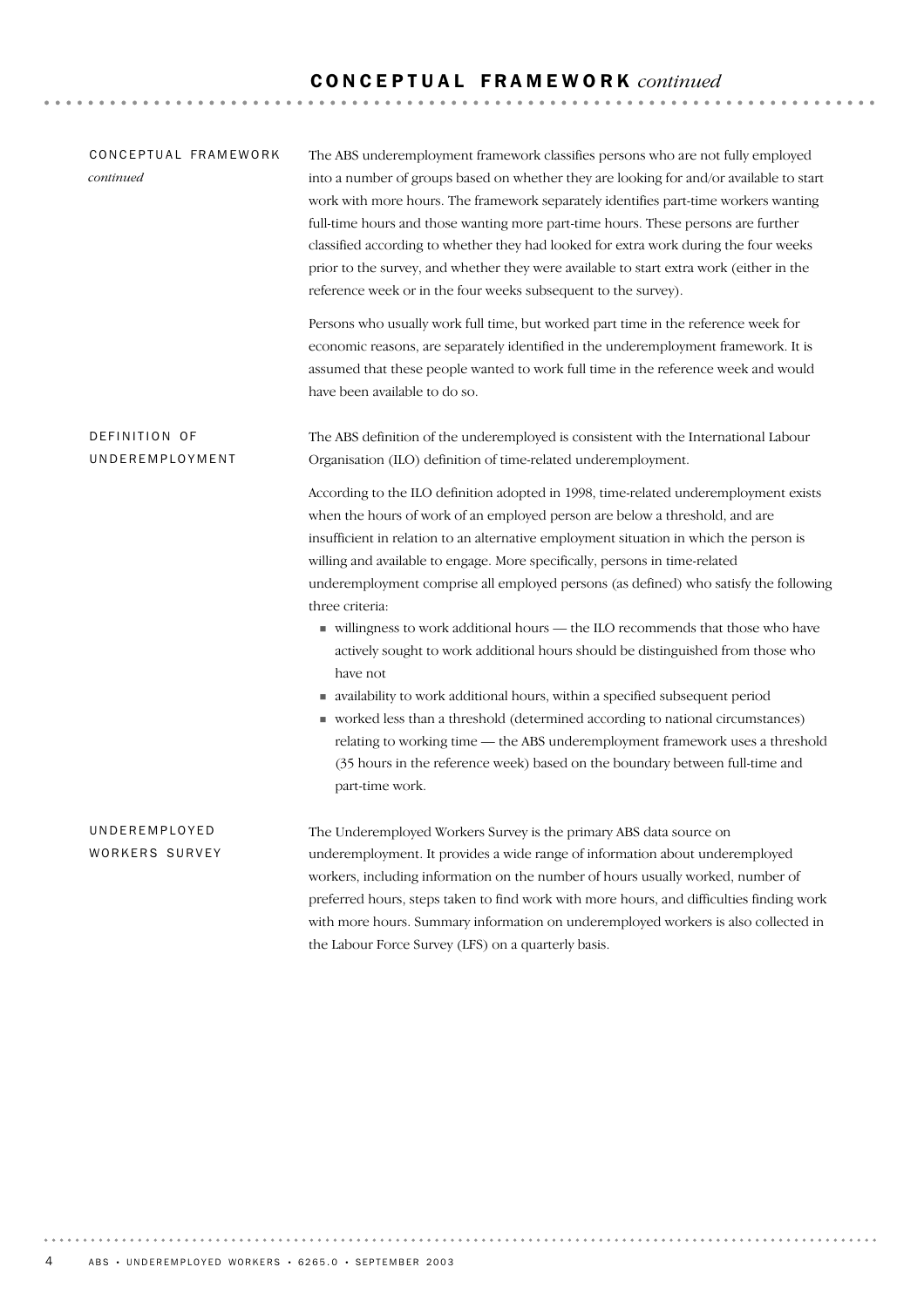### SUMMARY OF FINDINGS

| OVERVIEW                                                            | There were 9,570,600 employed persons aged 15 years and over in September 2003. Of<br>these:<br>• 610,700 (6%) usually worked part time and wanted to work more hours<br>567,400 (6%) were underemployed workers, including:<br>■ 527,700 who usually worked part time and wanted more hours and were<br>available to start work with more hours in the reference week, or within four<br>weeks of interview<br>39,600 who usually worked full time but worked part-time hours in the<br>reference week due to economic reasons (being stood down, on short time, or<br>having insufficient work). The majority (77%) of these were male. |
|---------------------------------------------------------------------|-------------------------------------------------------------------------------------------------------------------------------------------------------------------------------------------------------------------------------------------------------------------------------------------------------------------------------------------------------------------------------------------------------------------------------------------------------------------------------------------------------------------------------------------------------------------------------------------------------------------------------------------|
| PART-TIME WORKERS<br>WHO WANT MORE HOURS                            | In September 2003, there were 2,689,200 part-time workers. Of these, 23% (610,700)<br>wanted to work more hours, an increase of one percentage point since September 2002.<br>The proportion of part-time workers wanting more hours was higher for males (30%)<br>than for females (20%). A similar pattern occurred in previous years.                                                                                                                                                                                                                                                                                                  |
| Characteristics of<br>part-time workers who<br>want more hours      | Of the 610,700 part-time workers who wanted to work more hours, the majority (58%)<br>wanted to work full time. For males, the proportion who wanted to work full time was<br>73%, whereas the proportion of females wanting to work full time was 50%.                                                                                                                                                                                                                                                                                                                                                                                   |
| Duration of insufficient<br>work                                    | The median duration of the current period of insufficient work for part-time workers<br>who wanted to work more hours was 30 weeks. In September 2003, for males aged<br>45-54 years, the median duration of insufficient work was 52 weeks. See Glossary for<br>definition of median duration of insufficient work.                                                                                                                                                                                                                                                                                                                      |
| Available to start work<br>with more hours in the<br>reference week | There were 236,700 part-time workers looking for work with more hours who were<br>available to start work with more hours in the reference week. This is the group of<br>underemployed workers which most closely aligns with criteria applied in the ABS<br>definition of unemployment, that is, actively looking for work, and available for work in<br>the reference week. Females comprised just over half of these workers (55%).                                                                                                                                                                                                    |
|                                                                     | Of those 610,700 part-time workers who wanted to work more hours, 77% (472,800) had<br>actively looked for work with more hours in the four weeks prior to the survey, or were<br>available to start work with more hours in the reference week.                                                                                                                                                                                                                                                                                                                                                                                          |
|                                                                     | The remaining 23% (137,900 persons) were not looking for work with more hours in the<br>four weeks prior to the survey and were not available in the reference week. Of these,<br>69,400 were available to start work with more hours within the next four weeks.                                                                                                                                                                                                                                                                                                                                                                         |
| Looking for, or available<br>to start work                          | Of those part-time workers wanting more hours, 89% (542,300) were looking for or<br>available to start work with more hours in the reference week or within four weeks. This<br>proportion has remained steady since September 2001. Almost one-third (32%) of these<br>persons usually work 10 hours or less per week.                                                                                                                                                                                                                                                                                                                   |
| Extra hours wanted                                                  | Of those part-time workers who were looking for or available to start work with more<br>hours:<br>43% wanted to work 10-19 extra hours<br>28% wanted to work less than 10 extra hours each week                                                                                                                                                                                                                                                                                                                                                                                                                                           |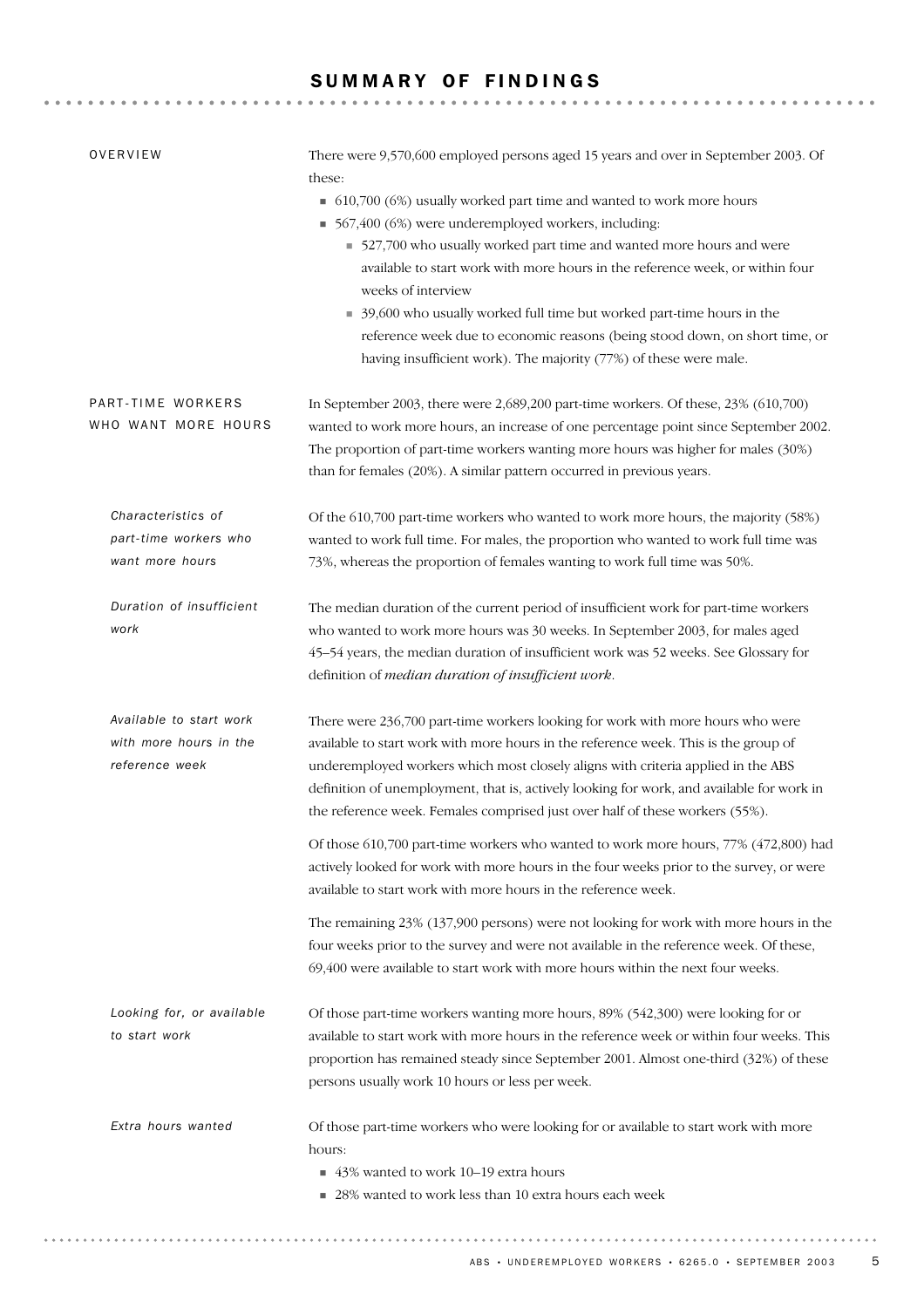# S U M M A R Y O F F I N D I N G S *continued*

| Extra hours wanted    | 22% wanted to work 20–29 extra hours<br>٠                                                                                                                                                                                                                                                                                                                                                                                                         |
|-----------------------|---------------------------------------------------------------------------------------------------------------------------------------------------------------------------------------------------------------------------------------------------------------------------------------------------------------------------------------------------------------------------------------------------------------------------------------------------|
| continued             | ■ 8% wanted to work an additional 30 hours or more.                                                                                                                                                                                                                                                                                                                                                                                               |
|                       | The mean preferred number of extra hours each week was 15.3 hours. Males wanted to<br>work an average of 17.3 extra hours compared with an average of 14.1 extra hours for<br>females. The mean preferred number of extra hours was highest for persons aged<br>25-34 years (16.5 hours) and lowest for persons aged 15-19 years (13.3 hours).                                                                                                    |
| Job search experience | Of those part-time workers who wanted more hours, 300,400 (49%) had been looking<br>for work with more hours.                                                                                                                                                                                                                                                                                                                                     |
|                       | Part-time workers who looked for work with more hours were asked to report their main<br>difficulty in finding work with more hours. The most commonly reported main difficulty<br>in September 2003 was 'no vacancies in line of work' (22%). A further 10% reported<br>'considered too young or too old by employers' as their main difficulty, and 9% reported<br>'unsuitable hours'.                                                          |
|                       | The most common steps taken to find work with more hours were 'contacted<br>prospective employers' (65%), 'asked current employer for more work' (58%) and<br>looked in newspapers' (57%). The proportion of persons searching internet sites to find<br>work with more hours increased from 18% in September 2001 to 28% in September<br>2003. This is the largest increase in frequency of all the steps taken to find work with<br>more hours. |
|                       | $277722$ $7117711$ $72.71112$ $1112211$ $1117711$ $112222$                                                                                                                                                                                                                                                                                                                                                                                        |

# MOST COMMON STEPS TAKEN TO FIND WORK WITH MORE HOURS, September 2001 to 2003

|                                              | <b>SEPTEMBER</b><br>2001<br> |    | <b>SEPTEMBER</b><br>2002<br> |    | <b>SEPTEMBER</b><br>2003 |    |
|----------------------------------------------|------------------------------|----|------------------------------|----|--------------------------|----|
|                                              | 000'                         | %  | '000                         | %  | 000'                     | %  |
| Contacted prospective employers              | 202.1                        | 66 | 196.1                        | 65 | 194.0                    | 65 |
| Asked current employer for more work         | 162.1                        | 53 | 157.8                        | 52 | 174.1                    | 58 |
| Looked in newspapers                         | 182.5                        | 60 | 172.1                        | 57 | 172.1                    | 57 |
| Searched Internet sites                      | 55.5                         | 18 | 77.6                         | 26 | 85.1                     | 28 |
| Contacted friends or relations               | 75.5                         | 25 | 71.3                         | 24 | 82.0                     | 27 |
| Registered with Centrelink                   | 80.7                         | 27 | 70.4                         | 23 | 69.2                     | 23 |
| Answered a newspaper advertisement for a job | 64.8                         | 21 | 62.6                         | 21 | 66.8                     | 22 |
|                                              |                              |    |                              |    |                          |    |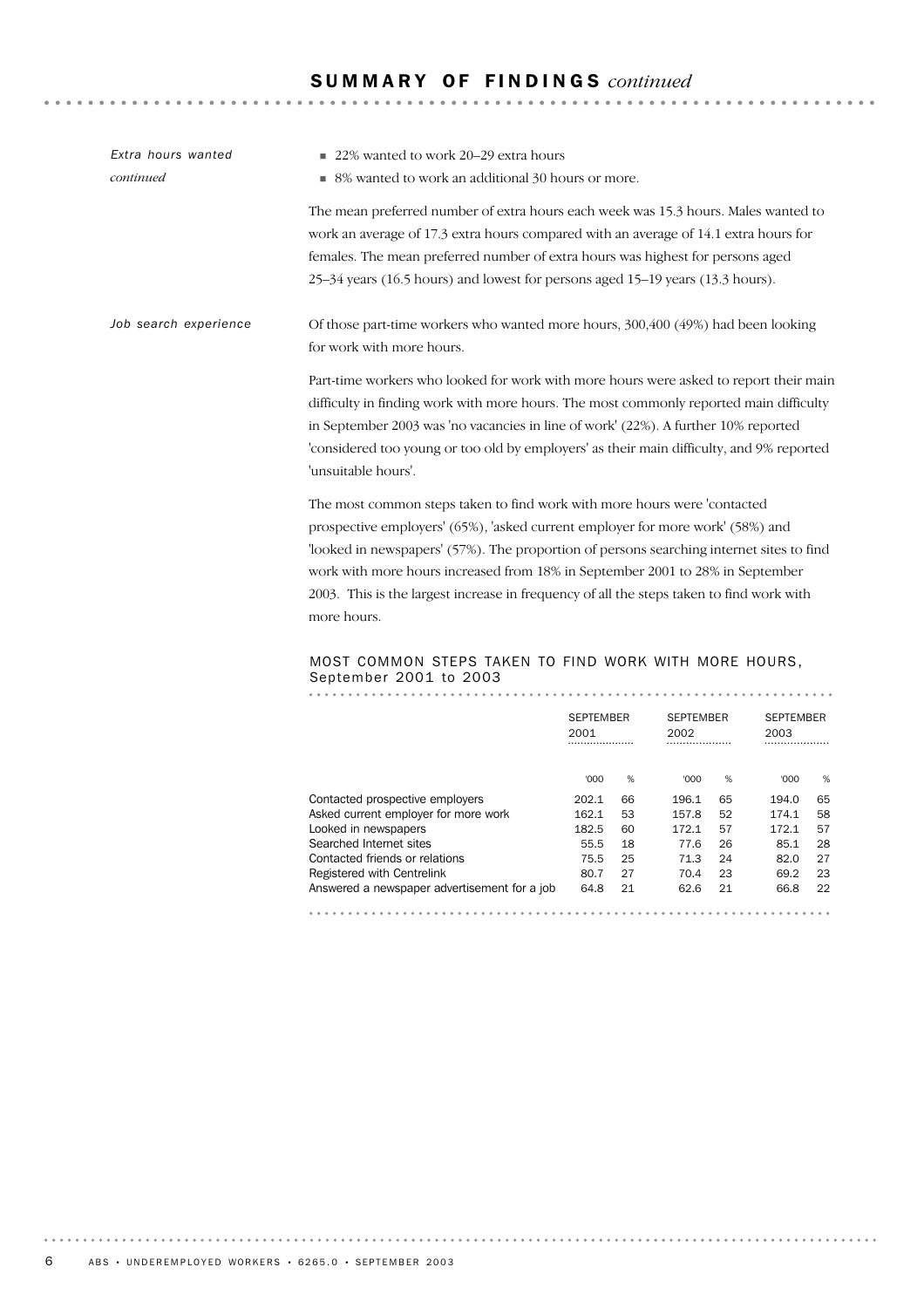# LIST OF TABLES

| EMPLOYED PERSONS                           | 1            | Full-time or part-time status, by sex, September 2001 to September 2003 8                                                                                                                                                                                                                                                                                                                                                                                                                                                        |
|--------------------------------------------|--------------|----------------------------------------------------------------------------------------------------------------------------------------------------------------------------------------------------------------------------------------------------------------------------------------------------------------------------------------------------------------------------------------------------------------------------------------------------------------------------------------------------------------------------------|
| UNDEREMPLOYED WORKERS                      | $\mathbf{2}$ | Underemployment status, by sex, September 2001 to September 2003 8                                                                                                                                                                                                                                                                                                                                                                                                                                                               |
| PART-TIME WORKERS WHO WANT MORE HOURS      |              |                                                                                                                                                                                                                                                                                                                                                                                                                                                                                                                                  |
|                                            | 3            | Whether looking and/or available, by sex, September 2001 to September                                                                                                                                                                                                                                                                                                                                                                                                                                                            |
|                                            | 4<br>5       | Whether looking and/or available, by sex, by age group, relationship in<br>household, level of highest educational attainment, status in employment,<br>preferred total number of hours, preferred number of extra hours,<br>whether would prefer to change employer, and whether would prefer to<br>Duration of current period of insufficient work, by sex, by age group,<br>relationship in household, level of highest educational attainment, status<br>in employment, preferred total number of hours, preferred number of |
| IN THE REFERENCE WEEK OR WITHIN FOUR WEEKS |              | extra hours, whether would prefer to change employer, and whether<br>PART-TIME WORKERS LOOKING FOR OR AVAILABLE TO START WORK WITH MORE HOURS                                                                                                                                                                                                                                                                                                                                                                                    |
|                                            | 6            | Preferred number of extra hours, by sex, by age group, status in<br>employment, usual number of hours worked, whether would move<br>interstate if offered a suitable job, and whether would move intrastate if                                                                                                                                                                                                                                                                                                                   |
|                                            | 7            | Main difficulty in finding work, by sex, by mean preferred number of extra                                                                                                                                                                                                                                                                                                                                                                                                                                                       |
|                                            | 8            | hours<br>All steps taken to find work in the last four weeks, by sex, by preferred                                                                                                                                                                                                                                                                                                                                                                                                                                               |
| POPULATIONS                                |              |                                                                                                                                                                                                                                                                                                                                                                                                                                                                                                                                  |
|                                            | 9            |                                                                                                                                                                                                                                                                                                                                                                                                                                                                                                                                  |

*page*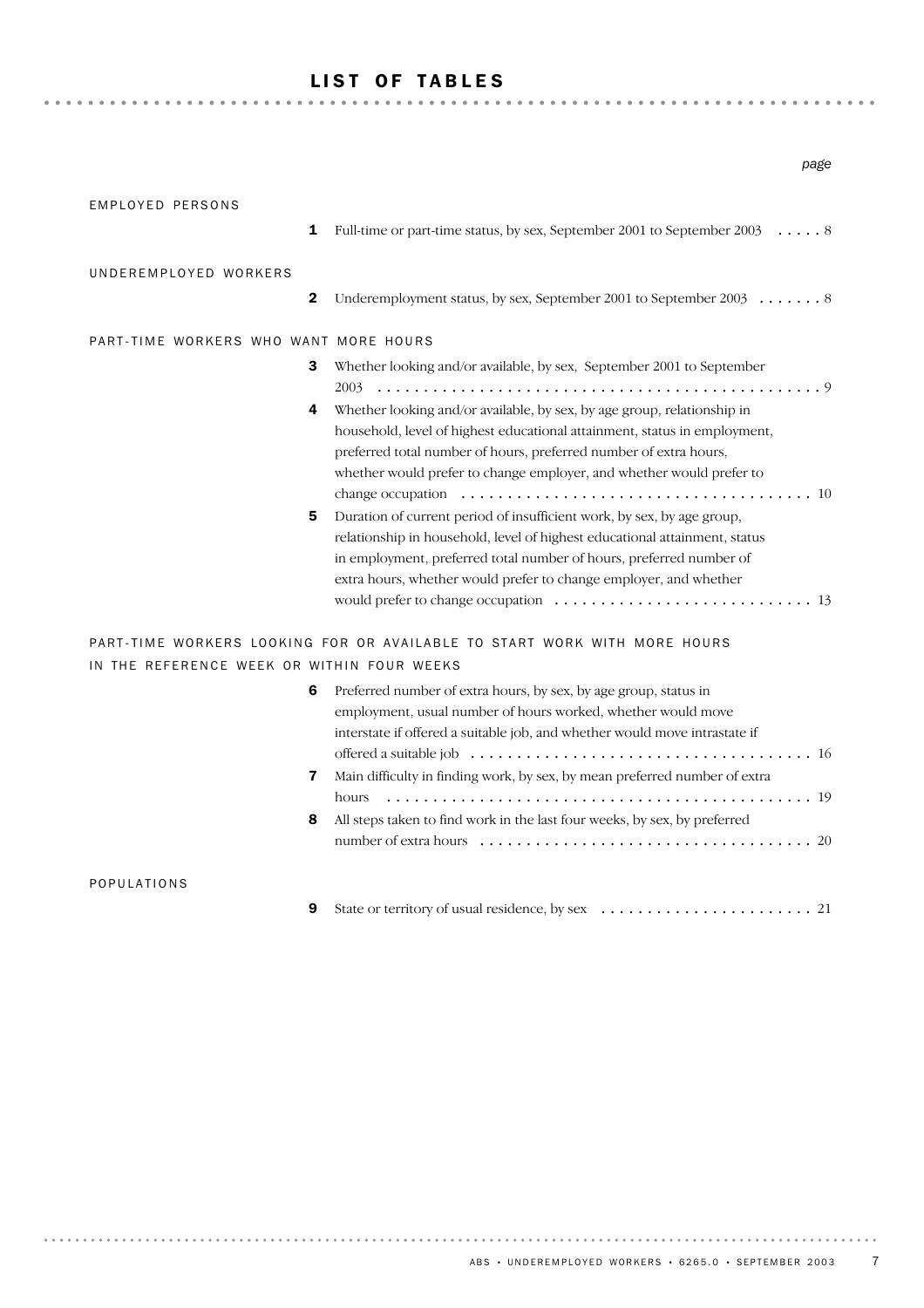1 EMPLOYED PERSONS, Full- time or part- time status —September 2001 to 2003

### SEPTEMBER 2001 SEPTEMBER 2002 SEPTEMBER 2003 *Males Females Males Females Males Females Persons* '000 '000 '000 '000 '000 '000 '000 Employed persons 5 109.9 4 070.6 5 198.0 4 169.4 5 313.7 4 256.9 9 570.6 Full-time workers 4 394.8 2 270.9 4 449.4 2 293.0 4 550.0 2 331.4 6 881.4 Worked 35 hours or more in the reference 3 900.3 1 972.2 3 922.0 1 957.0 3 994.0 1 965.4 5 959.4 week Worked less than 35 hours in the 494.5 298.7 527.4 336.1 556.0 366.0 922.0 reference week For non-economic reasons 460.4 290.3 491.1 324.5 525.7 356.7 882.4 For economic reasons 34.1 8.4 36.3 11.6 30.4 9.2 39.6 Part-time workers **Part-time** workers **715.1 1 799.7** 748.6 1 876.4 763.7 1 925.4 2 689.2 11-time workers<br>
Mot wanting more hours<br>
Want more hours<br>
Want more hours<br>
232.2 360.2 226.6 363.2 227.0 383.7 610.7 Not wanting more hours 482.9 1 439.5 522.1 1 513.2 536.7 1 541.8 2 078.5 لـ المالك الملاح الملاح الملاح الملاح الملاح الملاح الملاح الملاح الملاح الملاح الملاح الملاح الملاح الملاح ا<br>173.5 63.2 191.1 62.2 193.5 255.7 191.1 62.2 193.5 255.7 191.1 191.5 255.7 Want full-time hours 168.8 186.7 163.0 172.2 164.8 190.2 355.0

. . . . . . . .

## 2 UNDEREMPLOYED WORKERS, Underemployment status —September 2001 to 2003

|                                                                                                                                                                   | <b>SEPTEMBER</b> |              | <b>SEPTEMBER</b> |         |                |         |         |  |
|-------------------------------------------------------------------------------------------------------------------------------------------------------------------|------------------|--------------|------------------|---------|----------------|---------|---------|--|
|                                                                                                                                                                   | 2001             | 2002<br><br> |                  |         | SEPTEMBER 2003 |         |         |  |
|                                                                                                                                                                   | Males            | Females      | Males            | Females | Males          | Females | Persons |  |
|                                                                                                                                                                   | '000             | '000         | '000             | '000    | '000           | '000    | '000    |  |
|                                                                                                                                                                   |                  |              |                  |         |                |         |         |  |
| Worked less than 35 hours in the reference week for economic reasons<br>Part-time workers wanting more hours who were available to start with<br>more hours $(a)$ | 34.1             | 8.4          | 36.3             | 11.6    | 30.4           | 9.2     | 39.6    |  |
| Looking and available to start                                                                                                                                    | 126.3            | 167.7        | 124.9            | 168.5   | 117.1          | 168.8   | 285.9   |  |
| Not looking but available to start                                                                                                                                | 78.8             | 148.3        | 79.2             | 153.9   | 83.1           | 158.8   | 241.8   |  |
| <b>Total underemployed</b>                                                                                                                                        | 239.3            | 324.3        | 240.3            | 334.0   | 230.5          | 336.8   | 567.4   |  |

(a) Availability refers to in the reference week or within four weeks.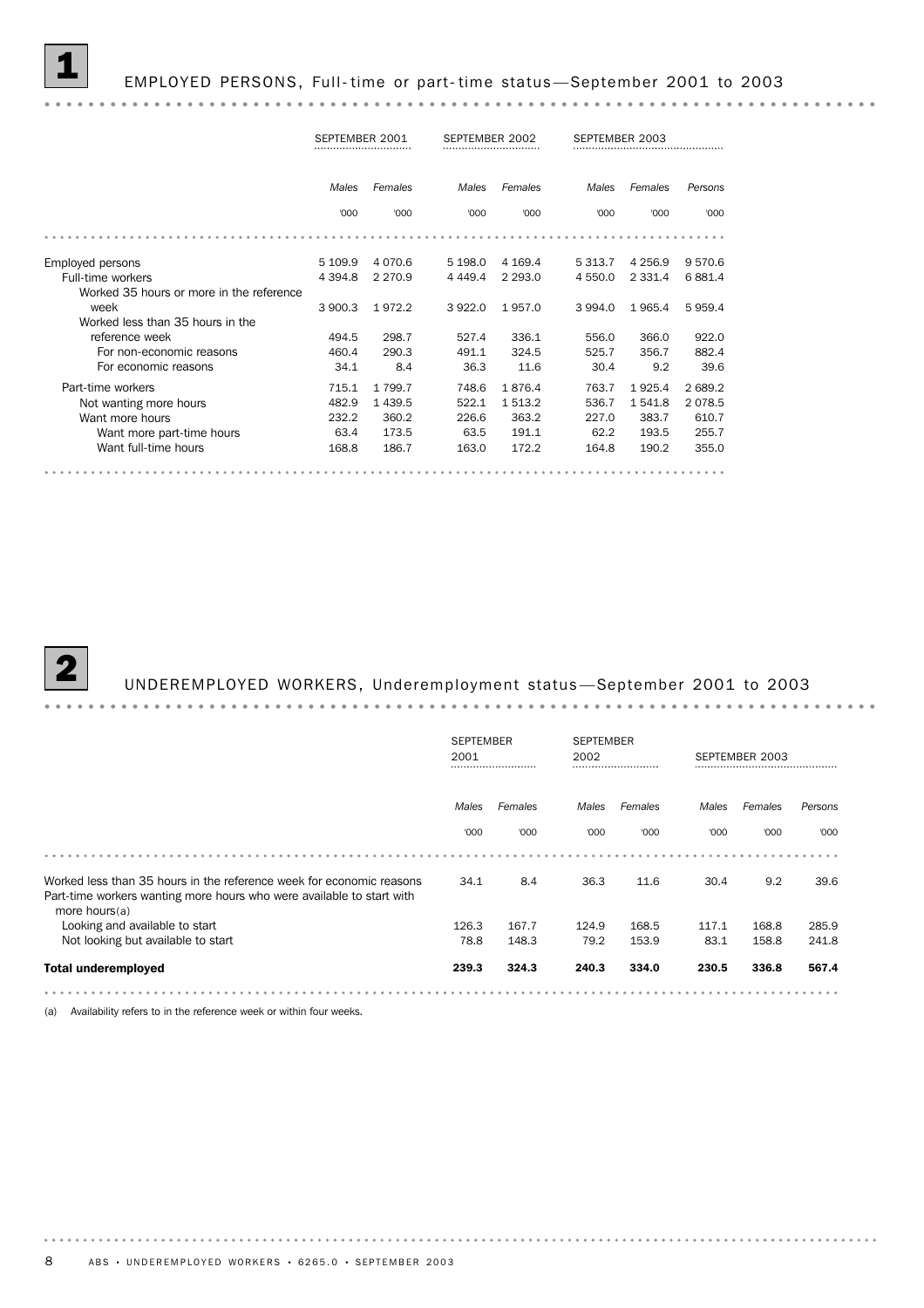

|                                                                           | <b>SEPTEMBER</b><br>2001<br> |       | 2002             | <b>SEPTEMBER</b><br> |       | SEPTEMBER 2003 |         |
|---------------------------------------------------------------------------|------------------------------|-------|------------------|----------------------|-------|----------------|---------|
|                                                                           | Females<br>Males             |       | Females<br>Males |                      | Males | Females        | Persons |
|                                                                           | '000                         | '000  | '000             | '000                 | '000  | '000           | '000    |
|                                                                           |                              |       |                  |                      |       |                |         |
| Had been looking for work with more hours                                 | 129.2                        | 175.0 | 128.4            | 172.6                | 122.8 | 177.6          | 300.4   |
| Looking and available to start                                            | 126.3                        | 167.7 | 124.9            | 168.5                | 117.1 | 168.8          | 285.9   |
| Looking and available in the reference week                               | 113.5                        | 134.9 | 107.7            | 135.8                | 105.4 | 131.3          | 236.7   |
| Looking and not available in the reference week but within four weeks     | 12.9                         | 32.8  | 17.1             | 32.7                 | 11.7  | 37.5           | 49.2    |
| Looking and not available to start                                        | $*2.9$                       | 7.3   | $*3.6$           | $*4.1$               | 5.7   | 8.8            | 14.5    |
| Had not been looking for work with more hours                             | 103.0                        | 185.2 | 98.1             | 190.6                | 104.2 | 206.1          | 310.3   |
| Not looking and available to start                                        | 78.8                         | 148.3 | 79.2             | 153.9                | 83.1  | 158.8          | 241.8   |
| Not looking but available in the reference week                           | 61.5                         | 101.4 | 54.7             | 98.1                 | 65.0  | 107.5          | 172.4   |
| Not looking and not available in the reference week but within four weeks | 17.2                         | 46.9  | 24.5             | 55.8                 | 18.1  | 51.3           | 69.4    |
| Not looking and not available to start                                    | 24.2                         | 37.0  | 19.0             | 36.7                 | 21.2  | 47.3           | 68.4    |
| <b>Total</b>                                                              | 232.2                        | 360.2 | 226.6            | 363.2                | 227.0 | 383.7          | 610.7   |
|                                                                           |                              |       |                  |                      |       |                |         |

estimate has a relative standard error of 25% to 50% and should be used with caution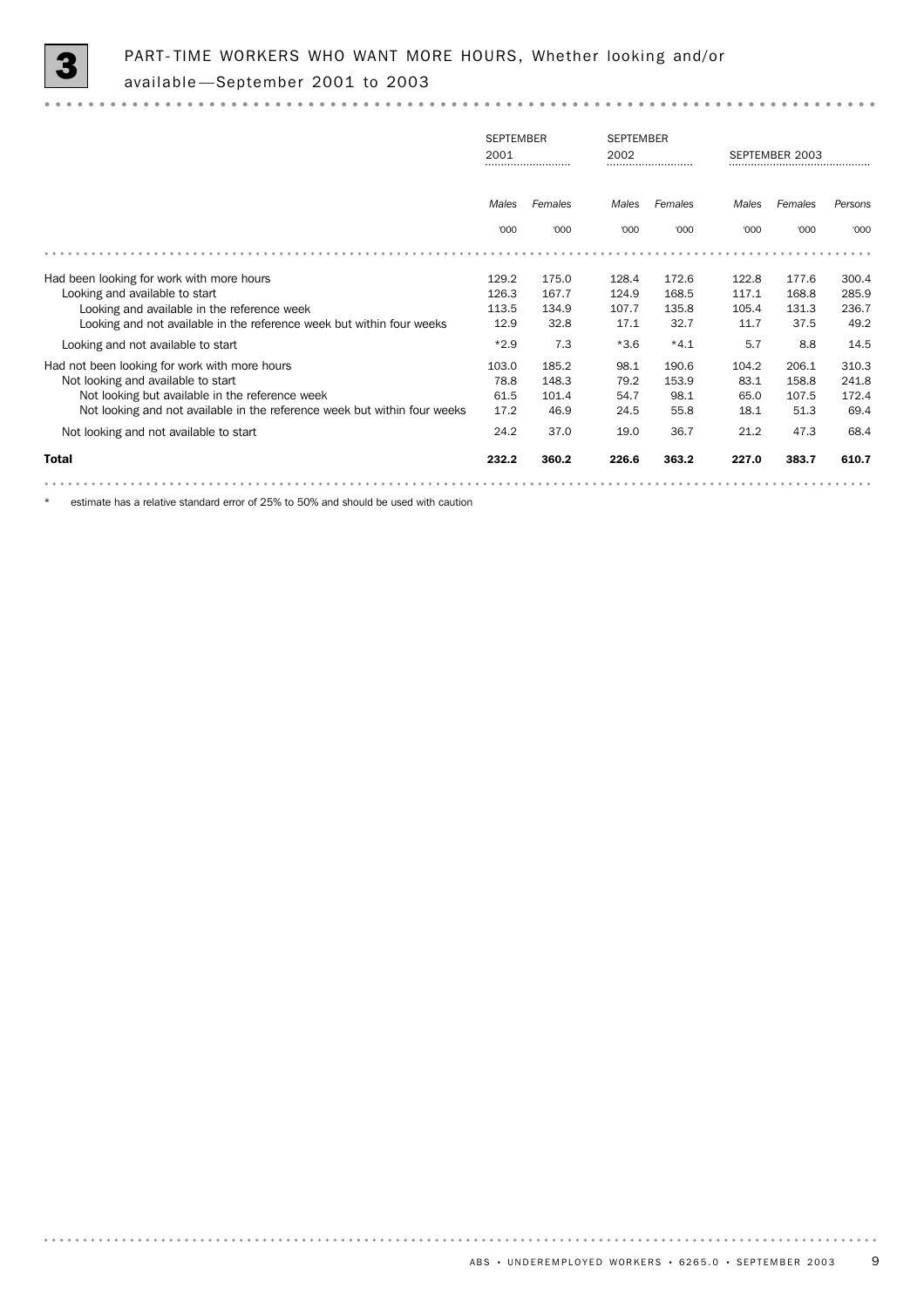

|                                                          | Looking and  | Looking and      | LOOKING OR AVAILABLE IN THE REFERENCE WEEK<br>Not looking<br>and |                                                              | Not<br>looking<br>and not<br>available<br>in the<br>reference |              |
|----------------------------------------------------------|--------------|------------------|------------------------------------------------------------------|--------------------------------------------------------------|---------------------------------------------------------------|--------------|
|                                                          | available    | not available    | available                                                        | Total                                                        | week                                                          | Total        |
|                                                          | '000         | '000             | '000                                                             | '000                                                         | '000                                                          | '000         |
|                                                          |              | MALES            |                                                                  |                                                              |                                                               |              |
| Age group (years)                                        |              |                  |                                                                  |                                                              |                                                               |              |
| $15 - 19$                                                | 22.3         | $*1.8$           | 17.2                                                             | 41.4                                                         | 8.8                                                           | 50.2         |
| $20 - 24$                                                | 20.7         | $*2.6$           | 12.3                                                             | 35.7                                                         | 5.3                                                           | 41.0         |
| $25 - 34$<br>$35 - 44$                                   | 21.8         | 4.9              | 10.1                                                             | 36.9                                                         | 7.1                                                           | 44.0         |
| $45 - 54$                                                | 17.5<br>14.4 | $*3.2$<br>$*3.7$ | 7.8<br>7.9                                                       | 28.5<br>26.0                                                 | 6.9<br>6.8                                                    | 35.5<br>32.8 |
| 55 and over                                              | 8.6          | $*1.1$           | 9.6                                                              | 19.3                                                         | $*4.3$                                                        | 23.6         |
| Relationship in household                                |              |                  |                                                                  |                                                              |                                                               |              |
| Family member                                            | 77.3         | 12.7             | 55.9                                                             | 145.9                                                        | 31.8                                                          | 177.6        |
| Husband, wife or partner                                 | 38.8         | 6.7              | 24.1                                                             | 69.6                                                         | 16.1                                                          | 85.8         |
| Lone parent                                              | $**0.6$      | $*0.9$           | $*2.2$                                                           | $*3.6$                                                       | $**0.6$                                                       | $*4.2$       |
| Dependent student                                        | 10.2         | $*1.4$           | 13.9                                                             | 25.5                                                         | 6.3                                                           | 31.8         |
| Non-dependent child                                      | 24.6         | $*3.5$           | 15.1                                                             | 43.1                                                         | 7.5                                                           | 50.7         |
| Other family person                                      | $*3.2$       | $**0.2$          | $**0.6$                                                          | $*4.0$                                                       | $*1.3$                                                        | 5.3          |
| Non-family member                                        | 23.5         | $*4.3$           | 8.1                                                              | 35.9                                                         | 5.7                                                           | 41.6         |
| Relationship not determined                              | $*4.5$       | $**0.5$          | $*1.0$                                                           | 6.0                                                          | $*1.8$                                                        | 7.8          |
| Level of highest educational attainment(a)(b)            |              |                  |                                                                  |                                                              |                                                               |              |
| Bachelor Degree or higher                                | 14.5         | $*4.0$           | $*4.3$                                                           | 22.9                                                         | 7.3                                                           | 30.1         |
| Advanced Diploma/Diploma                                 | $*3.8$       | $*2.0$           | $*2.9$                                                           | 8.7                                                          | $*1.8$                                                        | 10.5         |
| Certificate                                              | 16.4         | $*1.9$           | 7.7                                                              | 26.0                                                         | 7.5                                                           | 33.5         |
| Year $12(c)$                                             | 34.0         | 4.6              | 17.5                                                             | 56.1                                                         | 8.8                                                           | 64.9         |
| Year $11(c)$                                             | 9.6          | $*2.2$           | 5.9                                                              | 17.7                                                         | $*3.8$                                                        | 21.5         |
| Year 10 and below $(c)$                                  | 25.6         | $*2.3$           | 26.6                                                             | 54.5                                                         | 9.6                                                           | 64.2         |
| Status in employment                                     |              |                  |                                                                  |                                                              |                                                               |              |
| Employee                                                 | 94.2         | 15.2             | 56.2                                                             | 165.6                                                        | 31.6                                                          | 197.2        |
| Employer                                                 | $*1.1$       | $**0.2$          | **0.6                                                            | $*1.8$                                                       |                                                               | $*1.8$       |
| Own account worker                                       | 9.0          | $*2.0$           | 7.4                                                              | 18.3                                                         | 7.7                                                           | 26.0         |
| Contributing family worker                               | $*1.2$       |                  | $*0.8$                                                           | $*2.0$                                                       |                                                               | $*2.0$       |
| Preferred total number of hours                          |              |                  |                                                                  |                                                              |                                                               |              |
| Less than 35                                             | 23.7         | $*3.8$           | 24.2                                                             | 51.7                                                         | 10.5                                                          | 62.2         |
| 35 or more                                               | 81.7         | 13.6             | 40.8                                                             | 136.1                                                        | 28.7                                                          | 164.8        |
| Preferred number of extra hours                          |              |                  |                                                                  |                                                              |                                                               |              |
| Less than 10                                             | 16.0         | $*2.3$           | 18.9                                                             | 37.3                                                         | 12.4                                                          | 49.7         |
| $10 - 19$                                                | 40.4         | 8.3              | 25.9                                                             | 74.6                                                         | 16.8                                                          | 91.4         |
| $20 - 29$                                                | 32.1         | $*4.4$           | 15.7                                                             | 52.2                                                         | 8.1                                                           | 60.3         |
| 30 or more                                               | 16.9         | $*2.4$           | $*4.5$                                                           | 23.8                                                         | $*1.9$                                                        | 25.7         |
| Whether would prefer to change employer(d)               |              |                  |                                                                  |                                                              |                                                               |              |
| Would prefer to change employer                          | 43.2         | 6.6              | 17.0                                                             | 66.7                                                         | 7.9                                                           | 74.6         |
| Would prefer not to change employer                      | 33.9         | 7.1              | 36.2                                                             | 77.2                                                         | 24.2                                                          | 101.4        |
| No preference                                            | 28.3         | $*3.8$           | 11.8                                                             | 43.8                                                         | 7.2                                                           | 51.0         |
| Whether would prefer to change occupation(e)             |              |                  |                                                                  |                                                              |                                                               |              |
| Would prefer to change occupation                        | 52.3         | 8.4              | 26.1                                                             | 86.7                                                         | 13.4                                                          | 100.1        |
| Would prefer not to change occupation                    | 29.7         | 7.8              | 27.7                                                             | 65.1                                                         | 22.5                                                          | 87.7         |
| No preference                                            | 23.5         | $*1.3$           | 11.2                                                             | 35.9                                                         | $*3.3$                                                        | 39.2         |
| Total                                                    | 105.4        | 17.4             | 65.0                                                             | 187.8                                                        | 39.3                                                          | 227.0        |
|                                                          |              |                  |                                                                  |                                                              |                                                               |              |
| estimate has a relative standard error of 25% to 50% and |              | (b)              |                                                                  | Excludes no educational attainment and level not determined. |                                                               |              |
| should be used with caution                              |              | (c)              |                                                                  | Includes persons who are currently undertaking school study. |                                                               |              |

estimate has a relative standard error greater than 50% and is considered too unreliable for general use

(d) Whether would prefer to change employer to work more hours.

— nil or rounded to zero (including null cells)

(e) Whether would prefer to change occupation to work more hours.

(a) The levels of education are not necessarily in order from highest to lowest. See Appendix 1 for further details.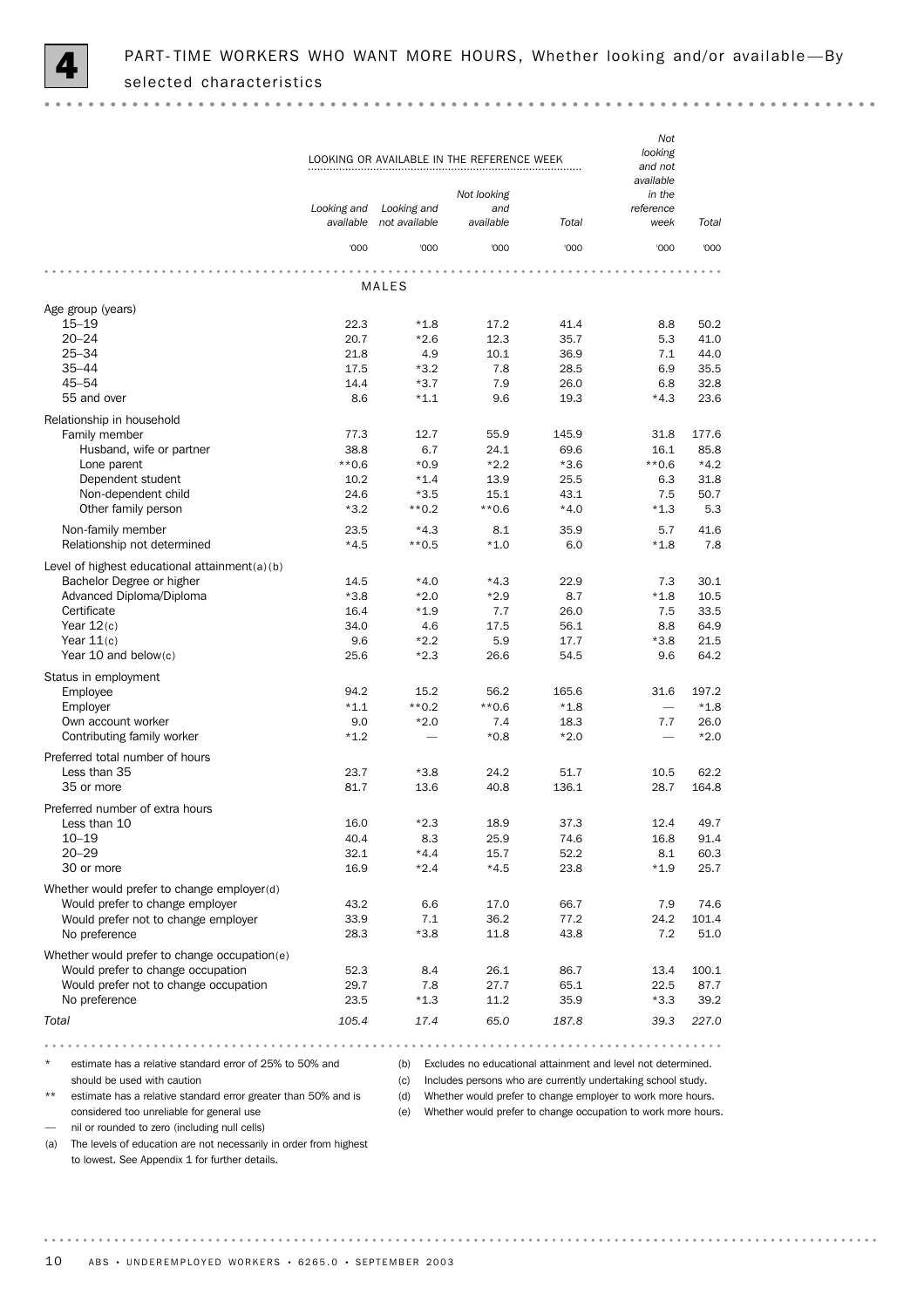

|                                                          | Not<br>looking<br>and not<br>available |                              |                  |                                                              |                   |              |
|----------------------------------------------------------|----------------------------------------|------------------------------|------------------|--------------------------------------------------------------|-------------------|--------------|
|                                                          |                                        |                              | Not looking      |                                                              | in the            |              |
|                                                          | Looking and<br>available               | Looking and<br>not available | and<br>available | Total                                                        | reference<br>week | Total        |
|                                                          | '000                                   | '000                         | '000             | '000                                                         | '000              | '000         |
|                                                          |                                        |                              |                  |                                                              |                   |              |
|                                                          |                                        | <b>FEMALES</b>               |                  |                                                              |                   |              |
| Age group (years)                                        |                                        |                              |                  |                                                              |                   |              |
| $15 - 19$                                                | 21.6                                   | 6.8                          | 18.7             | 47.0                                                         | 14.0              | 61.0         |
| $20 - 24$<br>$25 - 34$                                   | 25.3<br>28.5                           | 7.4<br>9.4                   | 14.1<br>20.6     | 46.9<br>58.6                                                 | 11.8<br>17.9      | 58.7<br>76.4 |
| $35 - 44$                                                | 24.0                                   | 13.3                         | 25.1             | 62.4                                                         | 27.7              | 90.1         |
| $45 - 54$                                                | 23.6                                   | 8.2                          | 20.8             | 52.6                                                         | 19.7              | 72.3         |
| 55 and over                                              | 8.2                                    | $*1.2$                       | 8.2              | 17.6                                                         | 7.5               | 25.1         |
| Relationship in household                                |                                        |                              |                  |                                                              |                   |              |
| Family member                                            | 106.3                                  | 34.4                         | 96.3             | 237.1                                                        | 80.5              | 317.6        |
| Husband, wife or partner                                 | 48.5                                   | 21.1                         | 56.7             | 126.3                                                        | 48.2              | 174.4        |
| Lone parent                                              | 22.2                                   | $*4.1$                       | 10.7             | 37.0                                                         | 12.8              | 49.8         |
| Dependent student                                        | 9.7                                    | 4.6                          | 11.6             | 25.9                                                         | 9.4               | 35.3         |
| Non-dependent child                                      | 21.2                                   | $*3.4$                       | 15.0             | 39.5                                                         | 8.5               | 48.0         |
| Other family person                                      | 4.7                                    | $*1.2$                       | $*2.4$           | 8.3                                                          | $*1.7$            | 10.1         |
| Non-family member                                        | 20.6                                   | 10.6                         | 9.6              | 40.8                                                         | 12.3              | 53.0         |
| Relationship not determined                              | $*4.4$                                 | $*1.2$                       | $*1.5$           | 7.2                                                          | 5.8               | 13.0         |
| Level of highest educational attainment(a)(b)            |                                        |                              |                  |                                                              |                   |              |
| Bachelor Degree or higher                                | 18.1                                   | 11.0                         | 15.0             | 44.2                                                         | 13.7              | 57.8         |
| Advanced Diploma/Diploma                                 | 9.6                                    | $*3.3$                       | 8.5              | 21.3                                                         | 5.8               | 27.1         |
| Certificate                                              | 25.0                                   | 6.2                          | 12.1             | 43.3                                                         | 15.3              | 58.6         |
| Year $12(c)$                                             | 29.2                                   | 11.2                         | 25.6             | 66.0                                                         | 22.0              | 88.0         |
| Year $11(c)$                                             | 10.1                                   | 4.7                          | 8.7              | 23.5                                                         | 14.9              | 38.4         |
| Year 10 and below $(c)$                                  | 38.3                                   | 9.3                          | 36.8             | 84.3                                                         | 26.8              | 111.1        |
| Status in employment                                     |                                        |                              |                  |                                                              |                   |              |
| Employee                                                 | 119.4                                  | 41.8                         | 99.0             | 260.2                                                        | 88.6              | 348.8        |
| Employer                                                 | $*1.7$                                 | $**0.5$                      |                  | $*2.2$                                                       | $*1.1$            | $*3.2$       |
| Own account worker                                       | 9.1                                    | $*3.7$                       | 8.3              | 21.1                                                         | 8.3               | 29.3         |
| Contributing family worker                               | $*1.1$                                 | $**0.3$                      | $**0.2$          | $*1.6$                                                       | $**0.7$           | $*2.3$       |
| Preferred total number of hours                          |                                        |                              |                  |                                                              |                   |              |
| Less than 35                                             | 56.1                                   | 20.1                         | 60.4             | 136.6                                                        | 56.9              | 193.5        |
| 35 or more                                               | 75.2                                   | 26.2                         | 47.0             | 148.5                                                        | 41.7              | 190.2        |
| Preferred number of extra hours                          |                                        |                              |                  |                                                              |                   |              |
| Less than 10                                             | 29.1                                   | 14.3                         | 38.0             | 81.4                                                         | 43.4              | 124.7        |
| $10 - 19$                                                | 57.5                                   | 18.9                         | 50.5             | 126.9                                                        | 40.9              | 167.8        |
| $20 - 29$                                                | 33.4                                   | 9.8                          | 14.8             | 58.0                                                         | 10.9              | 68.9         |
| 30 or more                                               | 11.3                                   | $*3.3$                       | $*4.2$           | 18.8                                                         | $*3.4$            | 22.2         |
| Whether would prefer to change employer(d)               |                                        |                              |                  |                                                              |                   |              |
| Would prefer to change employer                          | 49.7                                   | 18.5                         | 28.3             | 96.5                                                         | 24.1              | 120.6        |
| Would prefer not to change employer                      | 55.2                                   | 21.5                         | 62.7             | 139.4                                                        | 62.2              | 201.6        |
| No preference                                            | 26.4                                   | 6.3                          | 16.5             | 49.2                                                         | 12.3              | 61.5         |
| Whether would prefer to change occupation(e)             |                                        |                              |                  |                                                              |                   |              |
| Would prefer to change occupation                        | 58.8                                   | 21.6                         | 43.2             | 123.6                                                        | 31.9              | 155.4        |
| Would prefer not to change occupation                    | 46.5                                   | 18.4                         | 47.7             | 112.7                                                        | 59.0              | 171.6        |
| No preference                                            | 26.0                                   | 6.3                          | 16.6             | 48.8                                                         | 7.7               | 56.6         |
| Total                                                    | 131.3                                  | 46.3                         | 107.5            | 285.1                                                        | 98.6              | 383.7        |
|                                                          |                                        |                              |                  |                                                              |                   |              |
|                                                          |                                        |                              |                  |                                                              |                   |              |
| estimate has a relative standard error of 25% to 50% and |                                        | (b)                          |                  | Excludes no educational attainment and level not determined. |                   |              |
| should be used with caution                              |                                        | (c)                          |                  | Includes persons who are currently undertaking school study. |                   |              |

estimate has a relative standard error greater than 50% and is considered too unreliable for general use

(d) Whether would prefer to change employer to work more hours. (e) Whether would prefer to change occupation to work more hours.

— nil or rounded to zero (including null cells)

(a) The levels of education are not necessarily in order from highest to lowest. See Appendix 1 for further details.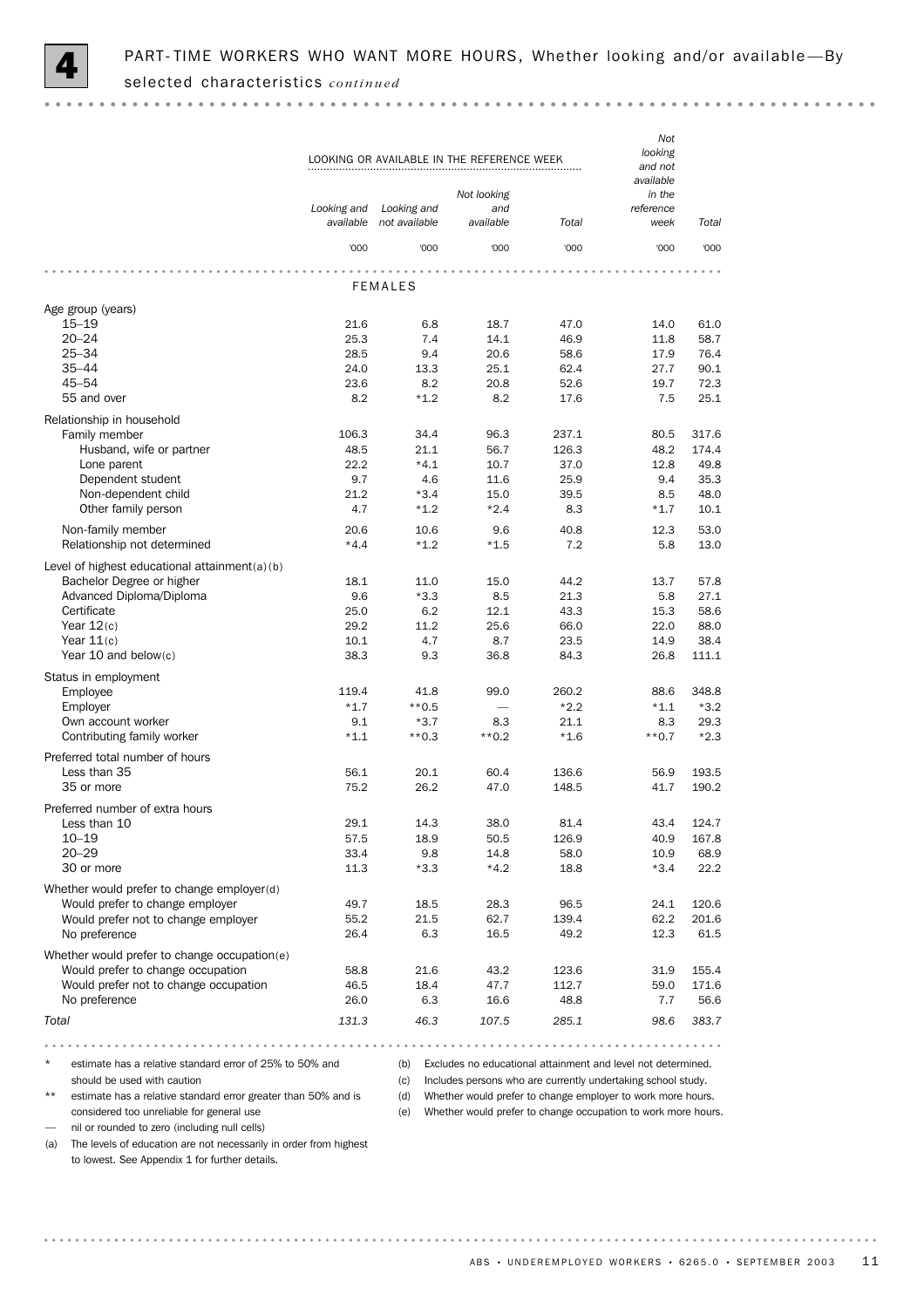

*Not looking* LOOKING OR AVAILABLE IN THE REFERENCE WEEK *and not available Not looking in the and reference Looking and Looking and not available available Total available Total week* '000 '000 '000 '000 '000 '000 PERSONS Age group (years) 15–19 43.9 8.6 35.9 88.4 22.8 111.2 20–24 46.1 10.1 26.4 82.5 17.1 99.7 25–34 50.4 14.4 30.7 95.4 25.0 120.5 35–44 41.5 16.5 32.9 90.9 34.6 125.5 45–54 38.0 11.9 28.7 78.6 26.5 105.1 55 and over 16.9 \*2.3 17.8 36.9 11.8 48.7 Relationship in household Family member 183.7 47.1 152.2 383.0 112.3 495.3 Husband, wife or partner 87.3 27.8 80.8 195.9 64.3 260.2 Lone parent 13.4 54.0 12.8 12.8 12.8 13.4 54.0 Dependent student 20.0 6.0 25.5 51.4 15.6 67.1 Non-dependent child  $45.7$   $6.8$   $30.1$   $82.7$   $16.0$   $98.7$ Other family person **7.9**  $*1.4$   $*3.0$  12.3  $*3.0$  15.3 Non-family member 18.0 14.0 14.1 14.9 17.7 76.6 18.0 94.6 Relationship not determined 0.0  $*1.7$   $*2.6$  13.2 7.6 20.8 Level of highest educational attainment(a)(b) Bachelor Degree or higher 32.6 15.1 19.3 67.0 20.9 87.9 Advanced Diploma/Diploma 13.3 5.3 11.3 30.0 7.6 37.6 Certificate 41.4 8.1 19.8 69.3 22.8 92.1 Year 12(c) 63.2 15.8 43.1 122.2 30.8 153.0 Year 11(c) 19.7 6.8 14.7 41.2 18.7 59.9 Year 10 and below(c) **63.9** 11.6 63.4 138.9 36.4 175.3 Status in employment Employee 213.6 57.1 155.2 425.8 120.2 546.0 Employer \*2.8 \*\*0.7 \*\*0.6 \*4.0 \*1.1 5.0 Own account worker 18.1 5.6 15.7 39.4 15.9 55.3 Contributing family worker \*2.3 \*\*0.3 \*1.0 \*3.6 \*\*0.7 \*4.3 Preferred total number of hours<br>Less than 35 Less than 35 **79.8** 23.8 84.6 188.3 67.4 255.7 35 or more 156.9 39.9 87.8 284.6 70.4 355.0 Preferred number of extra hours<br>Less than 10 Less than 10 **16.6** 16.6 16.6 16.6 118.6 174.4 10–19 97.9 27.2 76.4 201.4 57.8 259.2 20–29 65.5 14.2 30.4 110.2 19.0 129.2 30 or more 28.2 5.7 8.7 42.6 5.3 47.9 Whether would prefer to change employer(d) Would prefer to change employer **92.8** 25.1 45.2 163.2 32.0 195.1 Would prefer not to change employer  $\begin{array}{cccc} 89.2 & 28.5 & 98.9 & 216.6 & 86.4 & 303.1 \\ \text{No preference} & 54.7 & 10.1 & 28.3 & 93.1 & 19.5 & 112.5 \end{array}$ No preference 54.7 10.1 28.3 93.1 19.5 112.5 Whether would prefer to change occupation(e) Would prefer to change occupation 111.1 29.9 69.3 210.3 45.3 255.6 Would prefer not to change occupation  $76.2$  26.2  $75.4$  177.8 81.5 259.3 No preference **19.4** 27.5 27.8 84.8 11.0 95.8 Total 236.7 63.7 172.4 472.8 137.9 610.7

estimate has a relative standard error of 25% to 50% and

(b) Excludes no educational attainment and level not determined.

should be used with caution

(c) Includes persons who are currently undertaking school study.

\*\* estimate has a relative standard error greater than 50% and is considered too unreliable for general use

(d) Whether would prefer to change employer to work more hours.

(e) Whether would prefer to change occupation to work more hours.

(a) The levels of education are not necessarily in order from highest to lowest. See Appendix 1 for further details.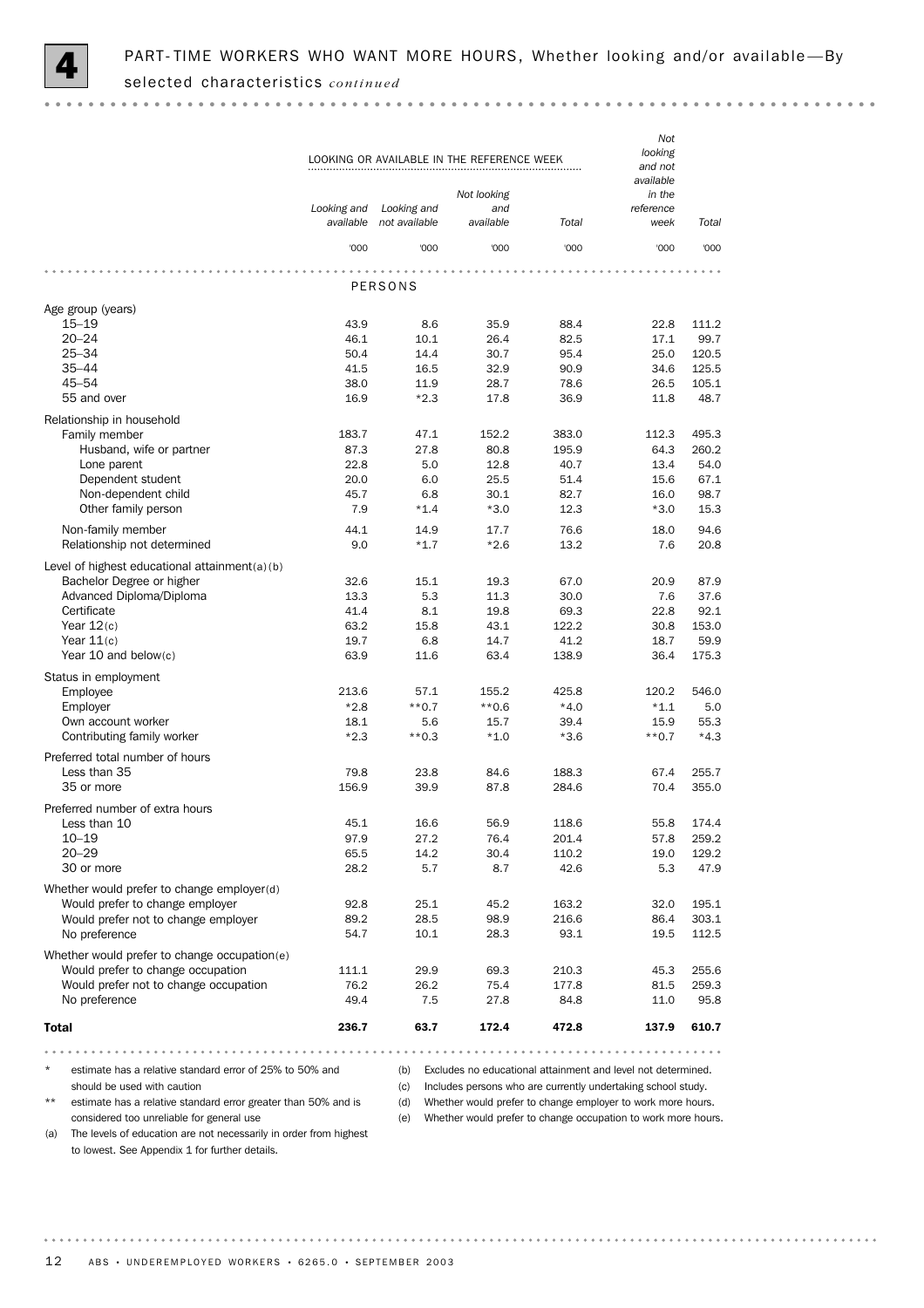### DURATION OF CURRENT PERIOD OF INSUFFICIENT WORK (WEEKS)

|                                                       | $1 - 12$       | $13 - 51$      | 52 or<br>more | Total        | Mean<br>duration | Median<br>duration |
|-------------------------------------------------------|----------------|----------------|---------------|--------------|------------------|--------------------|
|                                                       | '000           | '000           | '000          | '000         | weeks            | weeks              |
|                                                       | MALES          |                |               |              |                  |                    |
| Age group (years)                                     |                |                |               |              |                  |                    |
| $15 - 19$                                             | 16.8           | 22.0           | 11.4          | 50.2         | 32.4             | 26                 |
| $20 - 24$                                             | 18.6           | 12.3           | 10.1          | 41.0         | 37.4             | 13                 |
| $25 - 34$                                             | 17.5           | 10.8           | 15.7          | 44.0         | 59.3             | 26                 |
| $35 - 44$                                             | 11.2           | 8.9            | 15.4          | 35.5         | 62.2             | 39                 |
| 45-54                                                 | $*4.5$         | 11.2           | 17.0          | 32.8         | 92.0             | 52                 |
| 55 and over                                           | $*4.1$         | 5.1            | 14.4          | 23.6         | 104.5            | 56                 |
| Relationship in household                             |                |                |               |              |                  |                    |
| Family member                                         | 52.0           | 57.7           | 68.0          | 177.6        | 60.5             | 32                 |
| Husband, wife or partner                              | 22.0           | 26.3           | 37.5          | 85.8         | 66.8             | 38                 |
| Lone parent                                           | $**0.5$        | $**0.6$        | $*3.0$        | $*4.2$       | $*196.8$         | $**104$            |
| Dependent student                                     | 10.1           | 12.8           | 8.9           | 31.8         | 35.0             | 26                 |
| Non-dependent child                                   | 17.0           | 17.8           | 15.9          | 50.7         | 54.1             | 26                 |
| Other family person                                   | $*2.4$         | $**0.2$        | $*2.7$        | 5.3          | $*66.2$          | *52                |
| Non-family member                                     | 18.4           | 10.0           | 13.2          | 41.6         | 57.0             | 20                 |
| Relationship not determined                           | $*2.3$         | $*2.7$         | $*2.8$        | 7.8          | $*43.3$          | $*30$              |
|                                                       |                |                |               |              |                  |                    |
| Level of highest educational attainment(a)(b)         |                |                |               |              |                  |                    |
| Bachelor Degree or higher<br>Advanced Diploma/Diploma | 10.1<br>$*2.9$ | 10.3<br>$*3.9$ | 9.7<br>$*3.8$ | 30.1<br>10.5 | 56.4<br>$*59.8$  | 26<br>$*36$        |
| Certificate                                           | 10.3           | 9.5            | 13.6          | 33.5         | 74.9             | 34                 |
| Year $12(c)$                                          | 18.6           | 22.8           | 23.5          | 64.9         | 47.6             | 32                 |
| Year $11(c)$                                          | 7.4            | 6.9            | 7.1           | 21.5         | 49.7             | $*26$              |
| Year 10 and below(c)                                  | 22.1           | 16.9           | 25.1          | 64.2         | 64.7             | 26                 |
|                                                       |                |                |               |              |                  |                    |
| Status in employment                                  |                |                |               |              |                  |                    |
| Employee                                              | 64.5           | 61.8           | 70.9          | 197.2        | 56.7             | 26                 |
| Employer                                              | $**0.3$        | $**0.2$        | $*1.3$        | $*1.8$       | **58.6           | $***52$            |
| Own account worker<br>Contributing family worker      | 7.1            | 7.0            | 11.8          | 26.0         | 81.4             | 40<br>$***17$      |
|                                                       | $*0.8$         | $*1.3$         |               | $*2.0$       | $***22.7$        |                    |
| Preferred total number of hours                       |                |                |               |              |                  |                    |
| Less than 35                                          | 19.1           | 21.9           | 21.2          | 62.2         | 58.4             | 34                 |
| 35 or more                                            | 53.6           | 48.4           | 62.8          | 164.8        | 59.6             | 28                 |
| Preferred number of extra hours                       |                |                |               |              |                  |                    |
| Less than 10                                          | 20.3           | 13.6           | 15.8          | 49.7         | 43.0             | 26                 |
| $10 - 19$                                             | 25.5           | 31.7           | 34.1          | 91.4         | 71.0             | 34                 |
| $20 - 29$                                             | 17.8           | 17.2           | 25.3          | 60.3         | 60.4             | 39                 |
| 30 or more                                            | 9.1            | 7.9            | 8.7           | 25.7         | 46.2             | 26                 |
| Whether would prefer to change employer(d)            |                |                |               |              |                  |                    |
| Would prefer to change employer                       | 24.1           | 24.3           | 26.1          | 74.6         | 56.3             | 26                 |
| Would prefer not to change employer                   | 32.0           | 28.3           | 41.1          | 101.4        | 64.4             | 34                 |
| No preference                                         | 16.6           | 17.7           | 16.7          | 51.0         | 53.4             | 30                 |
| Whether would prefer to change occupation(e)          |                |                |               |              |                  |                    |
| Would prefer to change occupation                     | 34.3           | 32.3           | 33.5          | 100.1        | 58.9             | 26                 |
| Would prefer not to change occupation                 | 28.4           | 22.9           | 36.4          | 87.7         | 63.0             | 34                 |
| No preference                                         | 9.9            | 15.2           | 14.1          | 39.2         | 52.1             | 35                 |
|                                                       |                |                |               |              |                  |                    |
| Total                                                 | 72.7           | 70.3           | 84.0          | 227.0        | 59.3             | 28                 |

estimate has a relative standard error of 25% to 50% and should be used with caution

\*\* estimate has a relative standard error greater than 50% and is considered too unreliable for general use

— nil or rounded to zero (including null cells)

(a) The levels of education are not necessarily in order from highest to lowest. See Appendix 1 for further details.

(b) Excludes no educational attainment and level not determined.

(c) Includes persons who are currently undertaking school study.

(d) Whether would prefer to change employer to work more hours.

(e) Whether would prefer to change occupation to work more hours.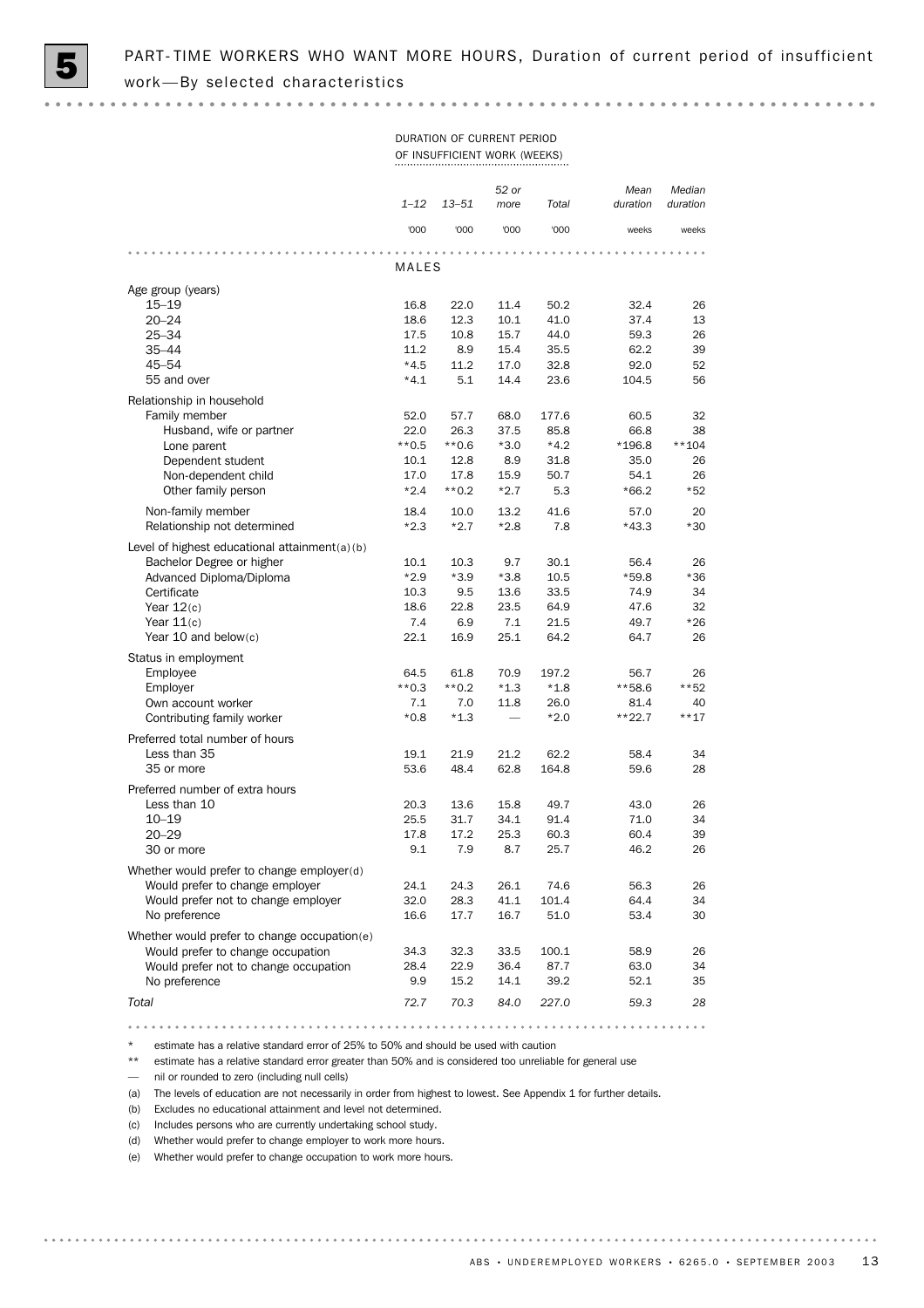### DURATION OF CURRENT PERIOD OF INSUFFICIENT WORK (WEEKS)

|                                                                               | $1 - 12$       | $13 - 51$     | 52 or<br>more | Total          | Mean<br>duration | Median<br>duration |
|-------------------------------------------------------------------------------|----------------|---------------|---------------|----------------|------------------|--------------------|
|                                                                               | '000           | '000          | '000          | '000           | weeks            | weeks              |
|                                                                               |                |               |               |                |                  |                    |
|                                                                               | <b>FEMALES</b> |               |               |                |                  |                    |
| Age group (years)                                                             |                |               |               |                |                  |                    |
| $15 - 19$                                                                     | 19.0           | 27.2          | 14.8          | 61.0           | 35.8             | 26                 |
| $20 - 24$                                                                     | 17.0           | 16.5          | 25.2          | 58.7           | 61.5             | 30                 |
| 25-34<br>$35 - 44$                                                            | 28.0<br>23.7   | 23.2<br>26.4  | 25.2<br>40.0  | 76.4<br>90.1   | 50.8<br>74.9     | 26<br>30           |
| 45-54                                                                         | 12.7           | 21.4          | 38.2          | 72.3           | 127.1            | 52                 |
| 55 and over                                                                   | 5.4            | $*4.1$        | 15.7          | 25.1           | 127.9            | 52                 |
|                                                                               |                |               |               |                |                  |                    |
| Relationship in household                                                     |                |               |               |                |                  |                    |
| Family member<br>Husband, wife or partner                                     | 85.5<br>46.7   | 101.8<br>50.7 | 130.4<br>77.0 | 317.6<br>174.4 | 74.8<br>82.4     | 30<br>32           |
| Lone parent                                                                   | 12.2           | 14.6          | 23.1          | 49.8           | 89.8             | 35                 |
| Dependent student                                                             | 11.0           | 15.5          | 8.7           | 35.3           | 36.6             | 25                 |
| Non-dependent child                                                           | 10.4           | 19.3          | 18.2          | 48.0           | 64.0             | 36                 |
| Other family person                                                           | 5.1            | $*1.7$        | $*3.3$        | 10.1           | $*54.3$          | $*12$              |
| Non-family member                                                             | 16.7           | 14.1          | 22.2          | 53.0           | 77.9             | 30                 |
| Relationship not determined                                                   | $*3.6$         | $*2.8$        | 6.6           | 13.0           | $*72.8$          | *52                |
|                                                                               |                |               |               |                |                  |                    |
| Level of highest educational attainment(a)(b)<br>Bachelor Degree or higher    |                |               |               |                |                  |                    |
| Advanced Diploma/Diploma                                                      | 18.8<br>8.1    | 18.3<br>8.0   | 20.7<br>10.9  | 57.8<br>27.1   | 67.6<br>71.1     | 26<br>26           |
| Certificate                                                                   | 14.2           | 17.2          | 27.2          | 58.6           | 84.4             | 30                 |
| Year $12(c)$                                                                  | 26.4           | 29.6          | 32.1          | 88.0           | 57.9             | 31                 |
| Year $11(c)$                                                                  | 10.1           | 11.9          | 16.5          | 38.4           | 74.6             | 36                 |
| Year 10 and below $(c)$                                                       | 26.4           | 33.8          | 50.9          | 111.1          | 88.3             | 37                 |
| Status in employment                                                          |                |               |               |                |                  |                    |
| Employee                                                                      | 93.9           | 109.3         | 145.6         | 348.8          | 74.9             | 31                 |
| Employer                                                                      | $*1.6$         | $*1.3$        | $**0.3$       | $*3.2$         | $*40.5$          | **26               |
| Own account worker                                                            | 10.1           | 7.1           | 12.1          | 29.3           | 80.1             | 30                 |
| Contributing family worker                                                    | $**0.2$        | $*1.0$        | $*1.1$        | $*2.3$         | $**90.7$         | $***41$            |
| Preferred total number of hours                                               |                |               |               |                |                  |                    |
| Less than 35                                                                  | 54.2           | 57.4          | 81.9          | 193.5          | 75.4             | 32                 |
| 35 or more                                                                    | 51.6           | 61.3          | 77.3          | 190.2          | 74.9             | 30                 |
|                                                                               |                |               |               |                |                  |                    |
| Preferred number of extra hours<br>Less than 10                               | 36.1           | 35.5          | 53.1          | 124.7          | 75.2             | 34                 |
| $10 - 19$                                                                     | 43.2           | 51.0          | 73.6          | 167.8          | 73.5             | 34                 |
| $20 - 29$                                                                     | 19.8           | 26.8          | 22.3          | 68.9           | 71.6             | 26                 |
| 30 or more                                                                    | 6.6            | 5.4           | 10.2          | 22.2           | 98.2             | 36                 |
|                                                                               |                |               |               |                |                  |                    |
| Whether would prefer to change employer(d)<br>Would prefer to change employer | 36.8           | 39.6          | 44.2          | 120.6          | 56.0             | 26                 |
| Would prefer not to change employer                                           | 55.7           | 60.9          | 85.0          | 201.6          | 83.5             | 31                 |
| No preference                                                                 | 13.3           | 18.2          | 30.0          | 61.5           | 85.2             | 39                 |
|                                                                               |                |               |               |                |                  |                    |
| Whether would prefer to change occupation(e)                                  |                |               |               |                |                  |                    |
| Would prefer to change occupation<br>Would prefer not to change occupation    | 42.4<br>48.4   | 51.4<br>51.0  | 61.7<br>72.2  | 155.4<br>171.6 | 69.9<br>78.0     | 30<br>30           |
| No preference                                                                 | 15.0           | 16.3          | 25.3          | 56.6           | 81.0             | 36                 |
|                                                                               |                |               |               |                |                  |                    |
| Total                                                                         | 105.8          | 118.7         | 159.2         | 383.7          | 75.1             | 30                 |

estimate has a relative standard error of 25% to 50% and should be used with caution

\*\* estimate has a relative standard error greater than 50% and is considered too unreliable for general use

(a) The levels of education are not necessarily in order from highest to lowest. See Appendix 1 for further details.

(b) Excludes no educational attainment and level not determined.

(c) Includes persons who are currently undertaking school study.

(d) Whether would prefer to change employer to work more hours.

(e) Whether would prefer to change occupation to work more hours.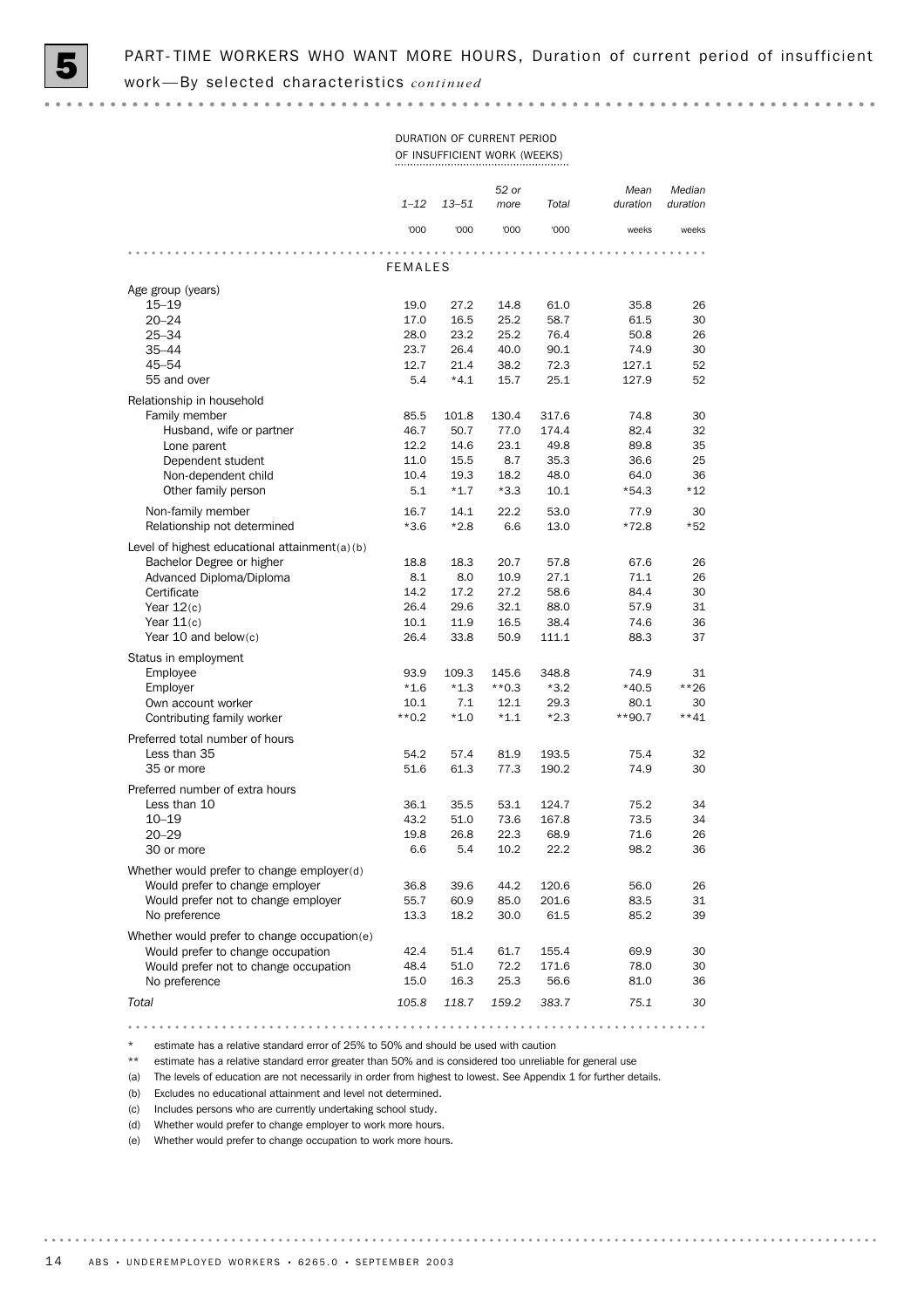### DURATION OF CURRENT PERIOD OF INSUFFICIENT WORK (WEEKS)

|                                                                            | $1 - 12$      | $13 - 51$     | 52 or<br>more  | Total          | Mean<br>duration | Median<br>duration |
|----------------------------------------------------------------------------|---------------|---------------|----------------|----------------|------------------|--------------------|
|                                                                            | '000          | '000          | '000           | '000           | weeks            | weeks              |
|                                                                            |               |               |                |                |                  |                    |
|                                                                            | PERSONS       |               |                |                |                  |                    |
| Age group (years)                                                          |               |               |                |                |                  |                    |
| $15 - 19$                                                                  | 35.8          | 49.2          | 26.2           | 111.2          | 34.3             | 26                 |
| $20 - 24$                                                                  | 35.6          | 28.8          | 35.3           | 99.7           | 51.6             | 26                 |
| $25 - 34$                                                                  | 45.5          | 34.0          | 40.9           | 120.5          | 53.9             | 26                 |
| $35 - 44$<br>$45 - 54$                                                     | 34.9          | 35.2          | 55.4           | 125.5          | 71.3             | 34                 |
| 55 and over                                                                | 17.3<br>9.4   | 32.6<br>9.2   | 55.2<br>30.1   | 105.1<br>48.7  | 116.1<br>116.6   | 52<br>52           |
|                                                                            |               |               |                |                |                  |                    |
| Relationship in household                                                  |               |               |                |                |                  |                    |
| Family member<br>Husband, wife or partner                                  | 137.5<br>68.7 | 159.4<br>77.0 | 198.4<br>114.5 | 495.3<br>260.2 | 69.7<br>77.2     | 30<br>34           |
| Lone parent                                                                | 12.7          | 15.2          | 26.1           | 54.0           | 98.2             | 43                 |
| Dependent student                                                          | 21.2          | 28.3          | 17.6           | 67.1           | 35.9             | 26                 |
| Non-dependent child                                                        | 27.4          | 37.1          | 34.1           | 98.7           | 58.9             | 30                 |
| Other family person                                                        | 7.5           | $*1.9$        | 6.0            | 15.3           | 58.4             | *13                |
| Non-family member                                                          | 35.1          | 24.1          | 35.3           | 94.6           | 68.7             | 26                 |
| Relationship not determined                                                | 5.9           | 5.5           | 9.5            | 20.8           | 61.7             | 36                 |
|                                                                            |               |               |                |                |                  |                    |
| Level of highest educational attainment(a)(b)<br>Bachelor Degree or higher | 29.0          | 28.6          | 30.4           | 87.9           | 63.8             | 26                 |
| Advanced Diploma/Diploma                                                   | 11.0          | 11.9          | 14.7           | 37.6           | 68.0             | 33                 |
| Certificate                                                                | 24.6          | 26.7          | 40.8           | 92.1           | 81.0             | 30                 |
| Year $12(c)$                                                               | 45.0          | 52.4          | 55.6           | 153.0          | 53.5             | 31                 |
| Year $11(c)$                                                               | 17.5          | 18.8          | 23.6           | 59.9           | 65.7             | 30                 |
| Year 10 and below(c)                                                       | 48.4          | 50.7          | 76.1           | 175.3          | 79.6             | 34                 |
| Status in employment                                                       |               |               |                |                |                  |                    |
| Employee                                                                   | 158.4         | 171.1         | 216.5          | 546.0          | 68.4             | 30                 |
| Employer                                                                   | $*1.9$        | $*1.5$        | $*1.6$         | 5.0            | $*47.0$          | $***26$            |
| Own account worker                                                         | 17.2          | 14.2          | 23.9           | 55.3           | 80.7             | 37                 |
| Contributing family worker                                                 | $*1.0$        | $*2.3$        | $*1.1$         | $*4.3$         | $*58.7$          | **38               |
| Preferred total number of hours                                            |               |               |                |                |                  |                    |
| Less than 35                                                               | 73.3          | 79.3          | 103.1          | 255.7          | 71.3             | 32                 |
| 35 or more                                                                 | 105.2         | 109.7         | 140.1          | 355.0          | 67.8             | 30                 |
| Preferred number of extra hours                                            |               |               |                |                |                  |                    |
| Less than 10                                                               | 56.4          | 49.1          | 68.9           | 174.4          | 66.0             | 28                 |
| $10 - 19$                                                                  | 68.8          | 82.6          | 107.8          | 259.2          | 72.6             | 34                 |
| $20 - 29$                                                                  | 37.6          | 44.0          | 47.6           | 129.2          | 66.4             | 28                 |
| 30 or more                                                                 | 15.7          | 13.3          | 18.9           | 47.9           | 70.3             | 26                 |
| Whether would prefer to change employer(d)                                 |               |               |                |                |                  |                    |
| Would prefer to change employer                                            | 60.9          | 63.9          | 70.3           | 195.1          | 56.1             | 26                 |
| Would prefer not to change employer                                        | 87.7          | 89.2          | 126.2          | 303.1          | 77.1             | 32                 |
| No preference                                                              | 29.9          | 35.9          | 46.7           | 112.5          | 70.8             | 35                 |
| Whether would prefer to change occupation(e)                               |               |               |                |                |                  |                    |
| Would prefer to change occupation                                          | 76.7          | 83.7          | 95.2           | 255.6          | 65.5             | 28                 |
| Would prefer not to change occupation                                      | 76.9          | 73.9          | 108.6          | 259.3          | 72.9             | 31                 |
| No preference                                                              | 24.9          | 31.5          | 39.4           | 95.8           | 69.2             | 35                 |
| <b>Total</b>                                                               | 178.5         | 189.0         | 243.1          | 610.7          | 69.2             | 30                 |

\* estimate has a relative standard error of 25% to 50% and should be used with caution

\*\* estimate has a relative standard error greater than 50% and is considered too unreliable for general use

(a) The levels of education are not necessarily in order from highest to lowest. See Appendix 1 for further details.

(b) Excludes no educational attainment and level not determined.

(c) Includes persons who are currently undertaking school study.

(d) Whether would prefer to change employer to work more hours.

(e) Whether would prefer to change occupation to work more hours.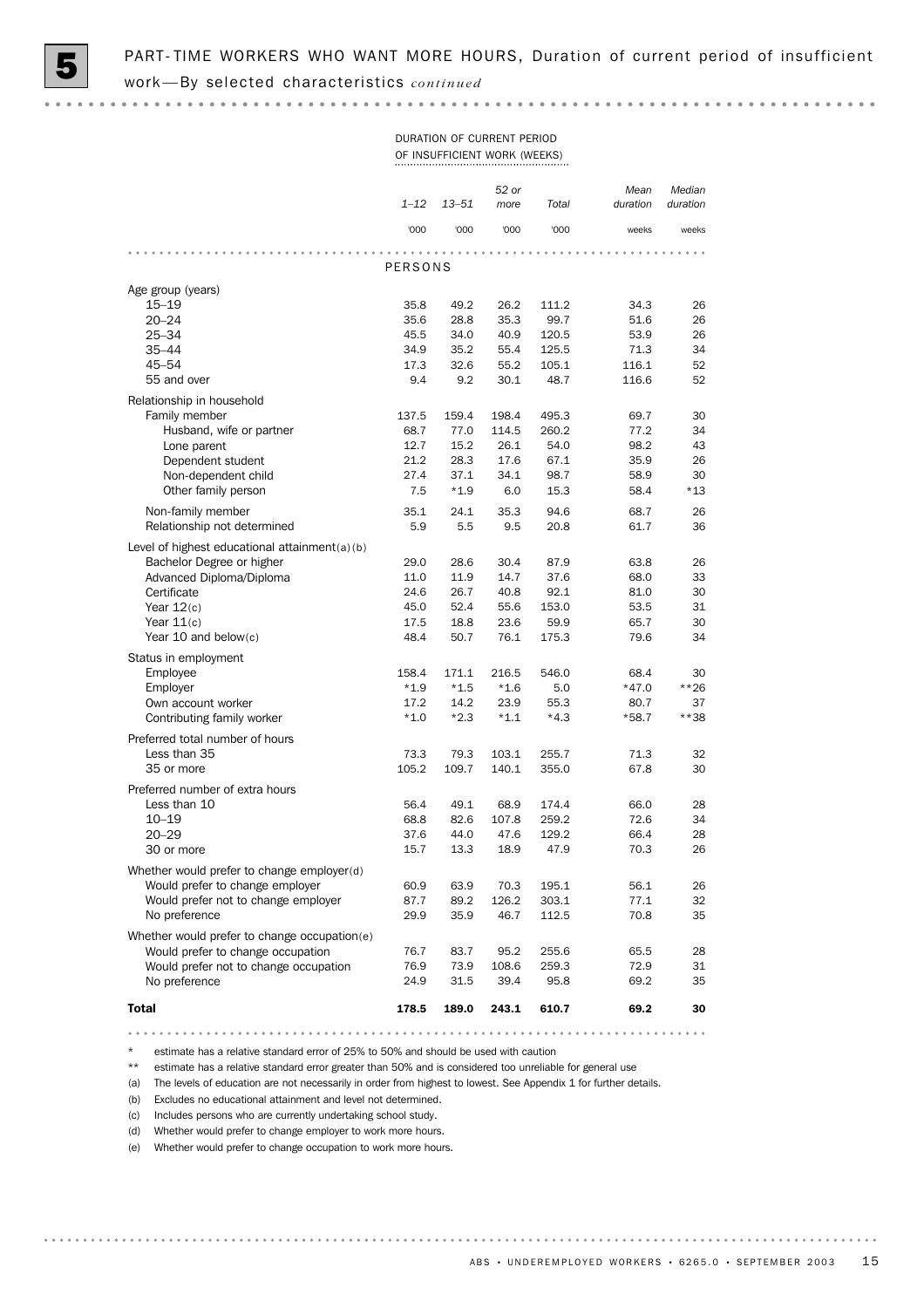

PREFERRED NUMBER OF EXTRA HOURS *Mean preferred Less number 30 or than of extra 10–19 20–29 more 10 Total hours* '000 '000 '000 '000 '000 hours MALES Age group (years) 15–19 18.0 14.3 8.4 4.7 45.5 14.2 20–24 7.1 17.9 8.6 5.1 38.6 17.5 25–34 7.0 16.6 10.7 5.5 39.7 19.2 35–44 \*3.7 12.3 11.2 4.8 32.1 19.1 45–54 \*4.0 12.7 8.8 \*3.3 28.8 17.7 55 and over \*3.6 9.7 6.7 \*1.2 21.2 16.9 Status in employment Employee 1.1.6 72.4 47.5 20.2 181.7 16.8<br>Employer 1.8  $+0.8$   $+0.8$   $+0.6$   $+0.4$   $+1.8$   $+23.1$ Employer — \*0.8 \*\*0.6 \*\*0.4 \*1.8 \*23.1 Own account worker \*1.9 9.8 5.5 \*3.1 20.4 20.0 Contributing family worker  $*0.5$   $*0.7$   $*0.8$   $*2.0$   $*26.6$ Usual number of hours worked  $1-5$  8.0 5.2  $*3.2$  8.1 24.5 19.8 6-10 6.6 7.6 11.6 11.3 37.2 21.8 6–10 6.6 7.6 11.6 11.3 37.2 21.8 11–15 6.2 7.0 19.2 \*1.4 33.7 19.4 16–20 \*1.3 15.2 17.2 \*2.4 36.0 20.1 21–29 5.0 36.9 \*2.2 \*\*0.4 44.6 13.3 30–34 16.4 11.6 \*1.0 \*0.9 29.9 10.0 Whether would move interstate if offered a suitable job Would move interstate 7.2 17.6 14.3 7.9 46.9 20.5 Would not move interstate 31.9 54.8 31.1 14.2 132.0 16.1 Might move interstate **the state** that the state that the state that the state of the state of the state of the state of the state of the state of the state of the state of the state of the state of the state of the state Did not know \*0.8 \*2.5 \*1.7 \*\*0.3 5.3 18.3 Whether would move intrastate if offered a suitable job Would move intrastate  $9.5$  25.0 18.6 10.1 63.1 19.7 Would not move intrastate  $26.8$  45.7 26.6 11.5 110.7 16.2 Might move intrastate 6.8 11.9 7.3 \*2.8 28.9 16.2 Did not know  $**0.3$   $*0.9$   $*1.8$   $*0.1$   $*3.2$  19.9 *Total 43.5 83.5 54.4 24.5 205.9 17.3* estimate has a relative standard error of 25% to 50% and — nil or rounded to zero (including null cells) should be used with caution (a) Availability refers to in the reference week or within four

estimate has a relative standard error greater than 50% and is considered too unreliable for general use

weeks.

16 ABS • UNDEREMPLOYED WORKERS • 6265.0 • SEPTEMBER 2003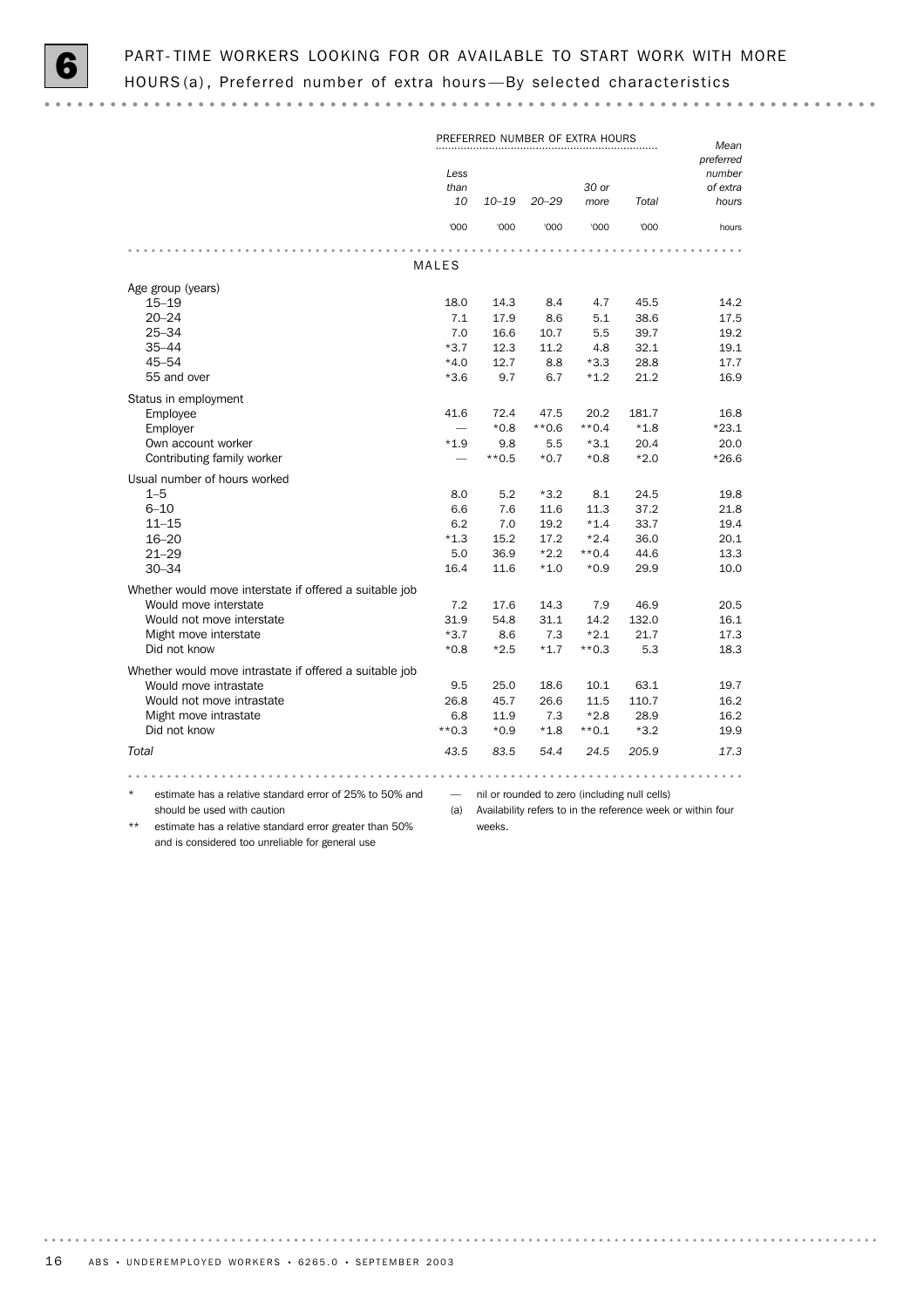$\frac{1}{2}$  and  $\frac{1}{2}$  and  $\frac{1}{2}$ 

|                                                                      |                    | PREFERRED NUMBER OF EXTRA HOURS |           |               |                                               | Mean                                                        |
|----------------------------------------------------------------------|--------------------|---------------------------------|-----------|---------------|-----------------------------------------------|-------------------------------------------------------------|
|                                                                      | Less<br>than<br>10 | $10 - 19$                       | $20 - 29$ | 30 or<br>more | Total                                         | preferred<br>number<br>of extra<br>hours                    |
|                                                                      | '000               | '000                            | '000      | '000          | '000                                          | hours                                                       |
|                                                                      | <b>FEMALES</b>     |                                 |           |               |                                               |                                                             |
| Age group (years)                                                    |                    |                                 |           |               |                                               |                                                             |
| $15 - 19$                                                            | 24.9               | 18.9                            | 9.7       | $*2.4$        | 55.9                                          | 12.6                                                        |
| $20 - 24$                                                            | 14.8               | 26.1                            | 9.3       | $*3.5$        | 53.6                                          | 14.5                                                        |
| $25 - 34$                                                            | 18.1               | 28.5                            | 18.8      | $*2.8$        | 68.1                                          | 14.9                                                        |
| $35 - 44$                                                            | 21.9               | 33.8                            | 12.4      | 5.8           | 74.0                                          | 14.8                                                        |
| $45 - 54$                                                            | 21.5               | 29.4                            | 8.8       | $*3.6$        | 63.3                                          | 13.4                                                        |
| 55 and over                                                          | 6.1                | 10.7                            | $*3.6$    | $*1.1$        | 21.6                                          | 14.3                                                        |
| Status in employment                                                 |                    |                                 |           |               |                                               |                                                             |
| Employee                                                             | 101.3              | 135.4                           | 57.7      | 14.5          | 308.9                                         | 13.8                                                        |
| Employer                                                             | $**0.4$            | $**0.6$                         | $*1.0$    | $*0.8$        | $*2.8$                                        | $*21.3$                                                     |
| Own account worker                                                   | 5.1                | 10.7                            | $*3.5$    | $*3.7$        | 23.1                                          | 16.9                                                        |
| Contributing family worker                                           | $**0.4$            | $**0.6$                         | $**0.4$   | $**0.2$       | $*1.6$                                        | $*16.3$                                                     |
| Usual number of hours worked                                         |                    |                                 |           |               |                                               |                                                             |
| $1 - 5$                                                              | 10.4               | 13.3                            | 6.4       | 8.7           | 38.8                                          | 18.1                                                        |
| $6 - 10$                                                             | 14.0               | 27.8                            | 19.3      | 9.9           | 71.0                                          | 17.5                                                        |
| $11 - 15$                                                            | 19.6               | 17.8                            | 17.0      |               | 54.4                                          | 14.2                                                        |
| $16 - 20$                                                            | 12.1               | 36.6                            | 18.7      | $**0.7$       | 68.0                                          | 15.0                                                        |
| $21 - 29$                                                            | 25.5               | 43.3                            | $**0.4$   |               | 69.1                                          | 10.8                                                        |
| $30 - 34$                                                            | 25.7               | 8.5                             | $*0.8$    |               | 35.0                                          | 7.4                                                         |
| Whether would move interstate if offered a suitable job              |                    |                                 |           |               |                                               |                                                             |
| Would move interstate                                                | 12.4               | 22.8                            | 14.9      | 5.8           | 55.9                                          | 16.7                                                        |
| Would not move interstate                                            | 89.6               | 114.1                           | 40.6      | 12.3          | 256.6                                         | 13.4                                                        |
| Might move interstate                                                | $*4.0$             | 6.9                             | 5.0       | $*0.8$        | 16.7                                          | 15.9                                                        |
| Did not know                                                         | $*1.2$             | $*3.5$                          | $*2.1$    | $**0.3$       | 7.2                                           | 16.6                                                        |
| Whether would move intrastate if offered a suitable job              |                    |                                 |           |               |                                               |                                                             |
| Would move intrastate                                                | 19.0               | 38.7                            | 21.2      | 6.8           | 85.7                                          | 15.9                                                        |
| Would not move intrastate                                            | 79.9               | 92.0                            | 32.9      | 10.4          | 215.2                                         | 13.1                                                        |
| Might move intrastate                                                | 7.7                | 14.5                            | 6.9       | $*1.5$        | 30.6                                          | 15.1                                                        |
| Did not know                                                         | $**0.6$            | $*2.1$                          | $*1.6$    | $**0.6$       | 4.8                                           | 18.6                                                        |
| Total                                                                | 107.2              | 147.4                           | 62.5      | 19.2          | 336.4                                         | 14.1                                                        |
|                                                                      |                    |                                 |           | .             |                                               |                                                             |
| $^\star$<br>estimate has a relative standard error of 25% to 50% and |                    |                                 |           |               | nil or rounded to zero (including null cells) |                                                             |
| should be used with caution                                          | (a)                |                                 |           |               |                                               | Availability refers to in the reference week or within four |
| $**$<br>estimate has a relative standard error greater than 50%      |                    | weeks.                          |           |               |                                               |                                                             |

and is considered too unreliable for general use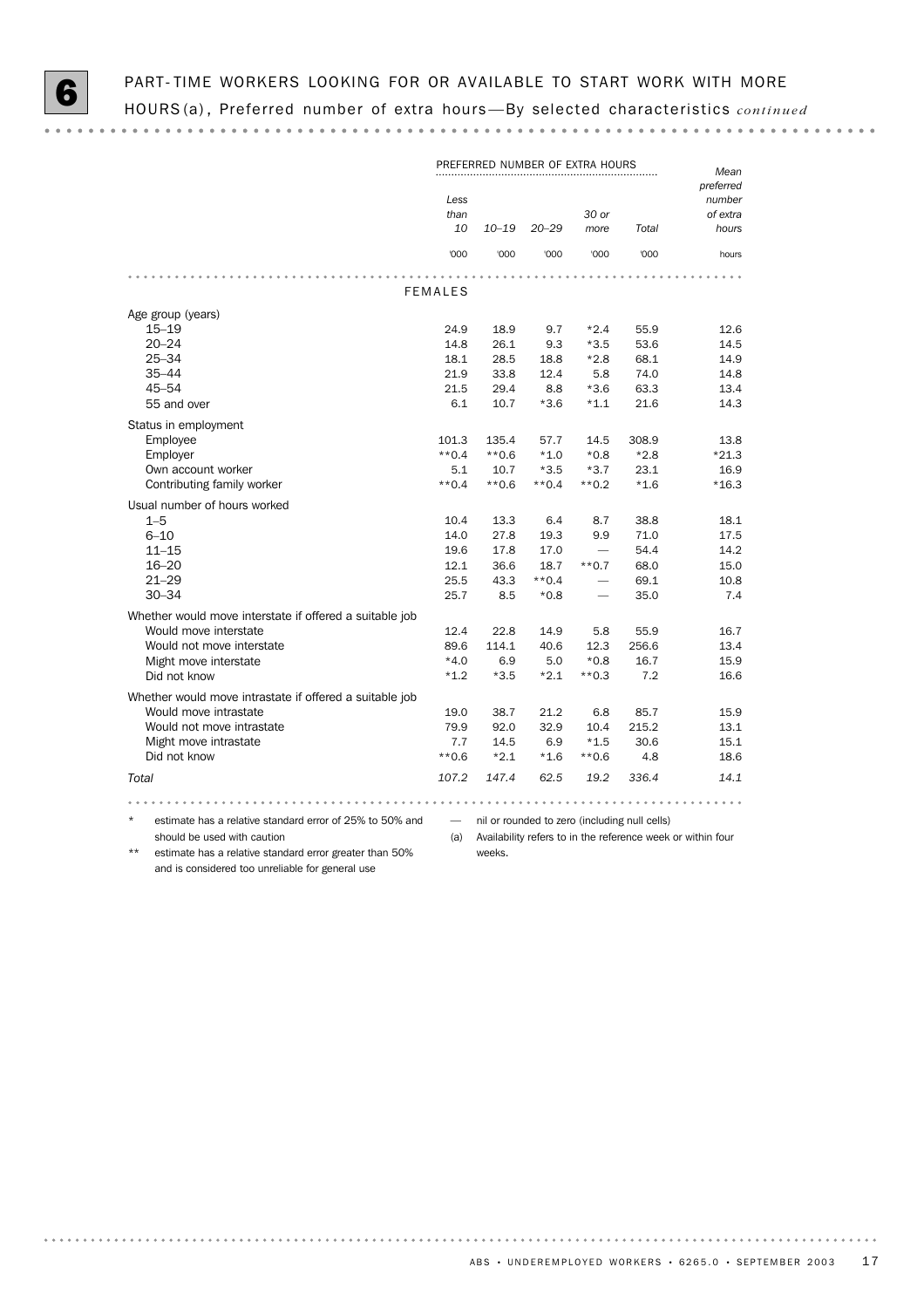|                                                                                                                                                        | Less<br>than<br>10                           | PREFERRED NUMBER OF EXTRA HOURS<br>$10 - 19$ | $20 - 29$                                       | 30 or<br>more                                         | Total                                           | Mean<br>preferred<br>number<br>of extra<br>hours |
|--------------------------------------------------------------------------------------------------------------------------------------------------------|----------------------------------------------|----------------------------------------------|-------------------------------------------------|-------------------------------------------------------|-------------------------------------------------|--------------------------------------------------|
|                                                                                                                                                        | '000                                         | '000                                         | '000                                            | '000                                                  | '000                                            | hours                                            |
|                                                                                                                                                        |                                              |                                              |                                                 |                                                       |                                                 |                                                  |
|                                                                                                                                                        | <b>PERSONS</b>                               |                                              |                                                 |                                                       |                                                 |                                                  |
| Age group (years)<br>$15 - 19$<br>$20 - 24$<br>$25 - 34$<br>$35 - 44$                                                                                  | 43.0<br>21.9<br>25.0<br>25.6                 | 33.2<br>44.0<br>45.0<br>46.1                 | 18.1<br>17.8<br>29.5<br>23.6                    | 7.1<br>8.5<br>8.3<br>10.7                             | 101.3<br>92.3<br>107.8<br>106.0                 | 13.3<br>15.8<br>16.5<br>16.1                     |
| $45 - 54$                                                                                                                                              | 25.5                                         | 42.1                                         | 17.6                                            | 6.8                                                   | 92.1                                            | 14.7                                             |
| 55 and over                                                                                                                                            | 9.7                                          | 20.4                                         | 10.3                                            | $*2.3$                                                | 42.8                                            | 15.6                                             |
| Status in employment<br>Employee<br>Employer<br>Own account worker<br>Contributing family worker                                                       | 142.8<br>$**0.4$<br>7.1<br>$**0.4$           | 207.8<br>$*1.4$<br>20.5<br>$*1.1$            | 105.2<br>$*1.6$<br>9.1<br>$*1.1$                | 34.7<br>$*1.2$<br>6.8<br>$*1.1$                       | 490.6<br>4.6<br>43.4<br>$*3.6$                  | 14.9<br>22.0<br>18.3<br>22.0                     |
| Usual number of hours worked                                                                                                                           |                                              |                                              |                                                 |                                                       |                                                 |                                                  |
| $1 - 5$<br>$6 - 10$<br>$11 - 15$<br>$16 - 20$<br>$21 - 29$<br>$30 - 34$                                                                                | 18.4<br>20.7<br>25.8<br>13.3<br>30.5<br>42.0 | 18.6<br>35.4<br>24.8<br>51.8<br>80.2<br>20.1 | 9.5<br>31.0<br>36.2<br>35.9<br>$*2.5$<br>$*1.8$ | 16.9<br>21.2<br>$*1.4$<br>$*3.0$<br>$**0.4$<br>$*0.9$ | 63.4<br>108.2<br>88.1<br>104.0<br>113.7<br>64.9 | 18.8<br>19.0<br>16.2<br>16.7<br>11.8<br>8.6      |
| Whether would move interstate if offered a suitable job                                                                                                |                                              |                                              |                                                 |                                                       |                                                 |                                                  |
| Would move interstate<br>Would not move interstate<br>Might move interstate<br>Did not know                                                            | 19.5<br>121.4<br>7.7<br>$*2.0$               | 40.4<br>168.9<br>15.5<br>6.0                 | 29.2<br>71.7<br>12.3<br>$*3.8$                  | 13.8<br>26.5<br>$*2.9$<br>$**0.6$                     | 102.9<br>388.6<br>38.4<br>12.4                  | 18.4<br>14.3<br>16.7<br>17.4                     |
| Whether would move intrastate if offered a suitable job<br>Would move intrastate<br>Would not move intrastate<br>Might move intrastate<br>Did not know | 28.5<br>106.8<br>14.5<br>$*0.9$              | 63.7<br>137.8<br>26.4<br>$*3.0$              | 39.8<br>59.5<br>14.2<br>$*3.4$                  | 16.9<br>21.9<br>$*4.3$<br>$*0.7$                      | 148.9<br>325.9<br>59.5<br>8.0                   | 17.5<br>14.2<br>15.6<br>19.1                     |
| <b>Total</b>                                                                                                                                           | 150.7                                        | 230.9                                        | 116.9                                           | 43.8                                                  | 542.3                                           | 15.3                                             |
|                                                                                                                                                        |                                              |                                              |                                                 |                                                       |                                                 |                                                  |

\* estimate has a relative standard error of 25% to 50% and should be used with caution

\*\* estimate has a relative standard error greater than 50% and is considered too unreliable for general use

(a) Availability refers to in the reference week or within four weeks.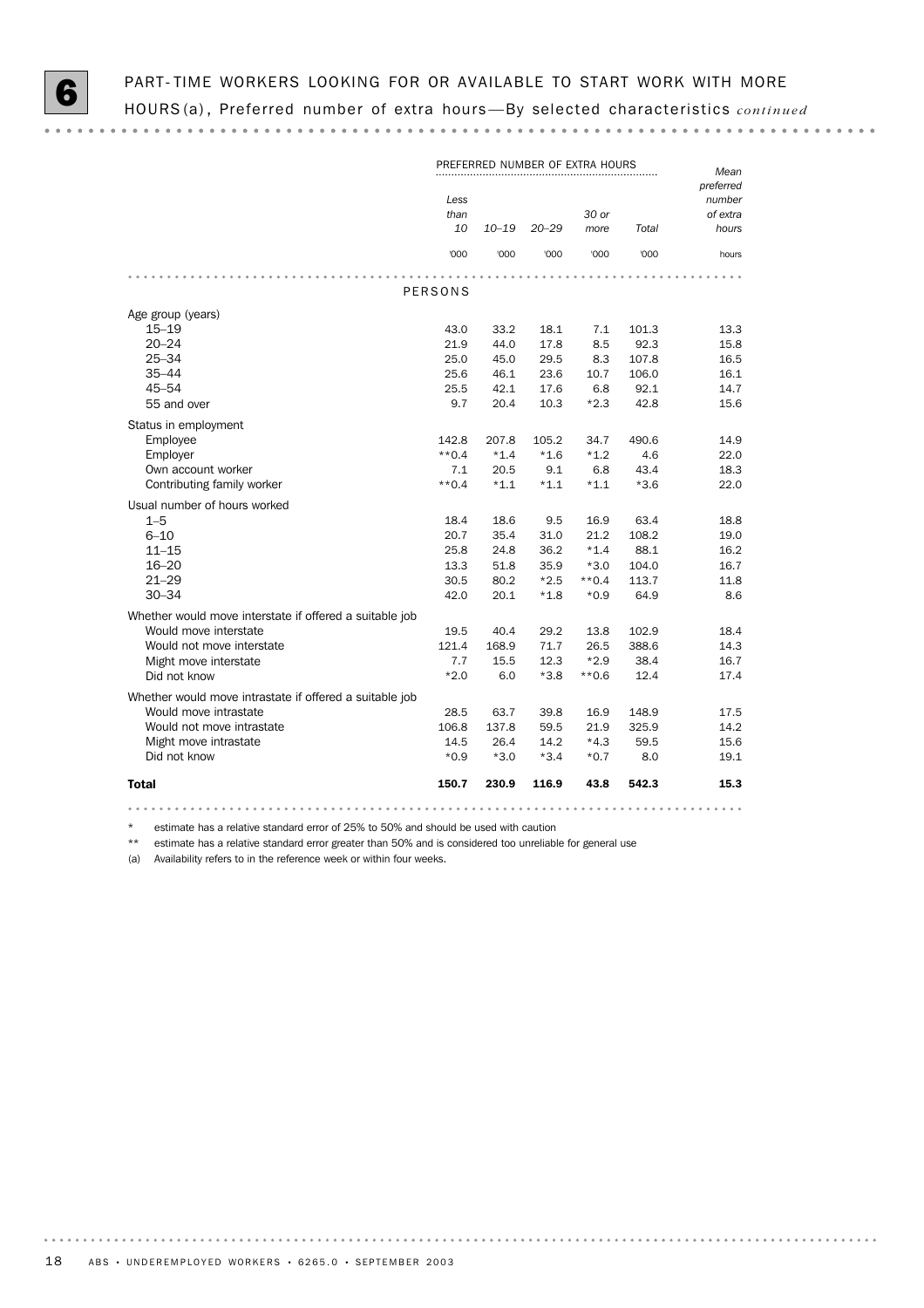

# PART-TIME WORKERS LOOKING FOR OR AVAILABLE TO START WORK WITH MORE HOURS (a), Main difficulty in finding work

|                                               |               |                               | <b>MEAN PREFERRED</b> |                          |                       |         |  |  |
|-----------------------------------------------|---------------|-------------------------------|-----------------------|--------------------------|-----------------------|---------|--|--|
|                                               | <b>NUMBER</b> |                               |                       |                          | NUMBER OF EXTRA HOURS |         |  |  |
|                                               |               |                               |                       |                          |                       |         |  |  |
|                                               | Males         | Females                       | Persons               | Males                    | Females               | Persons |  |  |
|                                               | '000          | '000                          | '000                  | hours                    | hours                 | hours   |  |  |
|                                               |               |                               |                       |                          |                       |         |  |  |
| Had been looking for work with more hours     |               |                               |                       |                          |                       |         |  |  |
| Own ill health or disability                  | 6.3           | $*4.0$                        | 10.3                  | 20.5                     | 21.5                  | 20.9    |  |  |
| Considered too young or too old by employers  | 12.3          | 19.2                          | 31.5                  | 19.1                     | 15.9                  | 17.1    |  |  |
| Unsuitable hours                              | 6.7           | 19.9                          | 26.5                  | 11.5                     | 13.3                  | 12.9    |  |  |
| Too far to travel/transport problems          | 4.8           | 4.8                           | 9.6                   | 23.2                     | 17.8                  | 20.5    |  |  |
| Lacked necessary skills or education          | 13.8          | 11.9                          | 25.7                  | 20.5                     | 17.6                  | 19.2    |  |  |
| Language difficulties                         | $*2.3$        | $*2.0$                        | $*4.3$                | $*21.8$                  | $*21.5$               | 21.7    |  |  |
| Insufficient work experience                  | 9.8           | 7.8                           | 17.6                  | 21.0                     | 15.1                  | 18.4    |  |  |
| No vacancies in line of work                  | 31.2          | 35.0                          | 66.2                  | 19.1                     | 16.1                  | 17.5    |  |  |
| Too many applicants for available jobs        | 8.9           | 17.3                          | 26.2                  | 16.8                     | 16.2                  | 16.4    |  |  |
| No vacancies at all                           | 6.7           | 13.0                          | 19.6                  | 24.0                     | 16.7                  | 19.2    |  |  |
| Difficulties with ethnic background           | $**0.4$       | $\overbrace{\phantom{12333}}$ | $**0.4$               | $*16.6$                  |                       | $*16.6$ |  |  |
| Difficulties in finding child care            |               | $*3.0$                        | $*3.0$                | $\overline{\phantom{0}}$ | 17.8                  | 17.8    |  |  |
| Other family responsibilities                 | $**0.5$       | $*4.2$                        | 4.8                   | $*19.1$                  | 17.5                  | 17.7    |  |  |
| Other difficulties                            | 12.6          | 19.9                          | 32.5                  | 16.5                     | 14.9                  | 15.5    |  |  |
| No difficulties reported                      | 6.5           | 15.5                          | 22.0                  | 17.3                     | 14.6                  | 15.4    |  |  |
| Total                                         | 122.8         | 177.6                         | 300.4                 | 19.0                     | 15.9                  | 17.2    |  |  |
| Had not been looking for work with more hours | 83.1          | 158.8                         | 241.8                 | 14.8                     | 12.1                  | 13.0    |  |  |
| <b>Total</b>                                  | 205.9         | 336.4                         | 542.3                 | 17.3                     | 14.1                  | 15.3    |  |  |

estimate has a relative standard error of 25% to 50% and should be used with caution

\*\* estimate has a relative standard error greater than 50% and is considered too unreliable for general use

— nil or rounded to zero (including null cells)

(a) Availability refers to in the reference week or within four weeks.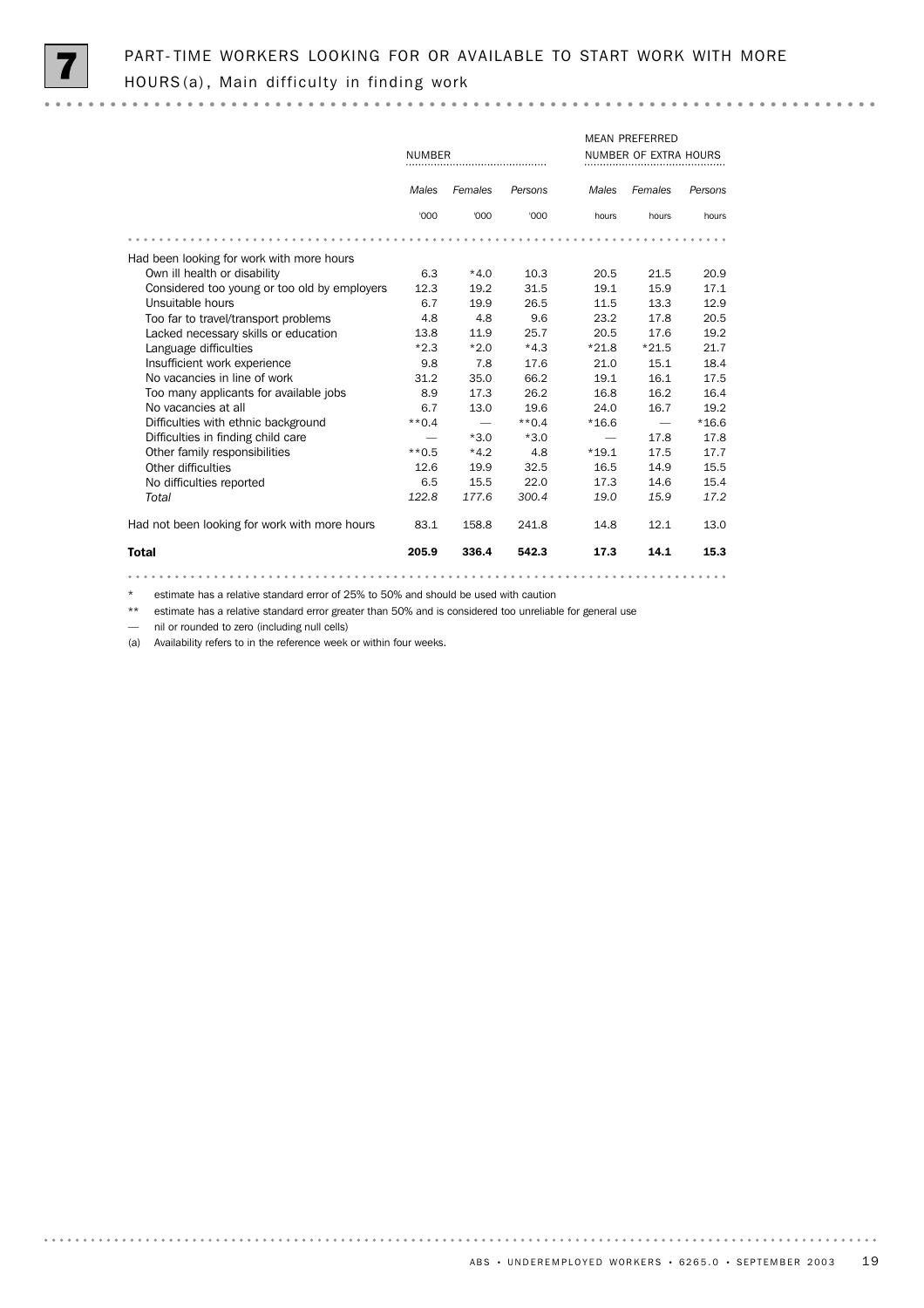$-0.00000$ 

|                                                                                                    | PREFERRED NUMBER OF EXTRA HOURS |                |               |                 |                                                  | Mean                                                   |
|----------------------------------------------------------------------------------------------------|---------------------------------|----------------|---------------|-----------------|--------------------------------------------------|--------------------------------------------------------|
|                                                                                                    | Less                            |                |               |                 |                                                  | preferred<br>number                                    |
|                                                                                                    | than                            |                |               | 30 or           |                                                  | of extra                                               |
|                                                                                                    | 10                              | $10 - 19$      | $20 - 29$     | more            | Total                                            | hours                                                  |
|                                                                                                    | '000                            | '000           | '000          | '000            | '000                                             | hours                                                  |
|                                                                                                    |                                 |                |               |                 |                                                  |                                                        |
|                                                                                                    | MALES                           |                |               |                 |                                                  |                                                        |
| Asked current employer for more work                                                               | 10.9                            | 27.6           | 22.7          | 10.8            | 72.1                                             | 19.1                                                   |
| Contacted prospective employers                                                                    | 11.3                            | 27.9           | 25.5          | 14.2            | 78.9                                             | 20.0                                                   |
| Registered with Centrelink                                                                         | $*1.7$<br>$**0.5$               | 7.9            | 15.7          | 6.6             | 31.9                                             | 22.7                                                   |
| <b>Checked Centrelink touchscreens</b>                                                             | $*0.9$                          | 4.9<br>$**0.2$ | 7.2<br>$*3.7$ | 5.1<br>$*1.1$   | 17.6<br>5.9                                      | 23.4<br>22.5                                           |
| Checked factory noticeboards                                                                       | $*1.6$                          | 7.4            | 7.8           | 5.1             | 21.9                                             | 21.0                                                   |
| Contacted an employment agency<br>Looked in newspapers                                             | 11.2                            | 24.1           | 20.7          | 13.1            | 69.1                                             | 19.8                                                   |
|                                                                                                    | $*4.2$                          | 14.1           | 9.5           | 5.9             | 33.6                                             | 19.0                                                   |
| Searched Internet sites<br>Answered a newspaper advertisement for a job                            | $*1.0$                          | 9.8            | 8.6           | 7.4             | 26.9                                             | 22.7                                                   |
| Advertised or tendered for work                                                                    | $**0.1$                         | $*4.2$         | $*1.4$        | $*1.9$          | 7.6                                              | 21.5                                                   |
| Contacted friends or relatives                                                                     | 6.3                             | 10.3           | 10.6          | 7.6             | 34.8                                             | 19.9                                                   |
| Other steps taken to find work                                                                     | $*0.7$                          | $*4.2$         | $*2.9$        | $*2.3$          | 10.1                                             | 21.6                                                   |
| Had not been looking for work with more hours                                                      | 25.2                            | 34.8           | 17.8          | 5.3             | 83.1                                             | 14.8                                                   |
|                                                                                                    |                                 |                |               |                 |                                                  |                                                        |
|                                                                                                    | <b>FEMALES</b>                  |                |               |                 |                                                  |                                                        |
| Asked current employer for more work                                                               | 27.2                            | 43.4           | 23.6          | 7.8             | 102.0                                            | 15.4                                                   |
| Contacted prospective employers                                                                    | 23.3                            | 51.5           | 29.2          | 11.2            | 115.2                                            | 16.6                                                   |
| Registered with Centrelink                                                                         | 4.9                             | 13.7           | 11.9          | 6.8             | 37.3                                             | 19.4                                                   |
| <b>Checked Centrelink touchscreens</b>                                                             | $*2.4$                          | 6.5            | 8.9           | $*3.5$          | 21.4                                             | 20.5                                                   |
| Checked factory noticeboards                                                                       | $**0.4$                         | $*1.7$         | $*2.9$        | $*0.8$          | 5.7                                              | 21.9                                                   |
| Contacted an employment agency                                                                     | 6.7                             | 14.5           | 10.2          | $*2.6$          | 34.0                                             | 17.5                                                   |
| Looked in newspapers                                                                               | 23.1                            | 42.7           | 27.4          | 9.9             | 102.9                                            | 16.7                                                   |
| Searched Internet sites                                                                            | 9.4                             | 21.0           | 14.6          | 6.5             | 51.4                                             | 17.6                                                   |
| Answered a newspaper advertisement for a job                                                       | 7.1                             | 14.8           | 14.8          | $*3.2$          | 39.9                                             | 17.6                                                   |
| Advertised or tendered for work                                                                    | $*2.4$                          | $*3.7$         | $*4.5$        | $**0.7$         | 11.3                                             | 17.4                                                   |
| Contacted friends or relatives                                                                     | 10.1                            | 18.3           | 14.3          | $*4.5$          | 47.2                                             | 17.1                                                   |
| Other steps taken to find work                                                                     | 6.3                             | 6.1            | $*3.6$        | $*0.9$          | 16.9                                             | 14.3                                                   |
| Had not been looking for work with more hours                                                      | 63.8                            | 71.0           | 19.3          | 4.6             | 158.8                                            | 12.1                                                   |
|                                                                                                    |                                 |                |               |                 |                                                  |                                                        |
|                                                                                                    | <b>PERSONS</b>                  |                |               |                 |                                                  |                                                        |
| Asked current employer for more work                                                               | 38.1                            | 71.0           | 46.4          | 18.6            | 174.1                                            | 16.9                                                   |
| Contacted prospective employers                                                                    | 34.5                            | 79.3           | 54.7          | 25.5            | 194.0                                            | 18.0                                                   |
| Registered with Centrelink                                                                         | 6.6                             | 21.6           | 27.6          | 13.4            | 69.2                                             | 20.9                                                   |
| <b>Checked Centrelink touchscreens</b>                                                             | *2.9                            | 11.4           | 16.1          | 8.5             | 39.0                                             | 21.8                                                   |
| Checked factory noticeboards                                                                       | *1.3                            | $*1.9$         | 6.6           | $*1.8$          | 11.6                                             | 22.2                                                   |
| Contacted an employment agency                                                                     | 8.2                             | 21.9           | 18.0          | 7.8             | 55.9                                             | 18.9                                                   |
| Looked in newspapers                                                                               | 34.3                            | 66.8           | 48.0          | 23.0            | 172.1                                            | 18.0                                                   |
| Searched Internet sites                                                                            | 13.5                            | 35.1           | 24.1          | 12.4            | 85.1                                             | 18.2                                                   |
| Answered a newspaper advertisement for a job                                                       | 8.2                             | 24.7           | 23.3          | 10.7            | 66.8                                             | 19.7                                                   |
| Advertised or tendered for work                                                                    | $*2.5$                          | 7.9            | 6.0           | $*2.5$          | 18.9                                             | 19.1                                                   |
| Contacted friends or relatives                                                                     | 16.5                            | 28.6           | 24.9          | 12.1            | 82.0                                             | 18.3                                                   |
| Other steps taken to find work                                                                     | 7.0                             | 10.4           | 6.4           | $*3.2$          | 27.0                                             | 17.0                                                   |
| Had not been looking for work with more hours                                                      | 89.0                            | 105.8          | 37.1          | 9.9             | 241.8                                            | 13.0                                                   |
|                                                                                                    |                                 |                |               | $\sim$ $\alpha$ | $-0.000$                                         |                                                        |
| $\star$<br>estimate has a relative standard error of 25% to<br>50% and should be used with caution |                                 | (a)            | four weeks.   |                 |                                                  | Availability refers to in the reference week or within |
| $***$<br>estimate has a relative standard error greater than                                       |                                 | (b)            |               |                 |                                                  | Refers to all steps taken to find work during the four |
| 50% and is considered too unreliable for general use                                               |                                 |                |               |                 | weeks prior to the survey, therefore persons may |                                                        |

weeks prior to the survey, therefore persons may appear in more than one category.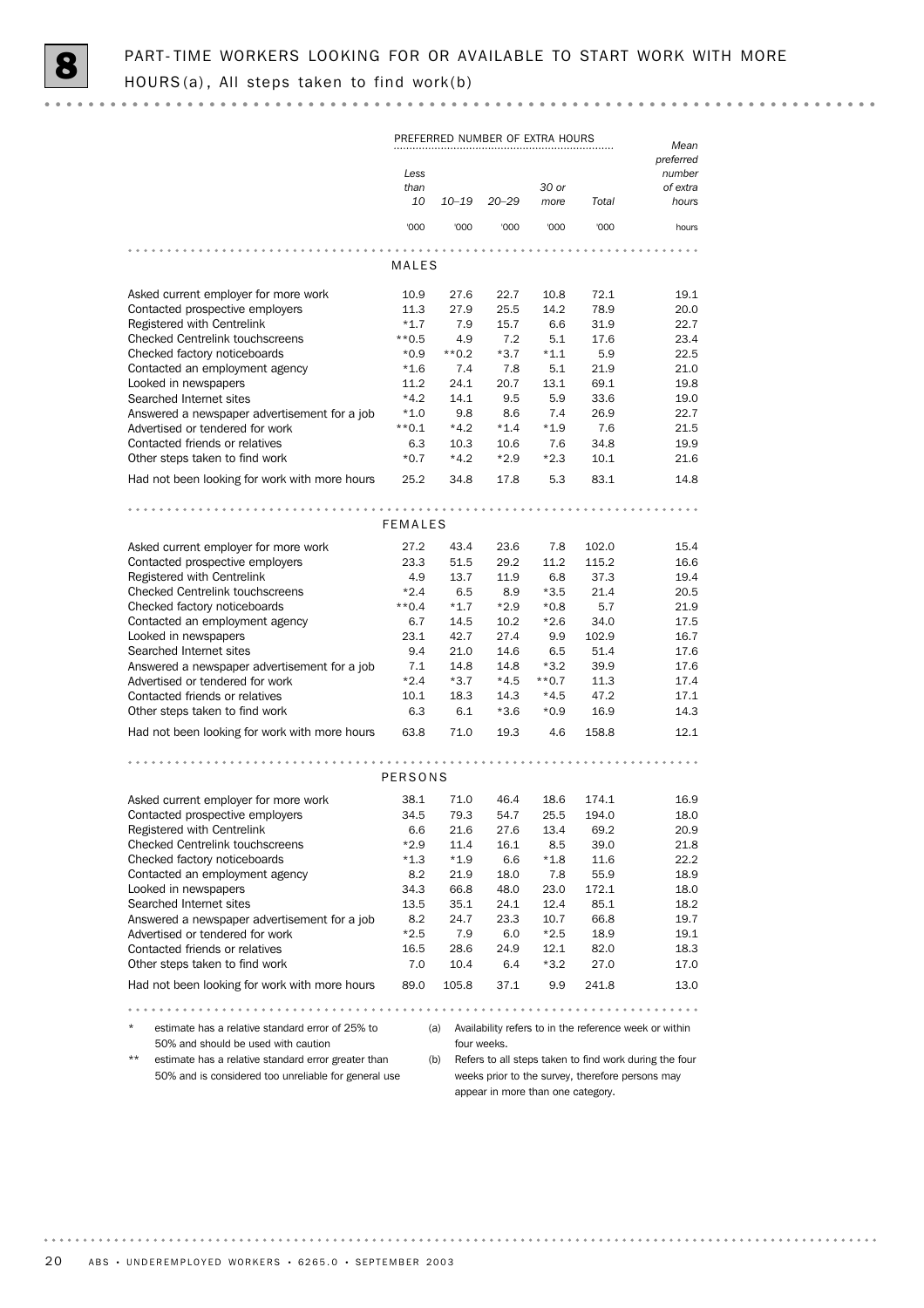|                                                                                                                                                                                                          | <b>NSW</b> | Vic.           | Qld   | <b>SA</b> | <b>WA</b> | Tas.    | NT(a)  | ACT    | Aust.       |
|----------------------------------------------------------------------------------------------------------------------------------------------------------------------------------------------------------|------------|----------------|-------|-----------|-----------|---------|--------|--------|-------------|
|                                                                                                                                                                                                          | '000       | '000           | '000  | '000      | '000      | '000    | '000   | '000   | '000        |
|                                                                                                                                                                                                          |            |                |       |           |           |         |        |        |             |
|                                                                                                                                                                                                          |            | MALES          |       |           |           |         |        |        |             |
| Population 1:<br>Employed persons                                                                                                                                                                        | 1 7 7 8.4  | 1 3 5 8.3      | 996.4 | 391.9     | 540.8     | 112.6   | 43.7   | 91.7   | 5 3 1 3 . 7 |
| Population 2:<br>Full-time workers                                                                                                                                                                       | 1 544.3    | 1 1 4 3 . 6    | 851.8 | 332.0     | 466.9     | 96.5    | 39.3   | 75.5   | 4 550.0     |
| Population 3:<br>Part-time workers                                                                                                                                                                       | 234.0      | 214.7          | 144.6 | 59.9      | 73.9      | 16.1    | $*4.4$ | 16.2   | 763.7       |
| Population 4:<br>Part-time workers who want more hours                                                                                                                                                   | 71.7       | 60.7           | 42.8  | 18.8      | 21.6      | 6.0     | $*1.3$ | $*4.1$ | 227.0       |
| Population 5:<br>Part-time workers who want more hours who had<br>been looking for work with more hours or were<br>available to start work with more hours in the<br>reference week or within four weeks | 65.9       | 52.8           | 40.4  | 17.5      | 18.6      | 5.5     | $*1.3$ | $*4.0$ | 205.9       |
| Population 6:<br>Part-time workers who want more hours who were<br>available to start work with more hours in the<br>reference week or within four weeks                                                 | 63.6       | 51.1           | 40.1  | 16.8      | 17.9      | 5.5     | $*1.3$ | $*3.9$ | 200.2       |
| Population 7:<br>Underemployed workers                                                                                                                                                                   | 72.9       | 59.2           | 45.8  | 19.4      | 21.0      | 5.9     | $*2.1$ | $*4.2$ | 230.5       |
|                                                                                                                                                                                                          |            | <b>FEMALES</b> |       |           |           |         |        |        |             |
| Population 1:<br>Employed persons                                                                                                                                                                        | 1418.2     | 1075.6         | 820.3 | 321.4     | 411.0     | 95.3    | 32.8   | 82.2   | 4 2 5 6.9   |
| Population 2:<br>Full-time workers                                                                                                                                                                       | 796.5      | 573.4          | 453.7 | 167.9     | 215.1     | 49.2    | 24.1   | 51.4   | 2 3 3 1.4   |
| Population 3:<br>Part-time workers                                                                                                                                                                       | 621.7      | 502.3          | 366.6 | 153.4     | 195.9     | 46.1    | 8.7    | 30.8   | 1925.4      |
| Population 4:<br>Part-time workers who want more hours                                                                                                                                                   | 120.2      | 98.2           | 81.4  | 32.8      | 36.0      | 8.7     | $*2.1$ | $*4.3$ | 383.7       |
| Population 5:<br>Part-time workers who want more hours who had<br>been looking for work with more hours or were<br>available to start work with more hours in the<br>reference week or within four weeks | 102.8      | 85.1           | 72.7  | 30.2      | 31.9      | $7.8\,$ | $*1.9$ | $*4.1$ | 336.4       |
| Population 6:<br>Part-time workers who want more hours who were<br>available to start work with more hours in the<br>reference week or within four weeks                                                 | 100.6      | 82.5           | 70.8  | 29.6      | 30.6      | 7.7     | $*1.8$ | $*4.0$ | 327.6       |
| Population 7:<br>Underemployed workers                                                                                                                                                                   | 103.1      | 85.3           | 73.4  | 30.0      | 31.3      | 7.9     | $*1.8$ | $*4.1$ | 336.8       |

with caution

(a) Refers to mainly urban areas only. See paragraph 7 of the Explanatory Notes.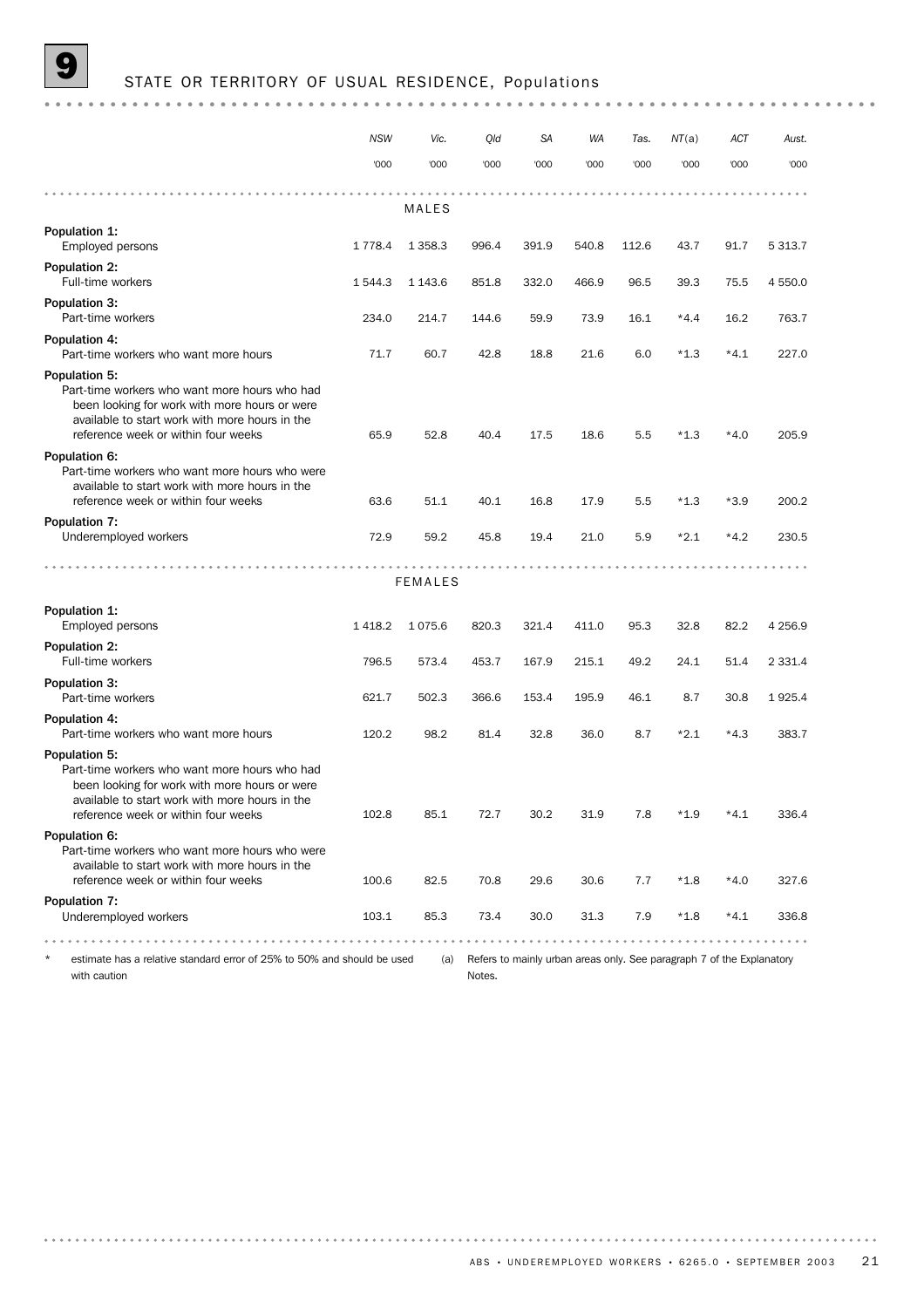9 STATE OR TERRITORY OF USUAL RESIDENCE, Populations *continued*

|                                                                                                                                                                                                          | <b>NSW</b> | Vic.       | Old       | <b>SA</b> | <b>WA</b> | Tas.  | NT(a)  | <b>ACT</b> | Aust.   |
|----------------------------------------------------------------------------------------------------------------------------------------------------------------------------------------------------------|------------|------------|-----------|-----------|-----------|-------|--------|------------|---------|
|                                                                                                                                                                                                          | '000       | '000       | '000      | '000      | '000      | '000  | '000   | '000       | '000    |
|                                                                                                                                                                                                          |            | PERSONS    |           |           |           |       |        |            |         |
| Population 1:<br>Employed persons                                                                                                                                                                        | 3 196.6    | 2 4 3 3.9  | 1816.7    | 713.3     | 951.8     | 207.9 | 76.5   | 173.9      | 9570.6  |
| <b>Population 2:</b><br>Full-time workers                                                                                                                                                                | 2 3 4 0.9  | 1 7 1 7 .0 | 1 3 0 5.4 | 500.0     | 682.0     | 145.7 | 63.5   | 127.0      | 6881.4  |
| Population 3:<br>Part-time workers                                                                                                                                                                       | 855.7      | 717.0      | 511.3     | 213.3     | 269.8     | 62.2  | 13.1   | 46.9       | 2 689.2 |
| Population 4:<br>Part-time workers who want more hours                                                                                                                                                   | 191.9      | 158.9      | 124.1     | 51.7      | 57.6      | 14.7  | $*3.3$ | 8.4        | 610.7   |
| Population 5:<br>Part-time workers who want more hours who had<br>been looking for work with more hours or were<br>available to start work with more hours in the<br>reference week or within four weeks | 168.6      | 137.9      | 113.0     | 47.6      | 50.5      | 13.3  | $*3.2$ | 8.1        | 542.3   |
| Population 6:<br>Part-time workers who want more hours who were<br>available to start work with more hours in the<br>reference week or within four weeks                                                 | 164.3      | 133.6      | 110.9     | 46.5      | 48.5      | 13.2  | $*3.1$ | 7.9        | 527.7   |
| Population 7:<br>Underemployed workers                                                                                                                                                                   | 176.0      | 144.5      | 119.2     | 49.4      | 52.2      | 13.8  | $*3.9$ | 8.3        | 567.4   |
| $\star$<br>estimate has a relative standard error of 25% to 50% and should be used<br>Refers to mainly urban areas only. See paragraph 7 of the Explanatory<br>(a)<br>with caution<br>Notes.             |            |            |           |           |           |       |        |            |         |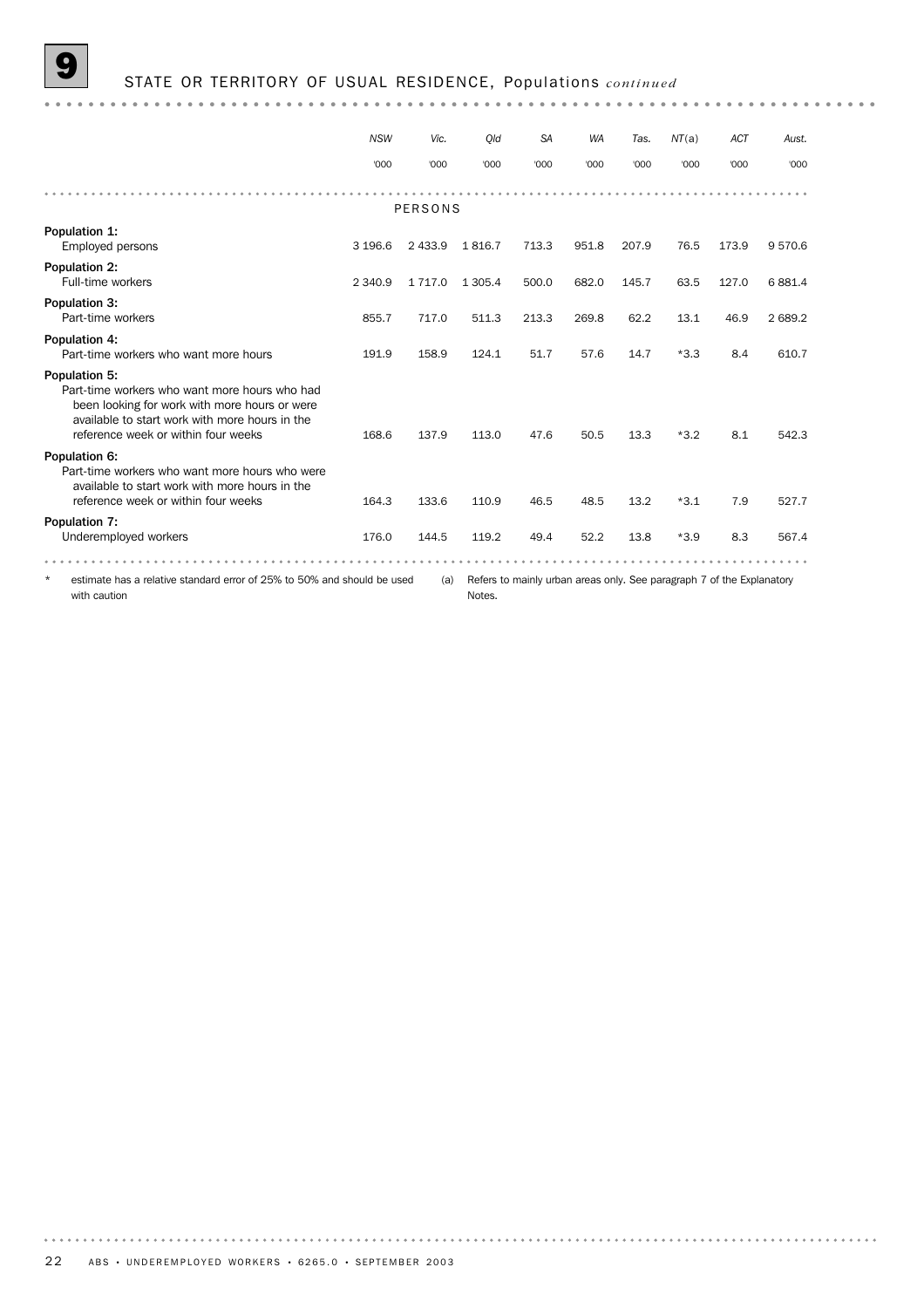### EXPLANATORY NOTES

| `INTRODUCTION                    | The statistics in this publication were compiled from data collected in the<br>1<br>Underemployed Workers Survey conducted throughout Australia in September 2003 as a<br>supplement to the monthly Labour Force Survey (LFS). Respondents to the LFS who<br>were in scope of the supplementary survey were asked further questions.                                                                                                                                                                                                                                                                 |
|----------------------------------|------------------------------------------------------------------------------------------------------------------------------------------------------------------------------------------------------------------------------------------------------------------------------------------------------------------------------------------------------------------------------------------------------------------------------------------------------------------------------------------------------------------------------------------------------------------------------------------------------|
|                                  | <b>2</b> The publication <i>Labour Force, Australia</i> (cat. no. 6203.0) contains information<br>about survey design, sample redesign, scope, coverage and population benchmarks<br>relevant to the monthly LFS, which also apply to supplementary surveys. It also contains<br>definitions of demographic and labour force characteristics, and information about<br>telephone interviewing relevant to both the monthly LFS and supplementary surveys.                                                                                                                                            |
|                                  | From April 2001 the LFS has been conducted using a redesigned questionnaire<br>З<br>containing additional questions and some minor definitional changes. These changes<br>also affect the supplementary surveys. For further details, see Information Paper:<br>Implementing the Redesigned Labour Force Survey Questionnaire (cat. no. 6295.0) and<br>Information Paper: Questionnaires Used in the Labour Force Survey (cat. no. 6232.0).                                                                                                                                                          |
| CONCEPTS, SOURCES AND<br>METHODS | The conceptual framework used in Australia's LFS aligns closely with the standards<br>4<br>and guidelines set out in the Resolutions of the International Conference of Labour<br>Statisticians. Descriptions of the underlying concepts and structure of Australia's labour<br>force statistics, and the sources and methods used in compiling these estimates, are<br>presented in <i>Labour Statistics: Concepts, Sources and Methods</i> (cat. no. 6102.0) which is<br>also available on the ABS web site <http: www.abs.gov.au=""> (About Statistics—Concepts<br/>and Classifications).</http:> |
| SCOPE                            | The scope of the LFS is restricted to persons aged 15 years and over and excludes the<br>5<br>following persons:<br>members of the permanent defence forces<br>• certain diplomatic personnel of overseas governments, customarily excluded from<br>census and estimated populations<br>verseas residents in Australia<br>members of non-Australian defence forces (and their dependants).                                                                                                                                                                                                           |
|                                  | Students at boarding schools, patients in hospitals, residents of homes (e.g.<br>6<br>retirement homes, homes for persons with disabilities) and inmates of prisons are<br>excluded from all supplementary surveys.                                                                                                                                                                                                                                                                                                                                                                                  |
|                                  | 7 This supplementary survey was conducted in both urban and rural areas in all states<br>and territories, but excluded approximately 120,000 persons living in very remote parts<br>of Australia who would otherwise have been within the scope of the survey. The<br>exclusion of these persons will have only a minor impact on any aggregate estimates that<br>are produced for individual states and territories, except the Northern Territory where<br>such persons account for over 20% of the population.                                                                                    |
| COVERAGE                         | The estimates in this publication relate to persons covered by the survey in<br>8<br>September 2003. In the LFS, coverage rules are applied which aim to ensure that each<br>person is associated with only one dwelling and hence has only one chance of selection<br>in the survey. See Labour Force, Australia (cat. no. 6203.0) for more details.                                                                                                                                                                                                                                                |
| RELIABILITY OF THE<br>ESTIMATES  | Estimates in this publication are subject to sampling and non-sampling errors:<br>9<br>• Sampling error is the difference between the published estimate and the value that<br>would have been produced if all dwellings had been included in the survey. For<br>further information see the Technical Note.                                                                                                                                                                                                                                                                                         |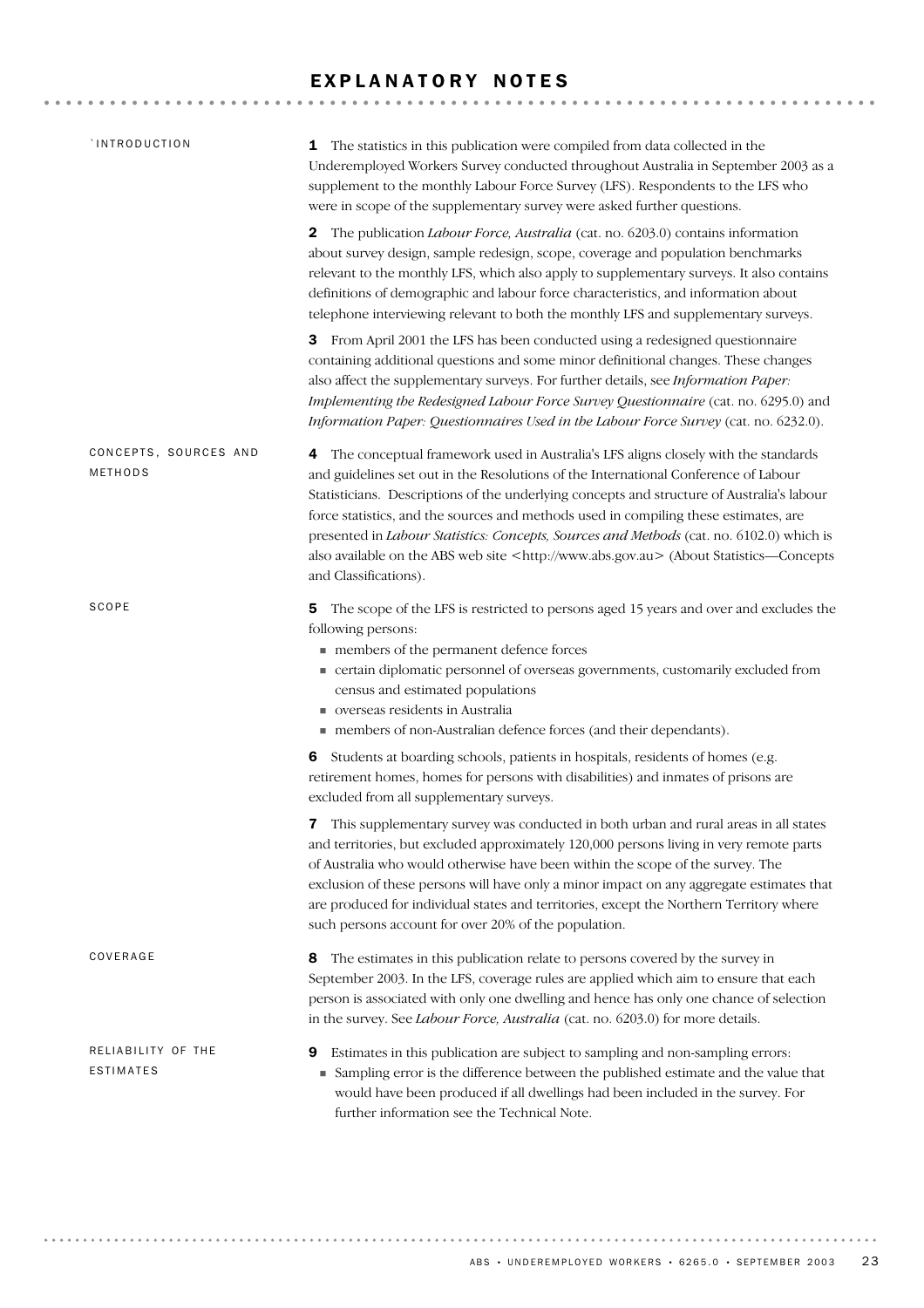### E X P L A N A T O R Y N O T E S *continued*

| RELIABILITY OF THE<br><b>ESTIMATES</b> continued               | Non-sampling errors are inaccuracies that occur because of imperfections in<br>reporting by respondents and interviewers, and errors made in coding and<br>processing data. These inaccuracies may occur in any enumeration, whether it be a<br>full count or a sample. Every effort is made to reduce the non-sampling error to a<br>minimum by careful design of questionnaires, intensive training and supervision of<br>interviewers, and efficient processing procedures.                                                                                     |
|----------------------------------------------------------------|--------------------------------------------------------------------------------------------------------------------------------------------------------------------------------------------------------------------------------------------------------------------------------------------------------------------------------------------------------------------------------------------------------------------------------------------------------------------------------------------------------------------------------------------------------------------|
| SEASONAL FACTORS                                               | The estimates are based on information collected in the survey month and, due to<br>10<br>seasonal factors, may not be representative of other months of the year.                                                                                                                                                                                                                                                                                                                                                                                                 |
| CLASSIFICATIONS USED                                           | 11 Country of birth data are classified according to the Standard Australian<br>Classification of Countries (SACC), 1998 (cat. no. 1269.0).                                                                                                                                                                                                                                                                                                                                                                                                                        |
|                                                                | 12 Educational attainment data are classified according to Australian Standard<br>Classification of Education (ASCED) (cat. no. 1272.0).                                                                                                                                                                                                                                                                                                                                                                                                                           |
| COMPARABILITY OF TIME<br><b>SERIES</b>                         | 13<br>Revisions are made to population benchmarks for the LFS after each five-yearly<br>Census of Population and Housing. The 2003 Underemployed Workers Survey has been<br>compiled using benchmarks based on the 1996 Census of Population and Housing.                                                                                                                                                                                                                                                                                                          |
|                                                                | 14 Supplementary surveys are not always conducted on the full LFS sample. Since<br>August 1994 the sample for supplementary surveys has been restricted to no more than<br>seven-eighths of the LFS sample. Since it was introduced, this survey has been<br>conducted on various proportional samples and therefore standard errors associated<br>with previous surveys may vary from this survey.                                                                                                                                                                |
|                                                                | 15 Prior to September 1994, part-time workers who wanted more hours of work were<br>asked whether they were available to start work with more hours within the subsequent<br>four weeks. From September 1994, an additional question was added to also determine<br>their availability to start work with more hours during the reference week. This question<br>was added to the survey so that estimates of underemployment could be more easily<br>aligned with the then current International Labour Organisation (ILO) recommendations<br>on underemployment. |
|                                                                | 16 As part of the redesign in 2001 of the LFS questionnaire, persons who were on<br>short-term unpaid leave initiated by the employer, are now classified as employed. This<br>approach is consistent with ILO recommendations on formal job attachment. Analysis of<br>data from the LFS shows that many of these persons usually worked part time, and that a<br>number of these had a preference to work more hours. However, overall, these persons<br>contribute only marginally to the change in part-time workers wanting more hours.                       |
| COMPARABILITY WITH<br>LABOUR FORCE SURVEY<br><b>STATISTICS</b> | 17 Due to differences in the scope and sample size of this supplementary survey and<br>that of the LFS, the estimation procedure may lead to some small variations between<br>labour force estimates from this survey and those from the LFS.                                                                                                                                                                                                                                                                                                                      |
| COMPARABILITY WITH ILO<br>DEFINITIONS                          | 18 Comparability of the concepts and definitions used in the Underemployed Workers<br>Survey are discussed in the Conceptual Framework on page 3. More detailed discussion<br>is included in <i>Labour Statistics: Concepts Sources and Methods</i> , 2001 (cat. no. 6102.0),<br>Chapter 5.                                                                                                                                                                                                                                                                        |
| PREVIOUS SURVEYS                                               | The Underemployed Workers Survey was conducted in May 1985, 1988 and 1991.<br>19<br>In 1994, the survey became an annual survey, collected each September. Results of<br>previous surveys were published in: Underemployed Workers, Australia<br>(cat. no. 6265.0); and the standard data service Underemployed Workers, Australia<br>(cat. no. 6265.0.40.001) for 1994 and 1995.                                                                                                                                                                                  |
| NEXT SURVEY                                                    | The ABS plans to conduct this survey again in September 2004.<br>20                                                                                                                                                                                                                                                                                                                                                                                                                                                                                                |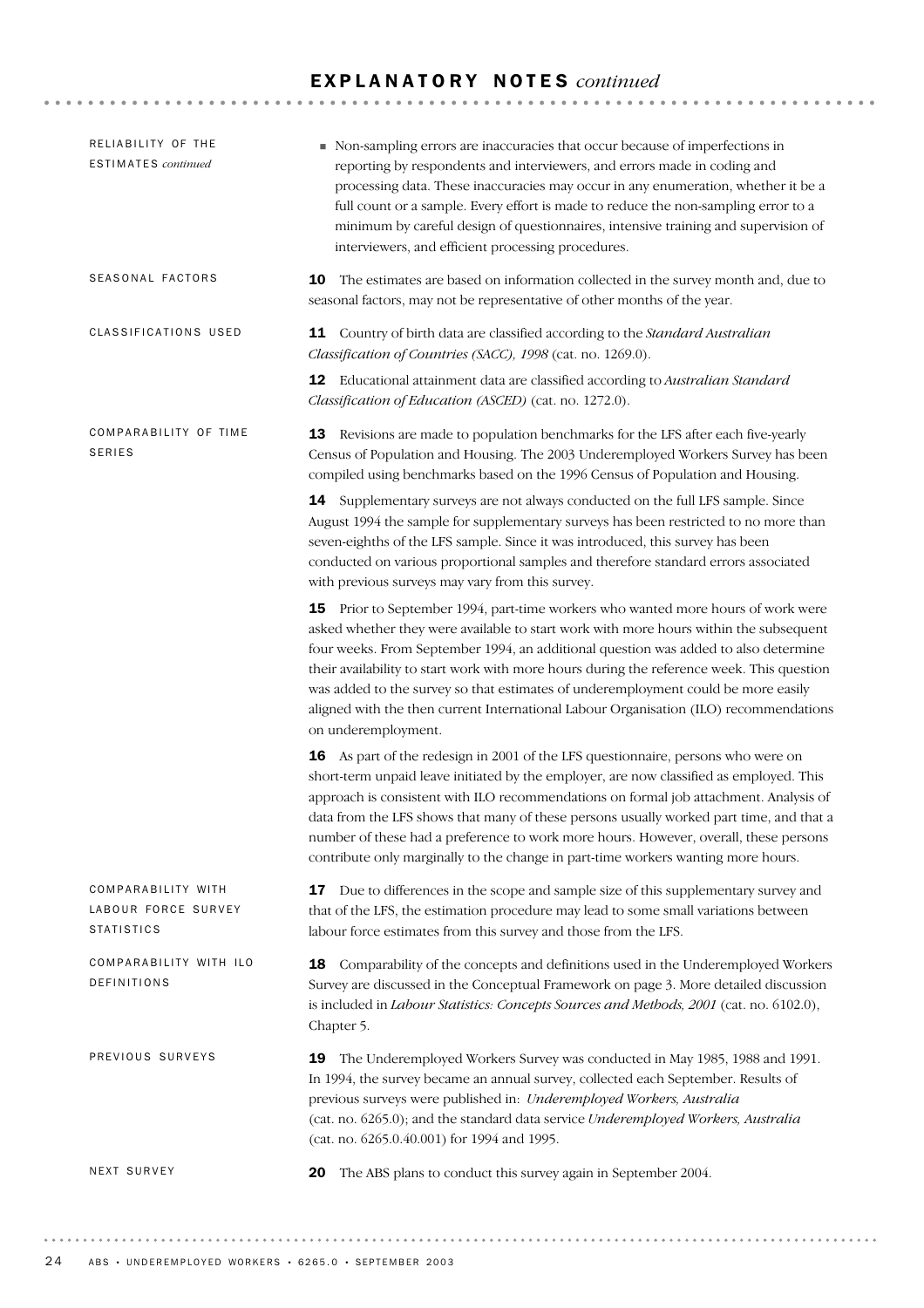## E X P L A N A T O R Y N O T E S *continued*

| ACKNOWLEDGMENT       | 21 ABS publications draw extensively on information provided freely by individuals,<br>businesses, governments and other organisations. Their continued cooperation is very<br>much appreciated: without it, the wide range of statistics published by the ABS would<br>not be available. Information received by the ABS is treated in strict confidence as<br>required by the Census and Statistics Act 1905.                                                                                                 |
|----------------------|-----------------------------------------------------------------------------------------------------------------------------------------------------------------------------------------------------------------------------------------------------------------------------------------------------------------------------------------------------------------------------------------------------------------------------------------------------------------------------------------------------------------|
| RELATED PUBLICATIONS | ABS publications which may be of interest include:<br>22<br>Job Search Experience, Australia, cat. no. 6222.0<br>Labour Force, Australia, cat. no. 6202.0<br>Labour Force Experience, Australia, cat. no. 6206.0<br>Labour Mobility, Australia, cat. no. 6209.0<br>Labour Statistics: Concepts, Sources and Methods, cat. no. 6102.0<br>Persons Not in the Labour Force, Australia, cat. no. 6220.0<br>Working Arrangements, Australia, cat. no. 6342.0<br>Australian Labour Market Statistics, cat. no. 6105.0 |
|                      | Current publications and other products released by the ABS are listed in the<br>23<br><i>Catalogue of Publications and Products</i> (cat. no. 1101.0). The Catalogue is available<br>from any ABS office or the ABS web site <http: www.abs.gov.au="">. The ABS also issues a<br/>daily Release Advice on the web site which details products to be released in the week<br/>ahead.</http:>                                                                                                                    |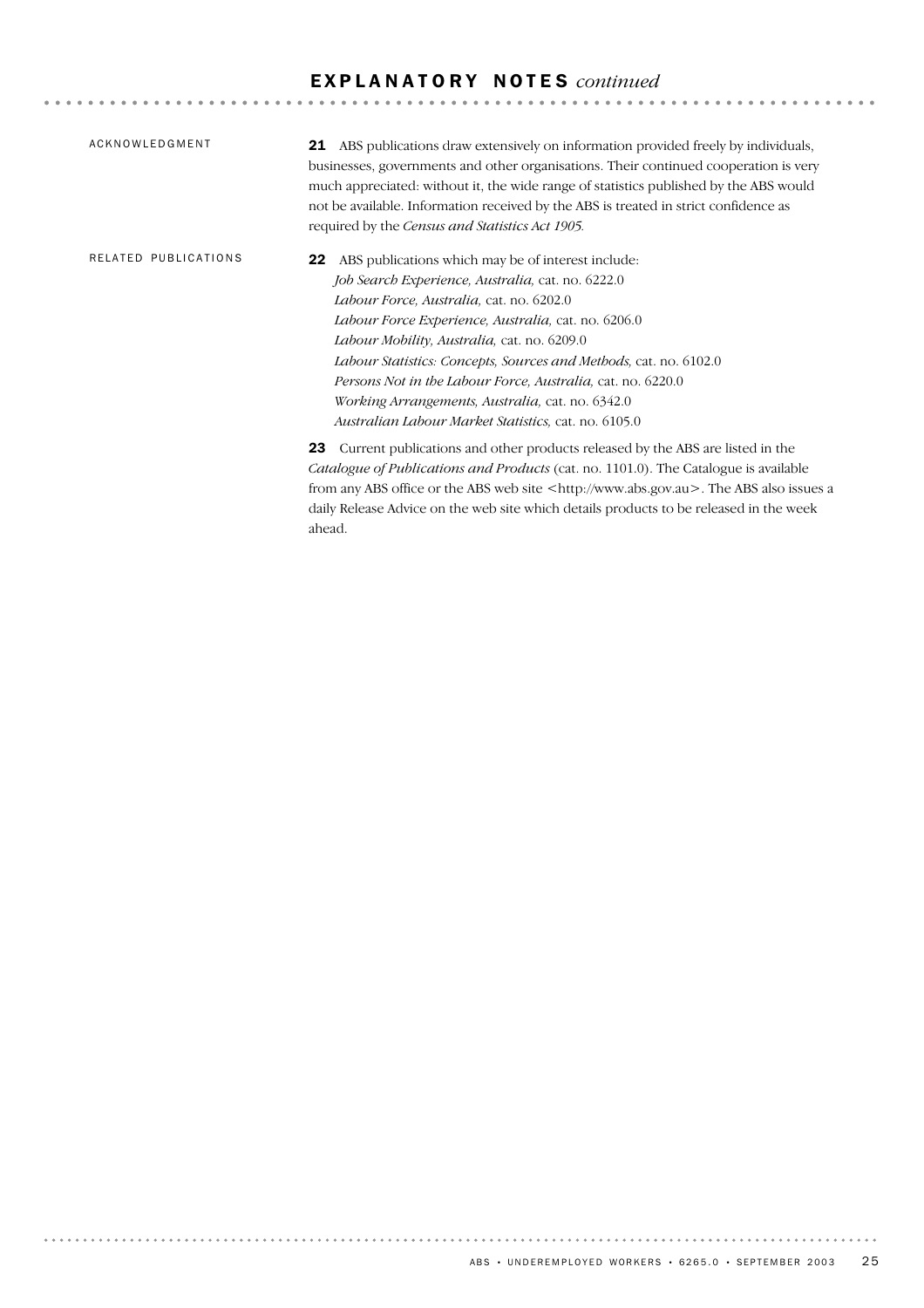CLASSIFICATION OF EDUCATION

In 2001, the *ABS Classification of Qualifications (ABSCQ)* (cat. no. 1262.0) was replaced by the *Australian Standard Classification of Education (ASCED)* (cat. no.1272.0). The ASCED is a national standard classification which can be applied to all sectors of the Australian education system including schools, vocational education and training and higher education. ASCED replaces a number of classifications previously used in administrative and statistical systems, including the ABSCQ. The ASCED comprises two classifications: Level of Education and Field of Education.

Level of Highest Educational Attainment can be derived from information on Highest Year of School Completed and Level of Highest Non-school Qualification. The derivation process determines which of the 'non-school' or 'school' attainments will be regarded as the highest. Usually the higher ranking attainment will be self-evident, but in some cases some Secondary Education is regarded, for the purposes of obtaining a single measure, as higher than some Certificate level attainments.

The following decision table is used to determine which of the responses to questions on Highest Year of School Completed (coded to ASCED Broad Level 6) and Level of Highest Non-school Qualification (coded to ASCED Broad Level 5) will be regarded as the highest. It is emphasised that this table was designed for the purpose of obtaining a single value for the output variable Level of Highest Educational Attainment and is not intended to convey any other ordinality.

| Decision Table: Level of Highest Educational Attainment     |                                                                                                                         |                                 |                                   |                                        |                                |                               |               |
|-------------------------------------------------------------|-------------------------------------------------------------------------------------------------------------------------|---------------------------------|-----------------------------------|----------------------------------------|--------------------------------|-------------------------------|---------------|
| <b>ASCED Level</b><br>of education<br>codes                 | <b>Certificate III</b><br><b>Certificate</b><br><b>Certificate IV</b><br>or IV n.f.d.<br>(511)<br>n.f.d. (500)<br>(510) |                                 | <b>Certificate III</b><br>(514)   | Certificate I<br>or II n.f.d.<br>(520) | <b>Certificate II</b><br>(521) | Certificate I<br>(524)        |               |
| Secondary<br>Education n.f.d.<br>(600)                      | Certificate<br>n.f.d.                                                                                                   | Certificate III or<br>IV n f d  | Certificate IV                    | Certificate III                        | Certificate I or II<br>n.f.d.  | Certificate II                | Certificate I |
| <b>Senior Secondary</b><br><b>Education n.f.d.</b><br>(610) | Certificate IV<br>Senior<br>Certificate III or<br>Secondary<br>IV n.f.d.<br>n.f.d.                                      |                                 | Certificate III                   | Senior<br>Secondary<br>n.f.d.          | Senior<br>Secondary<br>n.f.d.  | Senior<br>Secondary<br>n.f.d. |               |
| Year 12 (611)                                               | Year 12                                                                                                                 | Certificate III or<br>IV n.f.d. | Certificate IV<br>Certificate III |                                        | Year 12                        | Year 12                       | Year 12       |
| Year 11 (613)                                               | Year 11                                                                                                                 | Certificate III or<br>IV n.f.d. | Certificate IV                    | Certificate III                        | Year 11                        | Year 11                       | Year 11       |
| <b>Junior Secondary</b><br>Education n.f.d.<br>(620)        | Certificate<br>n.f.d.                                                                                                   | Certificate III or<br>IV n.f.d. | Certificate IV<br>Certificate III |                                        | Certificate I or II<br>n.f.d.  | Certificate II                | Certificate I |
| Year 10 (621)                                               | Year 10                                                                                                                 | Certificate III or<br>IV n.f.d. | Certificate IV                    | Certificate III                        | Year 10                        | Certificate II                | Year 10       |
| Year 9 (622)                                                | Certificate<br>n.f.d.                                                                                                   | Certificate III or<br>IV n.f.d. | Certificate IV<br>Certificate III |                                        | Certificate I or II<br>n.f.d.  | Certificate II                | Certificate I |
| Year 8 (623)                                                | Certificate<br>n.f.d.                                                                                                   | Certificate III or<br>IV n.f.d. | Certificate IV<br>Certificate III |                                        | Certificate I or II<br>n.f.d.  | Certificate II                | Certificate I |
| Year 7 (624)                                                | Certificate<br>n.f.d.                                                                                                   | Certificate III or<br>IV n.f.d. | Certificate IV                    | Certificate III                        | Certificate I or II<br>n.f.d.  | Certificate II                | Certificate I |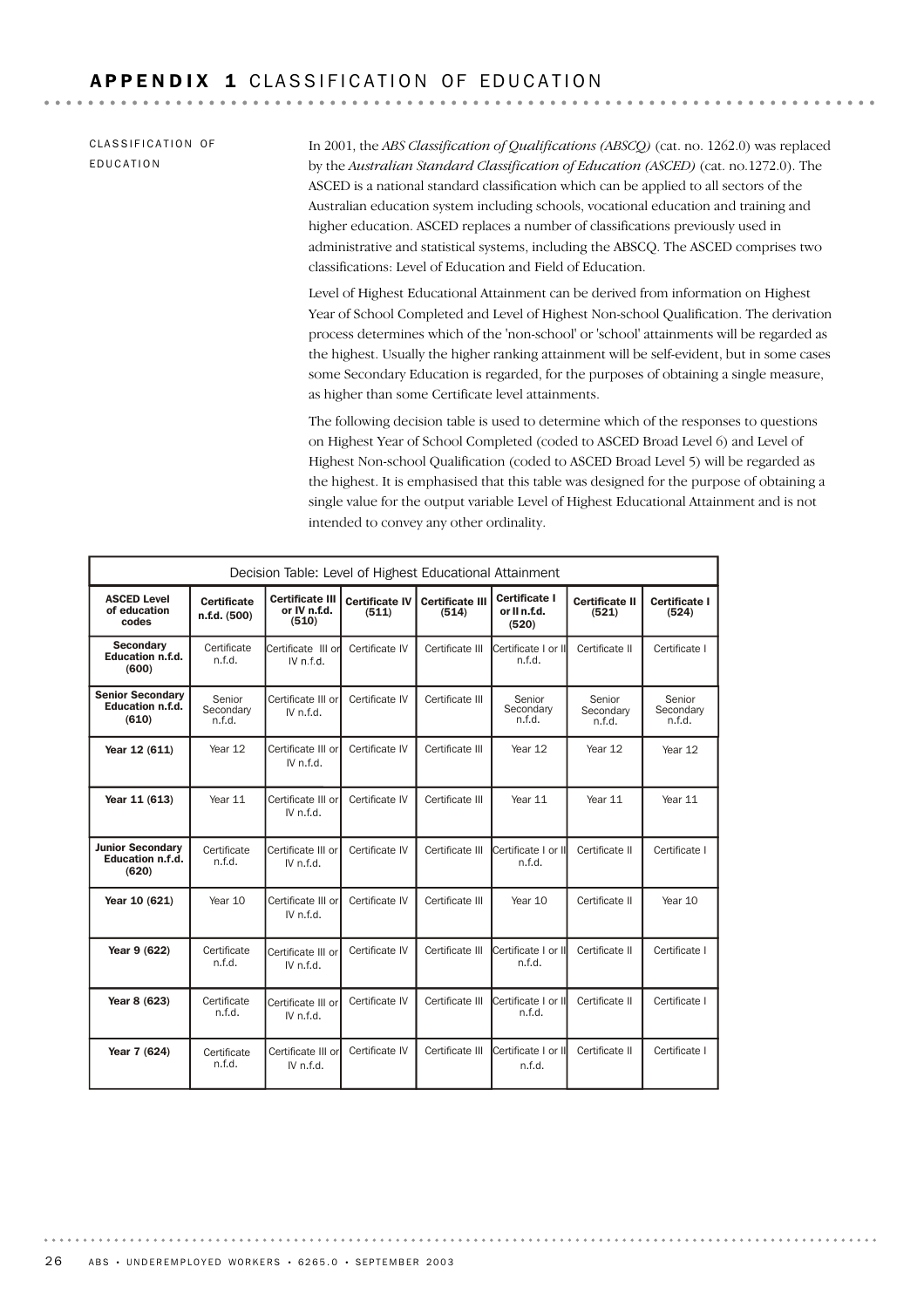CLASSIFICATION OF EDUCATION *continued*

. . . . . . .

The decision table is also used to rank the information provided in a survey about the qualifications and attainments of a single individual. It does not represent any basis for comparison between differing qualifications. For example, a person whose Highest Year of School Completed was Year 12, and whose Level of Highest Non-school Qualification was a Certificate III, would have those responses crosschecked on the decision table and would as a result have their Level of Highest Educational Attainment output as Certificate III. However, if the same person answered 'Certificate' to the highest non-school qualification question, without offering any further detail, it would be crosschecked against Year 12 on the decision table as 'Certificate not further defined'. The output would then be 'Year 12'. The decision table, therefore, does not necessarily imply that one qualification is 'higher' than the other.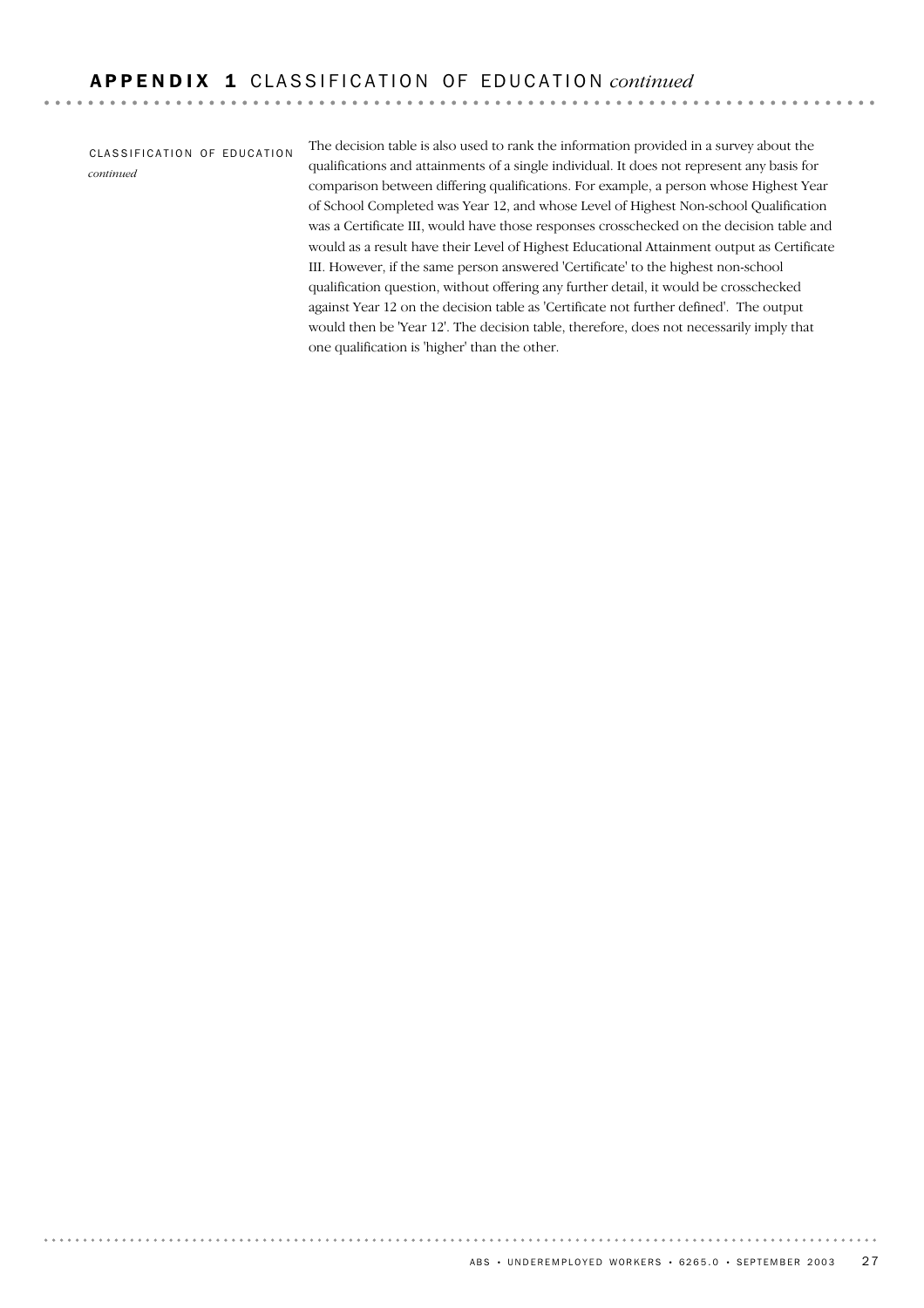# APPENDIX 2 POPULATIONS AND DATA ITEMS LIST

| DATA AVAILABLE ON<br>REQUEST                             | The ABS has a range of data available on request from the Underemployed Workers<br>Survey. This section lists the data items and populations which relate to the survey. More<br>detailed breakdowns of some data items may also be available on request. |                                                                                                                                                                                                                                                                                |                    |  |  |  |  |
|----------------------------------------------------------|-----------------------------------------------------------------------------------------------------------------------------------------------------------------------------------------------------------------------------------------------------------|--------------------------------------------------------------------------------------------------------------------------------------------------------------------------------------------------------------------------------------------------------------------------------|--------------------|--|--|--|--|
|                                                          | Country of birth (2)).                                                                                                                                                                                                                                    | The population(s) for a particular data item refers to the person in the survey to whom<br>the data item relates. Where alternative output categories are available for the same data<br>item, these are shown and the data item name is followed by a bracketed numeral (e.g. |                    |  |  |  |  |
|                                                          |                                                                                                                                                                                                                                                           | To obtain data available on request, or for more information about our customised data<br>service, contact David Blair on Canberra (02) 6252 7206, or by facsimile on<br>(02) 6252 7784, or by email to $<$ david.blair@abs.gov.au>.                                           |                    |  |  |  |  |
| Population 1:                                            | Employed persons.                                                                                                                                                                                                                                         |                                                                                                                                                                                                                                                                                |                    |  |  |  |  |
| Population 2:                                            | Full-time workers.                                                                                                                                                                                                                                        |                                                                                                                                                                                                                                                                                |                    |  |  |  |  |
| Population 3:                                            | Part-time workers.                                                                                                                                                                                                                                        |                                                                                                                                                                                                                                                                                |                    |  |  |  |  |
| Population 4:                                            | Part-time workers who want more hours.                                                                                                                                                                                                                    |                                                                                                                                                                                                                                                                                |                    |  |  |  |  |
| Population 5:                                            | four weeks.                                                                                                                                                                                                                                               | Part-time workers who want more hours who had been looking for work with more<br>hours or were available to start work with more hours in the reference week or within                                                                                                         |                    |  |  |  |  |
| Population 6:                                            | hours in the reference week or within four weeks.                                                                                                                                                                                                         | Part-time workers who want more hours who were available to start work with more                                                                                                                                                                                               |                    |  |  |  |  |
| Population 7:                                            | Underemployed workers.                                                                                                                                                                                                                                    |                                                                                                                                                                                                                                                                                |                    |  |  |  |  |
| Data items<br>State or territory of usual residence<br>1 | Populations<br>All                                                                                                                                                                                                                                        | Data items<br>5<br><b>Marital status</b>                                                                                                                                                                                                                                       | Populations<br>All |  |  |  |  |

|                | $\frac{1}{2}$                                      |     |   |                             | $^{\prime}$ M |
|----------------|----------------------------------------------------|-----|---|-----------------------------|---------------|
|                | <b>New South Wales</b>                             |     |   | Married                     |               |
|                | Victoria                                           |     |   | Not married                 |               |
|                | Queensland                                         |     | 6 | Relationship in household   | All           |
|                | South Australia                                    |     |   | Family member               |               |
|                | Western Australia                                  |     |   | Husband, wife or partner    |               |
|                | Tasmania                                           |     |   | With dependants             |               |
|                | Northern Territory<br>Australian Capital Territory |     |   | Without dependants          |               |
| $\overline{2}$ | Area of usual residence                            | All |   | Lone parent                 |               |
|                |                                                    |     |   | With dependants             |               |
|                | Capital city                                       |     |   | Without dependants          |               |
|                | Balance of state/territory                         |     |   | Dependent student           |               |
| 3              | Region of usual residence                          | All |   | Non-dependent child         |               |
|                | Standard labour force<br>dissemination regions     |     |   | Other family person         |               |
|                |                                                    |     |   | Non-family member           |               |
| 4              | Sex                                                | All |   | Lone person                 |               |
|                | <b>Males</b>                                       |     |   | Not living alone            |               |
|                | Females                                            |     |   | Relationship not determined |               |
|                |                                                    |     |   |                             |               |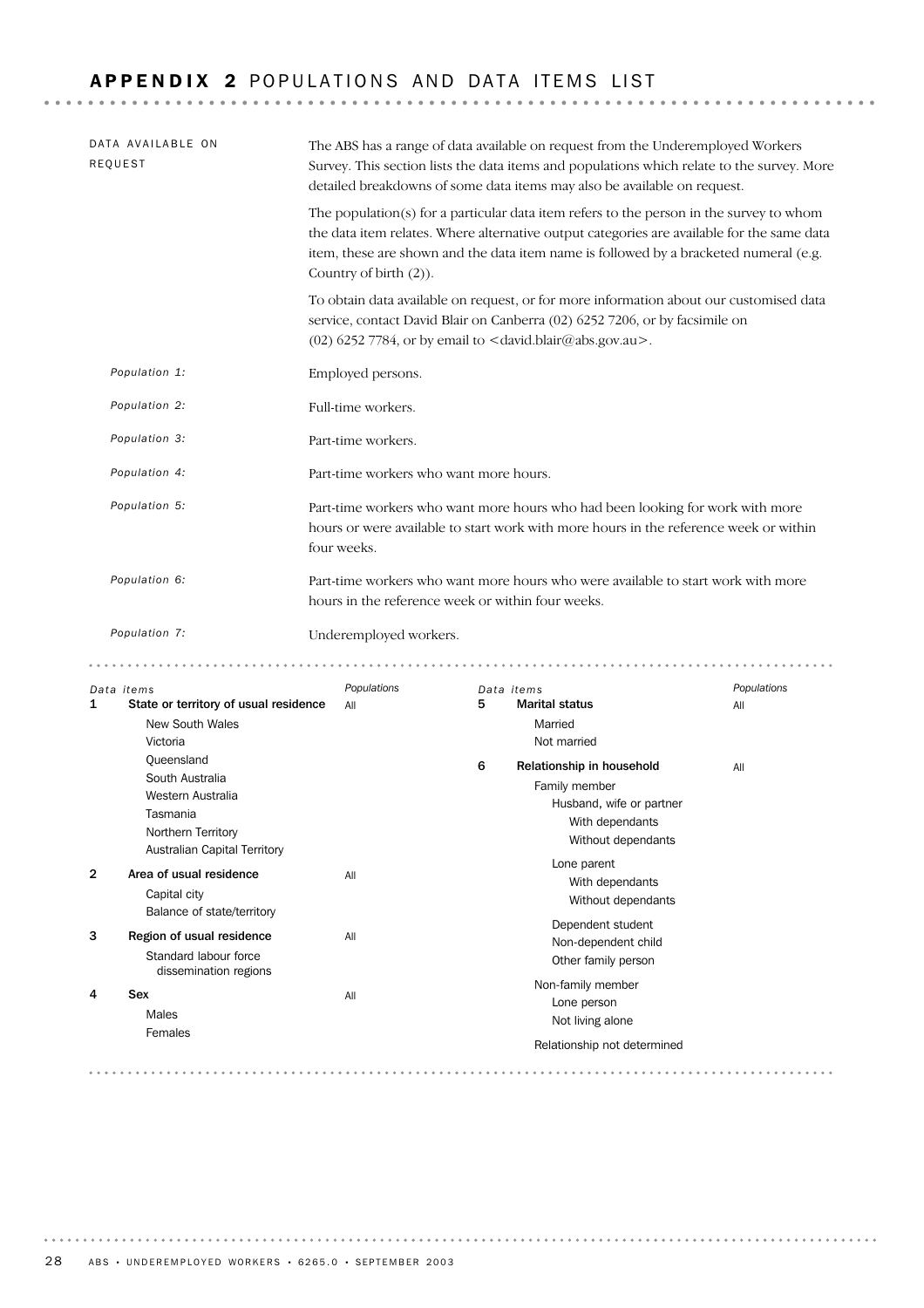### **APPENDIX 2** POPULATIONS AND DATA ITEMS LIST *continued*

*Data items Populations Data items Populations* 7A Country of birth and period of arrival All 10 Full-time or part-time status (1) All Born in Australia Full-time workers Born overseas Part-time workers Arrived before 1971 10A Full-time or part-time status (2) All Arrived 1971 to 1980 Employed persons Arrived 1981 to 1990 Full-time workers Arrived 1991 to 2000 Worked 35 hours or more in Arrived 2001 to survey date the reference week Worked less than 35 hours 7B Country of birth (1) All in the reference week Born in Australia For non-economic Born overseas reasons Born in main English-speaking For economic reasons countries Born in other than main Part-time workers English-speaking countries Not wanting more hours Want more hours 7C Country of birth (2) All Want more part-time Born in Australia hours Born overseas Want full-time hours Oceania and Antarctica 11 Whether fully employed All North-West Europe Southern and Eastern Europe Fully employed North Africa and the Middle Part-time workers who want more East hours and persons who worked less than 35 hours in the South-East Asia reference week for economic North-East Asia reasons Southern and Central Asia 12 Status in employment All Americas Sub-Saharan Africa Employee Employer 8 Age group (years) All Own account worker 15–19 Contributing family worker 20–24 25–34 13 Number of hours worked in the  $4-7$ reference period 35–44 0–5 45–54 6–10 55–59 11–15 60–64 16–20 65 and over 21–29 Note: Age collected in single years 30–34 9 Underemployment status 7 35 or more Worked less than 35 hours in 14 Type of insufficient work 4–6 reference week for economic Full-time reasons Part-time workers wanting more Part-time hours who were available to start 15 Duration of current period of 4-7 work with more hours in the insufficient work (weeks) reference week or within four 1–3 weeks  $4 - 12$ Looking and available to start 13–51 Not looking but available to start 52 or more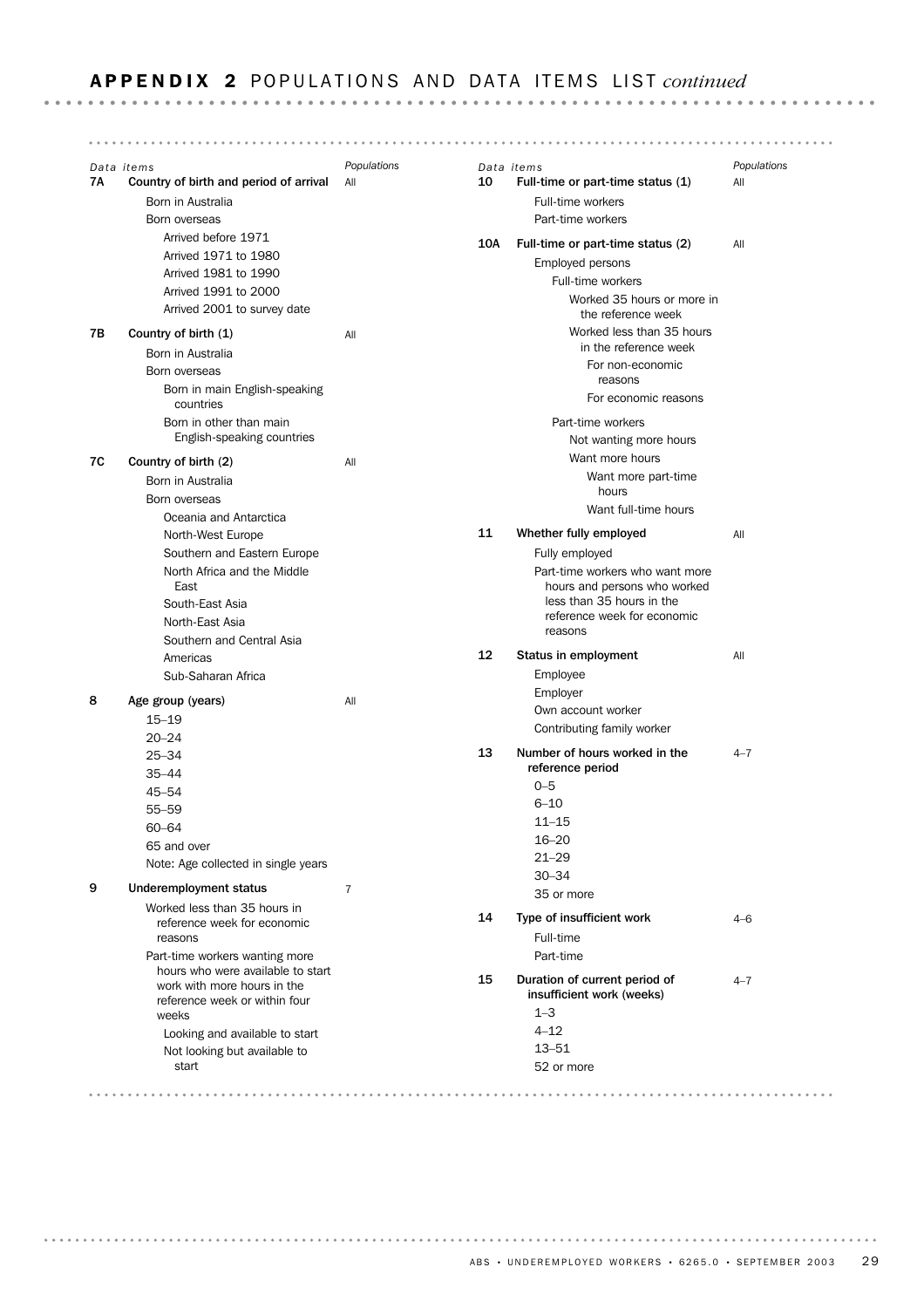**APPENDIX 2** POPULATIONS AND DATA ITEMS LIST *continued Data items Populations Data items Populations* Level of highest educational 4-7 16 21 Whether looking and/or available (1) 4-6 attainment Had not been looking for work with Postgraduate Degree more hours Graduate Diploma/Graduate Not looking and available to **Certificate** start Bachelor Degree Not looking but available in Advanced Diploma/Diploma the reference week Certificate III/IV Not looking and not Certificate I/II available in the reference week but within four Certificate not further defined weeks Year 12 Year 11 Not looking and not available to Year 10 or below start Other education 21A Whether looking and/or available (2) 4-6 Level not determined Looking or available to start work No educational with more hours in the reference attainment/attendance week 17 Whether would move interstate if  $4-7$ Looking and available offered a suitable job Looking and not available Would move interstate Not looking and available Would not move interstate Not looking and not available to Might move interstate start work with more hours in the Did not know reference week 18 Whether would move intrastate if  $4-7$ 22 All steps taken to find work in the  $4-6$ offered a suitable job last four weeks Asked current employer for more Would move intrastate Would not move intrastate work Contacted prospective employers Might move intrastate Registered with Centrelink Did not know Checked Centrelink touchscreens 19 Whether would prefer to change  $4-7$ Checked factory noticeboards occupation to work more hours Contacted an employment agency Would prefer to change occupation Looked in newspapers Would prefer not to change Searched Internet sites occupation Answered a newspaper No preference advertisement for a job 20 Whether would prefer to change  $4-7$ Advertised or tendered for work employer to work more hours Contacted friends or relatives Would prefer to change employer Other steps taken to find work Would prefer not to change Had not been looking for work with employer more hours No preference 23 Whether registered with Centrelink 4–6 21 Whether looking and/or available (1) 4-6 Registered with Centrelink for job Had been looking for work with search assistance more hours Not registered with Centrelink for Looking and available to start job search assistance

Looking and not available in the reference week but within four weeks Looking and available in the reference week

Looking and not available to start

20–29 10–19 Less than 10 24 Preferred number of extra hours 4–7

Had not been looking for work with

30 or more

more hours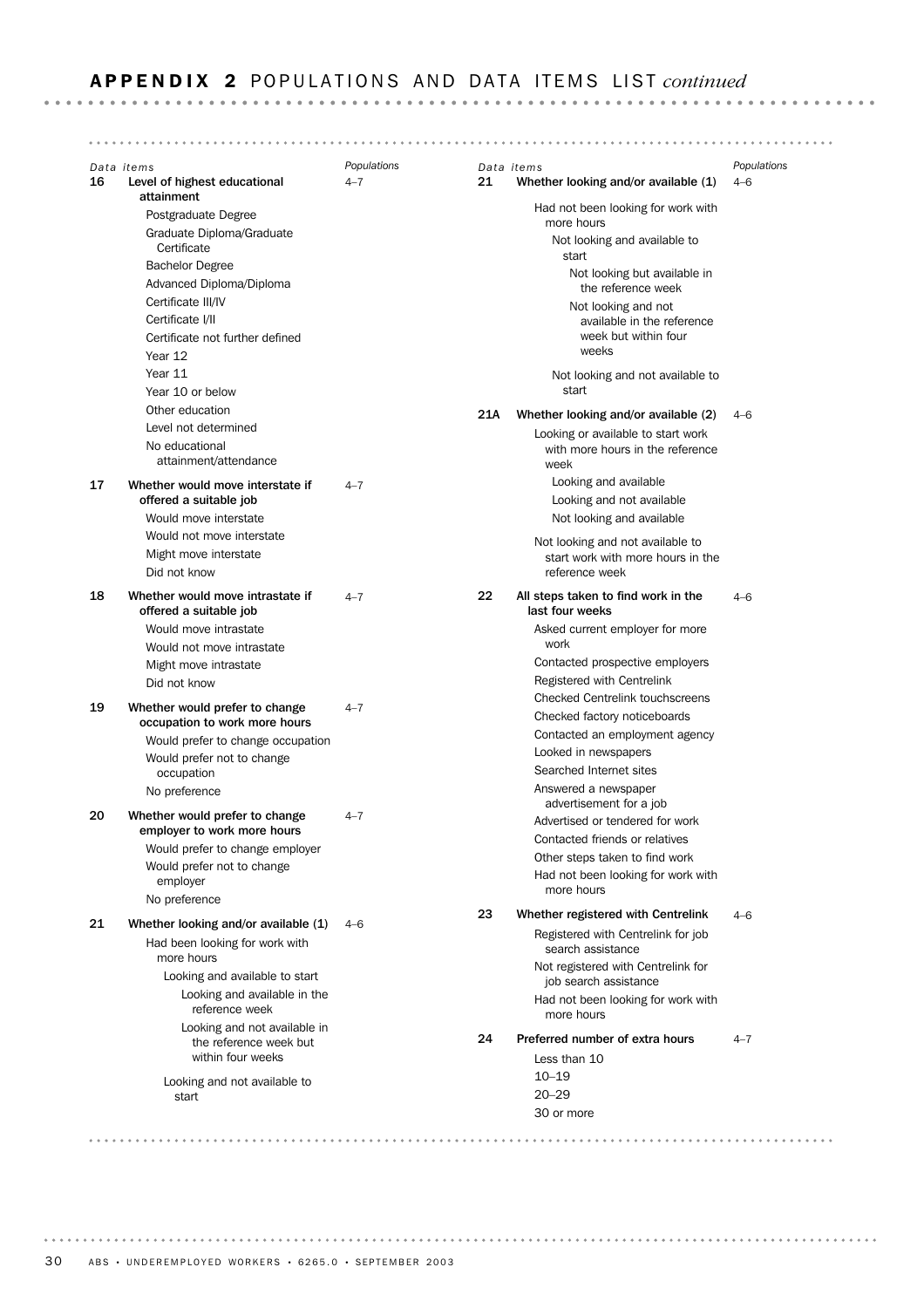# APPENDIX 2 POPULATIONS AND DATA ITEMS LIST *continued*

| Data items                                   | Populations |    | Data items                                         | Populations |
|----------------------------------------------|-------------|----|----------------------------------------------------|-------------|
| Main difficulty in finding work              | $4 - 6$     | 25 | Main difficulty in finding work cont.              | $4 - 6$     |
| Had been looking for work with<br>more hours |             |    | Had been looking for work with<br>more hours cont. |             |
| Own ill health or disability                 |             |    | Other difficulties                                 |             |
| Considered too young or too old              |             |    | No difficulties reported                           |             |
| by employers<br>Unsuitable hours             |             |    | Had not been looking for work with<br>more hours   |             |
| Too far to travel/transport<br>problems      |             | 26 | Usual number of hours worked                       | $4 - 6$     |
| Lacked necessary skills or                   |             |    | $1 - 5$                                            |             |
| education                                    |             |    | $6 - 10$                                           |             |
| Language difficulties                        |             |    | $11 - 15$                                          |             |
| Insufficient work experience                 |             |    | $16 - 20$                                          |             |
| No vacancies in line of work                 |             |    | $21 - 29$                                          |             |
| Too many applicants for<br>available jobs    |             |    | $30 - 34$                                          |             |
| No vacancies at all                          |             | 27 | Preferred total number of hours                    | $4 - 6$     |
| Difficulties with ethnic                     |             |    | Less than 30                                       |             |
| background                                   |             |    | $30 - 34$                                          |             |
| Difficulties in finding child care           |             |    | $35 - 39$                                          |             |
| Other family responsibilities                |             |    | 40 or more                                         |             |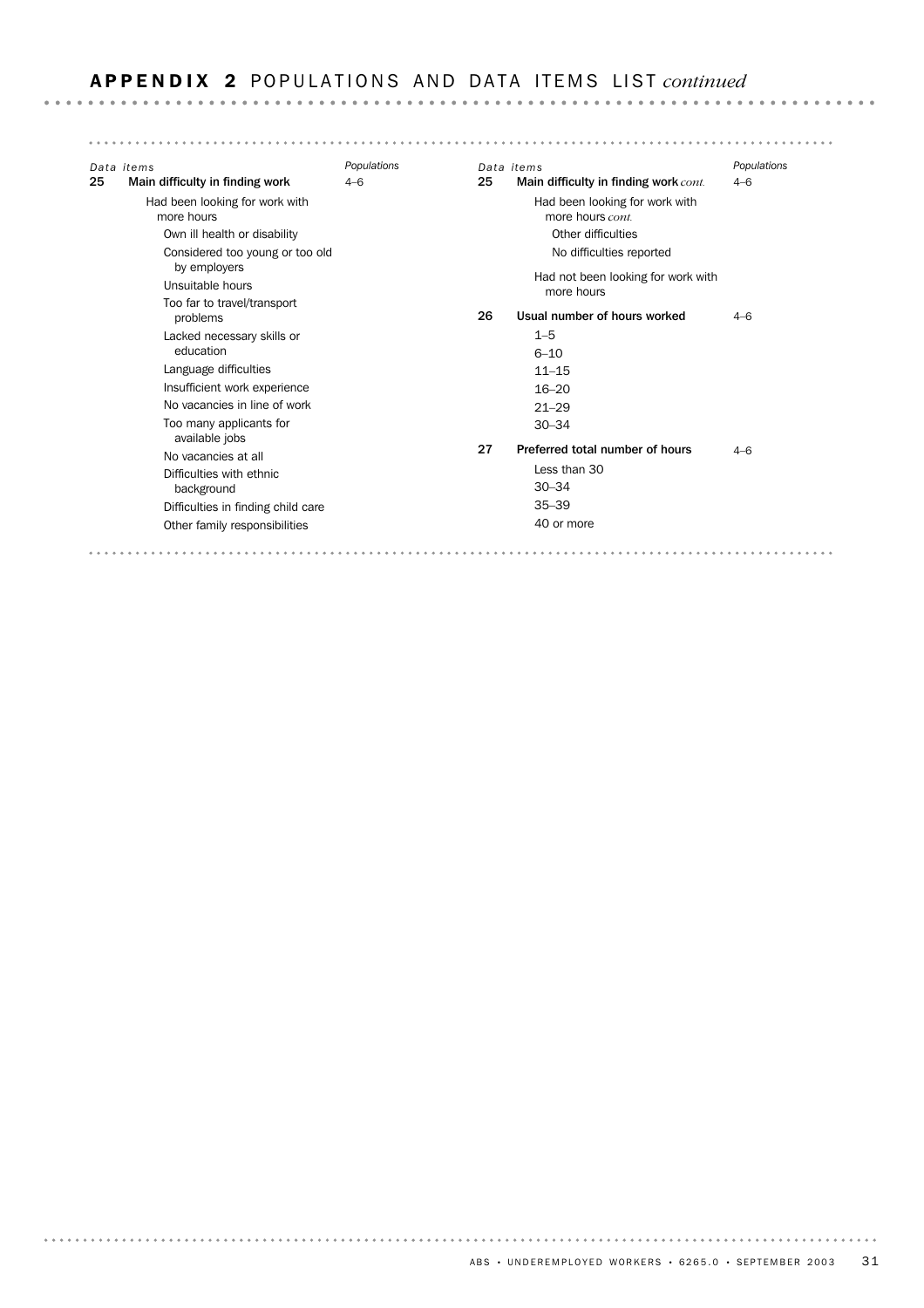### APPENDIX 3 SUPPLEMENTARY SURVEYS

### SUPPLEMENTARY SURVEYS

The Monthly Population Survey program collects data on particular aspects of the labour force. The following is an historical list of supplementary surveys to the monthly labour force surveys. Data are available in publication form, by subscription or on request. Additional data from these surveys is available on request and can be obtained by contacting the ABS.

Work-Related Injuries, Australia 6324.0 Irregular September 2000 Working Arrangements, Australia and Electronic and Electronic Control of the Gaussian of the Gaussian Movember 2000 Underemployed Workers, Australia 6265.0 Annual September 2002 Superannuation, Australia 6319.0 Discontinued Final issue 1995 Successful and Unsuccessful Job Search Experience, Australia 6245.0 Discontinued Final issue 2000 Retrenchment and Redundancy, Australia and Australia and Case of Gase Control of Gase Control and Tuly 2001 Retirement and Retirement Intentions, Australia and Equation 6238.0 Irregular November 1997 Persons Who Have Left the Labour Force, Australia 6267.0.40.001 Discontinued Final issue 1994 Persons Who had Re-entered the Labour Force, Australia 6264.0.40.001 Discontinued Final issue 1995 Persons Not in the Labour Force, Australia 6220.0 Annual September 2003 Participation in Education, Australia 6272.0 Discontinued Final issue 1999 Multiple Jobholding, Australia(c) and the control of the control of the G216.0 Irregular August 1997 Locations of Work, Australia 6275.0 Irregular June 2000 Labour Mobility, Australia 6209.0 Biennial February 2002 Labour Force Status and Other Characteristics of Migrants, Australia 6250.0 Irregular November 1999 Labour Force Status and Other Characteristics of Families, Australia(b) 6224.0 Discontinued Final issue 2000 Labour Force Status and Educational Attainment, Australia 6235.0 Discontinued Final issue 1994 Labour Force Experience, Australia 6206.0 Biennial February 2003 Job Search Experience, Australia(a) 6222.0 Annual July 2003 Forms of Employment, Australia 6359.0 Irregular November 2001 Employee Earnings, Benefits, and Trade Union Membership, Australia 6310.0 Annual August 2003 Education and Work, Australia and May 2003 C27.0 Annual May 2003 Child Care, Australia 4402.0 Irregular June 2002 Career Paths of Persons with Trade Qualifications, Australia 6243.0 Discontinued Final issue 1993 Career Experience, Australia 6254.0 Irregular November 2002 *Cat. no. Frequency Latest issue*

(a) This product replaces publications *Job Search Experience of Unemployed Persons, Australia* (cat. no. 6222.0) and *Successful and Unsuccessful Job Search Experience, Australia* (cat. no. 6245.0).

(b) Latest data available on request June 2002.

. . . . . . .

(c) Latest data available on request July 2001.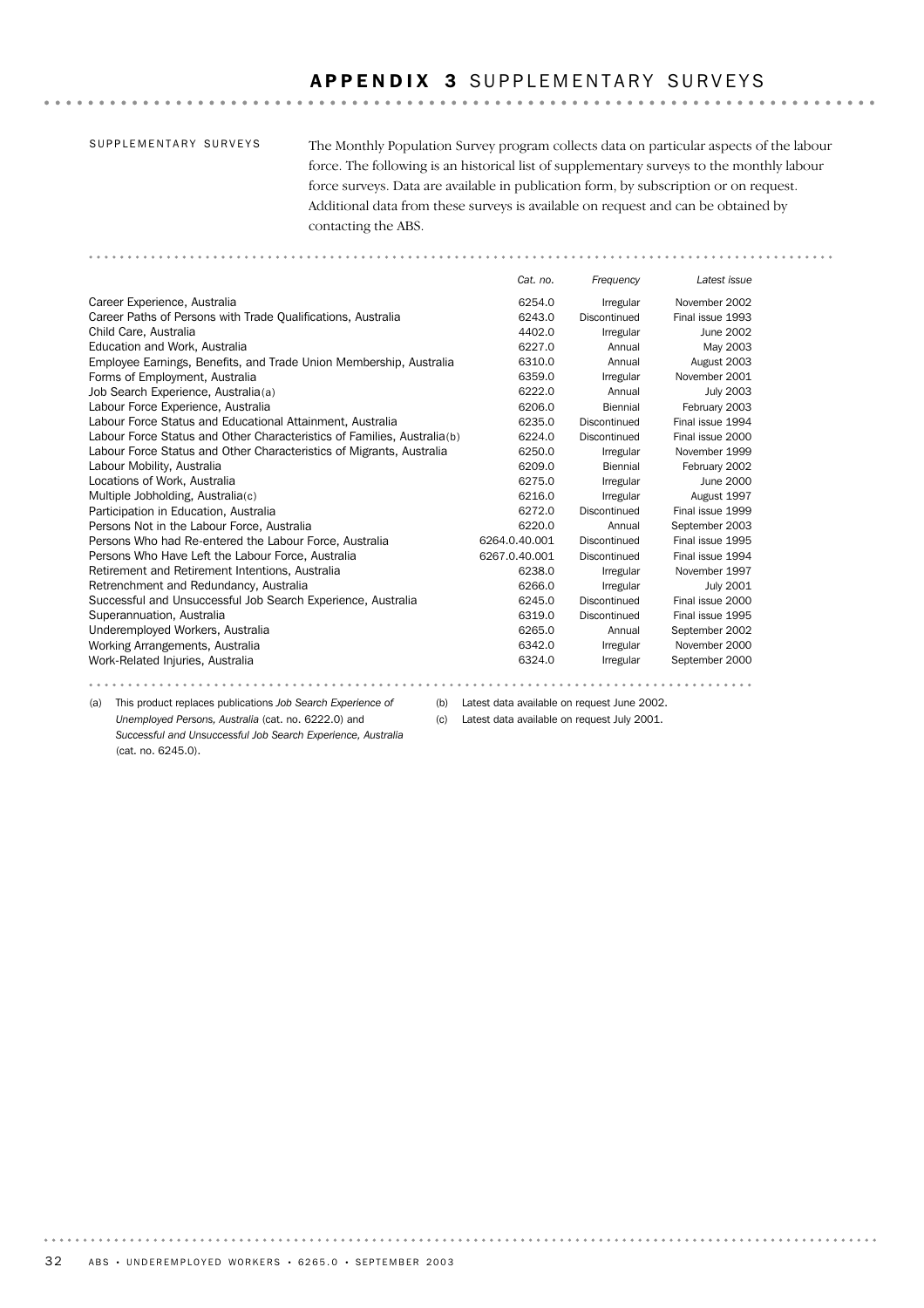### TECHNICAL NOTE DATA QUALITY

. . . . . . . . . . . . . . . . . . .

| <b>INTRODUCTION</b>              | <b>1</b> Since the estimates in this publication are based on information obtained from<br>occupants of a sample of dwellings, they are subject to sampling variability. That is, they<br>may differ from those estimates that would have been produced if all dwellings had been<br>included in the survey. One measure of the likely difference is given by the standard<br>error (SE), which indicates the extent to which an estimate might have varied by chance<br>because only a sample of dwellings was included. There are about two chances in three<br>(67%) that a sample estimate will differ by less than one SE from the number that would<br>have been obtained if all dwellings had been included, and about 19 chances in 20 (95%)<br>that the difference will be less than two SEs. Another measure of the likely difference is<br>the relative standard error (RSE), which is obtained by expressing the SE as a percentage<br>of the estimate. |
|----------------------------------|---------------------------------------------------------------------------------------------------------------------------------------------------------------------------------------------------------------------------------------------------------------------------------------------------------------------------------------------------------------------------------------------------------------------------------------------------------------------------------------------------------------------------------------------------------------------------------------------------------------------------------------------------------------------------------------------------------------------------------------------------------------------------------------------------------------------------------------------------------------------------------------------------------------------------------------------------------------------|
|                                  | <b>2</b> Due to space limitations, it is impractical to print the SE of each estimate in the<br>publication. Instead, a table of SEs is provided to enable readers to determine the SE for<br>an estimate from the size of that estimate (see table T1). The SE table is derived from a<br>mathematical model, referred to as the 'SE model', which is created using data from a<br>number of past Labour Force Surveys. It should be noted that the SE model only gives an<br>approximate value for the SE for any particular estimate, since there is some minor<br>variation between SEs for different estimates of the same size.                                                                                                                                                                                                                                                                                                                               |
| CALCULATION OF STANDARD<br>ERROR | An example of the calculation and the use of SEs in relation to estimates of persons is<br>3<br>as follows. Table 5 shows the estimated number of female part-time workers who want<br>more hours was 383,700. Since this estimate is between 300,000 and 500,000, table T1<br>shows that the SE for Australia will lie between 7,250 and 8,800 and can be approximated<br>by interpolation using the following general formula:                                                                                                                                                                                                                                                                                                                                                                                                                                                                                                                                    |
|                                  | SE of estimate                                                                                                                                                                                                                                                                                                                                                                                                                                                                                                                                                                                                                                                                                                                                                                                                                                                                                                                                                      |
|                                  | $= lower SE + \left(\left(\frac{size\ of\ estimate - lower\ estimate}{upper\ estimate - lower\ estimate}\right) \times (upper\ SE - lower\ SE)\right)$                                                                                                                                                                                                                                                                                                                                                                                                                                                                                                                                                                                                                                                                                                                                                                                                              |
|                                  | $= 7,250 + \left(\left(\frac{383,700 - 300,000}{500,000 - 300,000}\right) \times (8,800 - 7,250)\right)$                                                                                                                                                                                                                                                                                                                                                                                                                                                                                                                                                                                                                                                                                                                                                                                                                                                            |
|                                  | $= 7,900$ (rounded to the nearest 100)                                                                                                                                                                                                                                                                                                                                                                                                                                                                                                                                                                                                                                                                                                                                                                                                                                                                                                                              |
|                                  | Therefore, there are about two chances in three that the value that would have been<br>4<br>produced if all dwellings had been included in the survey will fall within the range<br>375,800 to 391,600 and about 19 chances in 20 that the value will fall within the range<br>367,900 to 399,500. This example is illustrated in the following diagram.                                                                                                                                                                                                                                                                                                                                                                                                                                                                                                                                                                                                            |
|                                  | Published estimate<br>(1000)                                                                                                                                                                                                                                                                                                                                                                                                                                                                                                                                                                                                                                                                                                                                                                                                                                                                                                                                        |
|                                  | 367.9<br>383.7<br>375.8<br>391.6<br>399.5                                                                                                                                                                                                                                                                                                                                                                                                                                                                                                                                                                                                                                                                                                                                                                                                                                                                                                                           |
|                                  | 2 chances in 3 that the true value is in this range                                                                                                                                                                                                                                                                                                                                                                                                                                                                                                                                                                                                                                                                                                                                                                                                                                                                                                                 |

### 19 chances in 20 that the true value is in this range

 $\blacktriangleleft$ 

. . . . . . . .

5 In general, the size of the SE increases as the size of the estimate increases. Conversely, the RSE decreases as the size of the estimate increases. Very small estimates are thus subject to such high RSEs that their value for most practical purposes is unreliable. In the tables in this publication, only estimates with RSEs of 25% or less are considered reliable for most purposes. Estimates with RSEs greater than 25% but less than or equal to 50% are preceded by an asterisk (e.g.\*3.2) to indicate they are subject to high SEs and should be used with caution. Estimates with RSEs of greater than 50%,

◆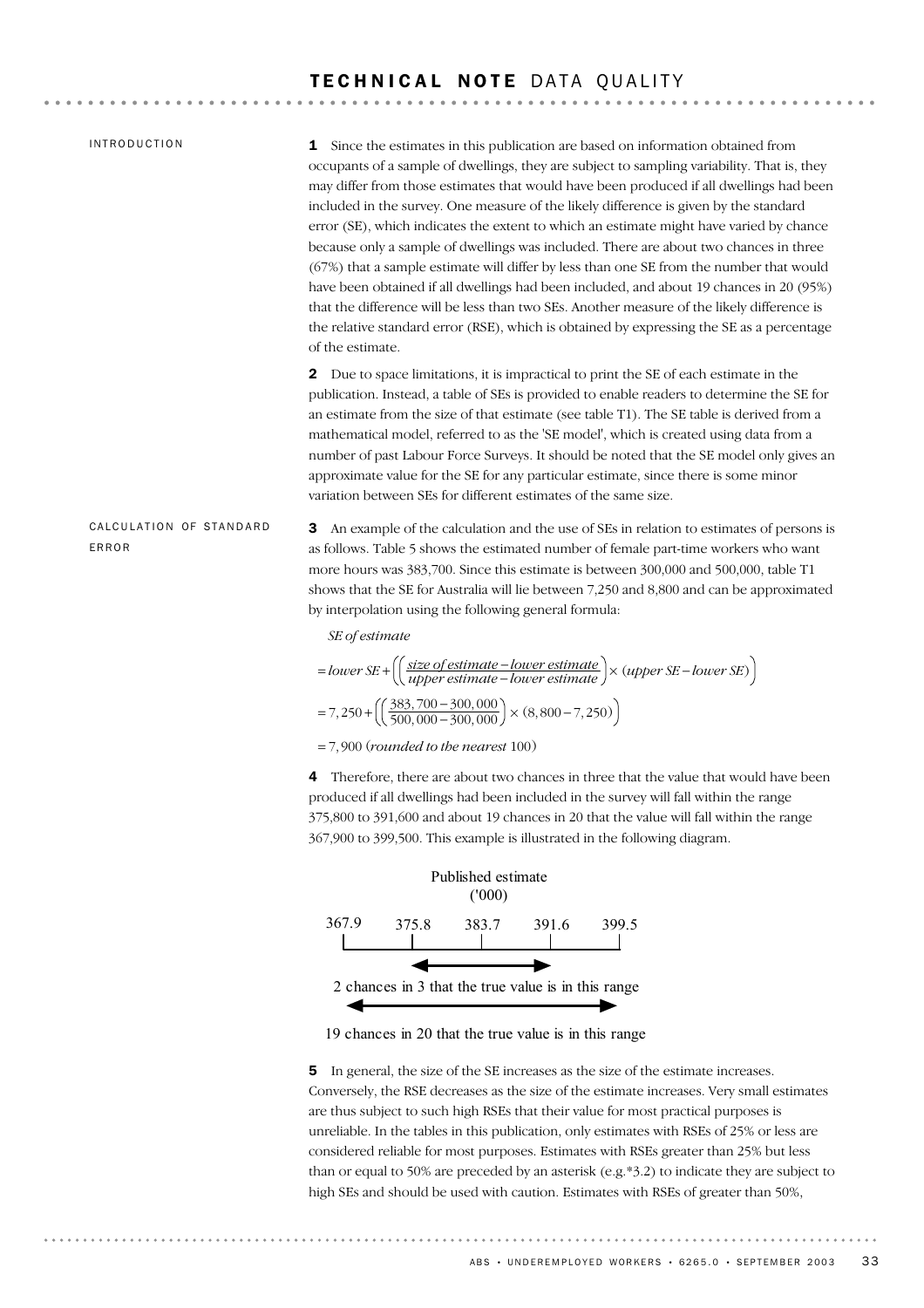| CALCULATION OF STANDARD<br><b>ERROR</b> continued | preceded by a double asterisk (e.g.**0.3), are considered too unreliable for general use<br>and should only be used to aggregate with other estimates to provide derived estimates<br>with RSEs of less than 25%.                                                                                                                                                                                                                                                                                                                                                                                                                                                                                             |
|---------------------------------------------------|---------------------------------------------------------------------------------------------------------------------------------------------------------------------------------------------------------------------------------------------------------------------------------------------------------------------------------------------------------------------------------------------------------------------------------------------------------------------------------------------------------------------------------------------------------------------------------------------------------------------------------------------------------------------------------------------------------------|
| MEANS AND MEDIANS                                 | The RSEs of estimates of mean duration of insufficient work, median duration of<br>6<br>insufficient work and mean preferred number of extra hours are obtained by first finding<br>the RSE of the estimate of the total number of persons contributing to the mean or<br>median (see table T1) and then multiplying the resulting number by the following<br>factors:<br>mean duration of insufficient work: 1.7<br>median duration of insufficient work: 2.1<br>mean preferred number of extra hours: 0.8.                                                                                                                                                                                                  |
|                                                   | The following is an example of the calculation of SEs where the use of a factor is<br>7<br>required. Table 5 shows that the estimated number of male part-time workers who want<br>more hours was 227,000 with a median duration of insufficient work of 28 weeks. The SE<br>of 227,000 can be calculated from table T1 (by interpolation) as 6,500. To convert this to<br>a RSE we express the SE as a percentage of the estimate or 6,500/227,000 = 2.9%.                                                                                                                                                                                                                                                   |
|                                                   | The RSE of the estimate of median duration of insufficient work is calculated by<br>8<br>multiplying this number (2.9%) by the appropriate factor shown in the previous<br>paragraph (in this case 2.1): $2.9 \times 2.1 = 6.1\%$ . The SE of this estimate of median duration<br>of insufficient work is therefore 6.1% of 28, i.e. about 2 (rounded to the nearest whole<br>week). Therefore, there are two chances in three that the median duration of insufficient<br>work for males that would have been obtained if all dwellings had been included in the<br>survey would have been within the range 26-30 weeks, and about 19 chances in 20 that<br>it would have been within the range 24-32 weeks. |
| PROPORTIONS AND<br>PERCENTAGES                    | Proportions and percentages formed from the ratio of two estimates are also subject<br>9<br>to sampling errors. The size of the error depends on the accuracy of both the numerator<br>and the denominator. A formula to approximate the RSE of a proportion is given below.<br>This formula is only valid when x is a subset of y.<br>$RSE\left(\frac{x}{y}\right) = \sqrt{[RSE(x)]^2 - [RSE(y)]^2}$                                                                                                                                                                                                                                                                                                         |
|                                                   | Considering the example from paragraph 3, of the 383,700 females who usually<br>10<br>work part time and want more hours, 159,200 or 41.5% had insufficient work for 52<br>weeks or more. The SE of 159,200 may be calculated by interpolation as 5,700. To<br>convert this to an RSE we express the SE as a percentage of the estimate, or<br>$5,700/159,200 = 3.6\%$ . The SE for 383,700 was calculated previously as 7,900, which<br>converted to an RSE is 7,900/383,700 = 2.1%. Applying the above formula, the RSE of the<br>proportion is:<br>$RSE = \sqrt{(3.6)^2 - (2.1)^2} = 2.9\%$                                                                                                                |
|                                                   | <b>11</b> Therefore, the SE for the proportion of females who have a current period of<br>insufficient work of 52 weeks or more is 1.2 percentage points $(=(41.5/100)x2.9)$ .<br>Therefore, there are about two chances in three that the proportion of females who have<br>a current period of insufficient work of 52 weeks or more was between 40.3% and 42.7%<br>and 19 chances in 20 that the proportion is within the range 39.1% to 43.9%.                                                                                                                                                                                                                                                            |
| DIFFERENCES                                       | Published estimates may also be used to calculate the difference between two<br>12<br>survey estimates (of numbers or percentages). Such an estimate is subject to sampling<br>error. The sampling error of the difference between two estimates depends on their SEs<br>and the relationship (correlation) between them. An approximate SE of the difference<br>between two estimates (x-y) may be calculated by the following formula:                                                                                                                                                                                                                                                                      |

$$
SE(x - y) = \sqrt{[SE(x)]^2 + [SE(y)]^2}
$$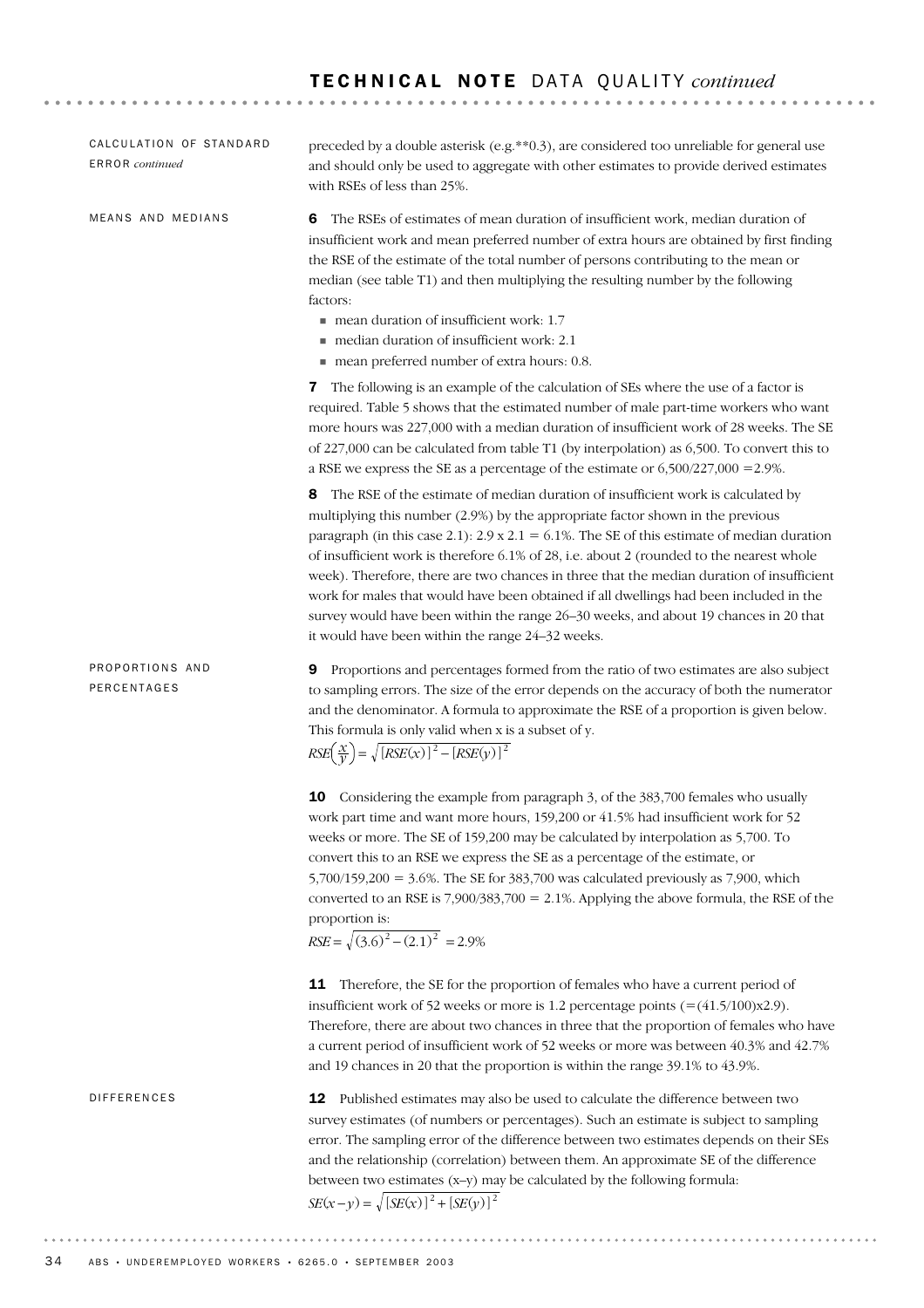### DIFFERENCES *continued*

13 While this formula will only be exact for differences between separate and uncorrelated characteristics or subpopulations, it is expected to provide a good approximation for all differences likely to be of interest in this publication.

### T1 STANDARD ERRORS OF ESTIMATES

 $\sim$ 

|                     |            |         |         |           |           |         |                      |            | Aust.     |            |
|---------------------|------------|---------|---------|-----------|-----------|---------|----------------------|------------|-----------|------------|
| Size of<br>estimate | <b>NSW</b> | Vic.    | Old     | <b>SA</b> | <b>WA</b> | Tas.    | NT                   | <b>ACT</b> | <b>SE</b> | <b>RSE</b> |
| (persons)           | no.        | no.     | no.     | no.       | no.       | no.     | no.                  | no.        | no.       | %          |
| 100                 | 90         | 100     | 180     | 160       | 160       | 110     | 110                  | 130        | 80        | 80.0       |
| 200                 | 160        | 170     | 260     | 220       | 220       | 140     | 150                  | 160        | 140       | 70.0       |
| 300                 | 220        | 230     | 310     | 260       | 260       | 170     | 170                  | 180        | 190       | 63.3       |
| 500                 | 330        | 320     | 390     | 320       | 340       | 210     | 210                  | 220        | 270       | 54.0       |
| 700                 | 420        | 400     | 460     | 370       | 390       | 240     | 240                  | 240        | 350       | 50.0       |
| 1,000               | 530        | 500     | 540     | 420       | 460       | 280     | 280                  | 270        | 440       | 44.0       |
| 1,500               | 690        | 630     | 650     | 500       | 550       | 330     | 330                  | 310        | 580       | 38.7       |
| 2,000               | 820        | 750     | 740     | 570       | 620       | 370     | 370                  | 350        | 700       | 35.0       |
| 2,500               | 950        | 850     | 800     | 600       | 700       | 400     | 400                  | 400        | 800       | 32.0       |
| 3,000               | 1 0 5 0    | 950     | 900     | 650       | 750       | 450     | 450                  | 400        | 900       | 30.0       |
| 3,500               | 1 1 5 0    | 1 0 0 0 | 950     | 700       | 800       | 450     | 450                  | 450        | 1 0 0 0   | 28.6       |
| 4,000               | 1 2 5 0    | 1 100   | 1 0 0 0 | 750       | 850       | 500     | 500                  | 450        | 1 0 5 0   | 26.3       |
| 5.000               | 1 400      | 1 200   | 1 100   | 850       | 900       | 550     | 500                  | 500        | 1 200     | 24.0       |
| 7,000               | 1650       | 1 400   | 1 300   | 950       | 1050      | 600     | 600                  | 550        | 1450      | 20.7       |
| 10,000              | 1950       | 1700    | 1500    | 1 100     | 1 200     | 700     | 700                  | 650        | 1750      | 17.5       |
| 15,000              | 2 3 5 0    | 2 0 0 0 | 1800    | 1 300     | 1450      | 800     | 800                  | 750        | 2 150     | 14.3       |
| 20.000              | 2 700      | 2 2 5 0 | 2050    | 1450      | 1600      | 900     | 900                  | 850        | 2 4 5 0   | 12.3       |
| 30,000              | 3 1 5 0    | 2650    | 2 4 5 0 | 1700      | 1850      | 1 0 5 0 | 1 000                | 1 0 0 0    | 2950      | 9.8        |
| 40.000              | 3 500      | 2 9 0 0 | 2 7 5 0 | 1900      | 2 100     | 1 200   | 1 1 5 0              | 1 100      | 3 3 5 0   | 8.4        |
| 50,000              | 3800       | 3 1 5 0 | 3 0 0 0 | 2 100     | 2 2 5 0   | 1 300   | 1 2 5 0              | 1 2 5 0    | 3700      | 7.4        |
| 100,000             | 4750       | 4 0 0 0 | 4 0 0 0 | 2 7 5 0   | 2 9 0 0   | 1700    | 1550                 | 1650       | 4850      | 4.9        |
| 150.000             | 5 3 5 0    | 4 600   | 4750    | 3 2 5 0   | 3 3 5 0   | 1950    | 1800                 | 2 0 0 0    | 5 600     | 3.7        |
| 200,000             | 5 9 0 0    | 5 1 5 0 | 5 300   | 3 650     | 3750      | 2 1 5 0 | 2 0 0 0              | 2 3 0 0    | 6 2 5 0   | 3.1        |
| 300,000             | 6 900      | 6 100   | 6 2 5 0 | 4 300     | 4 300     | 2 500   | $\ddot{\phantom{0}}$ | 2 7 5 0    | 7 2 5 0   | 2.4        |
| 500.000             | 8 5 5 0    | 7 700   | 7650    | 5 2 5 0   | 5 0 5 0   | 3 0 5 0 | . .                  | . .        | 8800      | 1.8        |
| 1,000,000           | 11 950     | 10 800  | 10 050  | 6850      | 6 3 5 0   | . .     |                      | . .        | 11 550    | 1.2        |
| 2,000,000           | 17 600     | 15 650  | 13 100  | 9 0 0 0   | 7800      |         |                      | . .        | 15 250    | 0.8        |
| 5,000,000           | 31 550     | 26 900  | 18 450  |           |           |         |                      |            | 23 400    | 0.5        |
| 10,000,000          |            |         |         |           |           |         |                      |            | 40 950    | 0.4        |
|                     |            |         |         |           |           |         |                      |            |           |            |

.. not applicable

. . . . . . . . . . . . . . . . .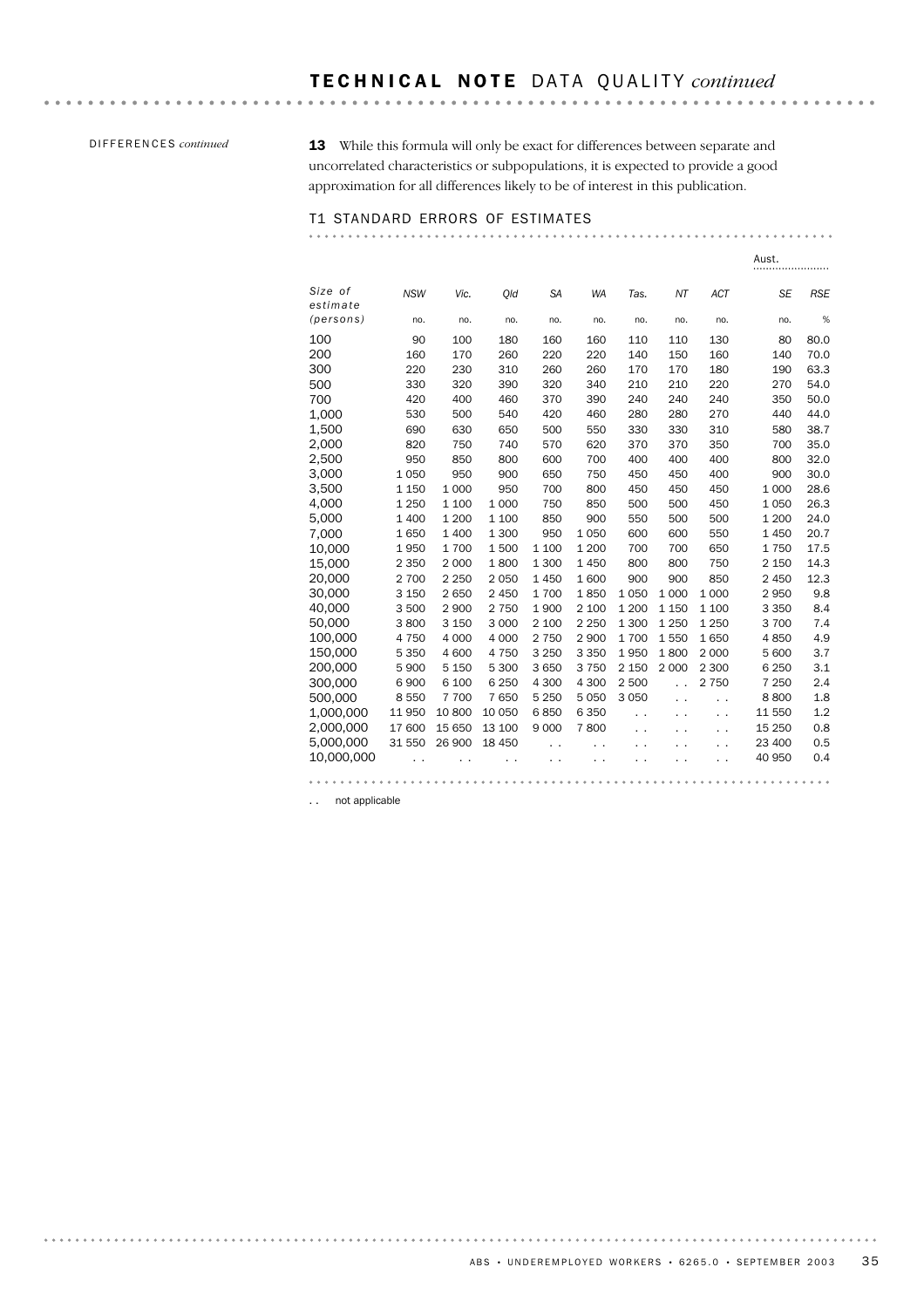### T2 LEVELS AT WHICH ESTIMATES HAVE RELATIVE STANDARD ERRORS OF 25% AND 50% (a)

|                                                      | <b>NSW</b> | Vic.    | Qld     | <b>SA</b> | <b>WA</b> | Tas.    | NT      | ACT   | Aust.  |
|------------------------------------------------------|------------|---------|---------|-----------|-----------|---------|---------|-------|--------|
|                                                      | no.        | no.     | no.     | no.       | no.       | no.     | no.     | no.   | no.    |
|                                                      |            |         |         |           |           |         |         |       |        |
|                                                      |            | 25% RSE |         |           |           |         |         |       |        |
| Mean duration of current period of insufficient work | 13 700     | 12 300  | 8 2 0 0 | 5800      | 6 3 0 0   | 2 9 0 0 | 3500    | 1 100 | 14 300 |
| Median duration of current period of insuffient work | 24 200     | 18 300  | 15 700  | 8 600     | 10 300    | 4 0 0 0 | 4 100   | 3 600 | 21 500 |
| Mean preferred number of extra hours                 | 3 9 0 0    | 3 500   | 3 100   | 2 0 0 0   | 2 9 0 0   | 1 0 0 0 | 600     | 500   | 2600   |
| All other estimates                                  | 6 200      | 4 700   | 4 100   | 2 500     | 2 9 0 0   | 1 200   | 1 2 0 0 | 1 100 | 4 600  |
|                                                      |            |         |         |           |           |         |         |       |        |
|                                                      |            | 50% RSE |         |           |           |         |         |       |        |
| Mean duration of current period of insufficient work | 3 3 0 0    | 3 3 0 0 | 2 4 0 0 | 1800      | 1900      | 900     | 1 100   | 400   | 3 100  |
| Median duration of current period of insuffient work | 6800       | 5 200   | 4 600   | 2 600     | 3 2 0 0   | 1 300   | 1 300   | 1 200 | 5 100  |
| Mean preferred number of extra hours                 | 600        | 700     | 900     | 600       | 900       | 300     | 200     | 200   | 300    |
| All other estimates                                  | 1 200      | 1 0 0 0 | 1 2 0 0 | 800       | 900       | 400     | 400     | 400   | 700    |
|                                                      |            |         |         |           |           |         |         |       |        |

(a) Refers to the number of persons contributing to the estimate.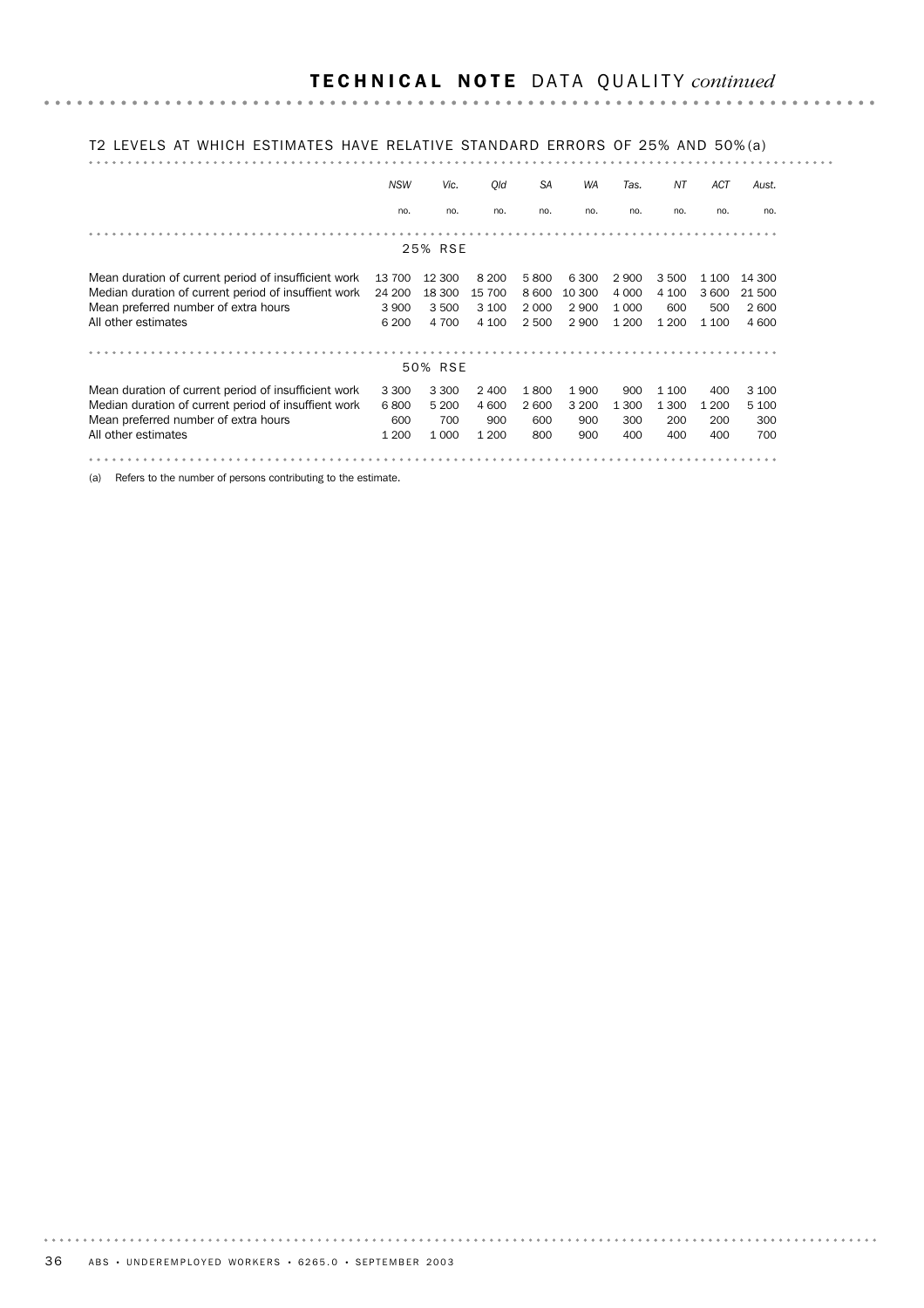# GLOSSARY

| Centrelink                                 | A statutory authority responsible for delivering a range of Commonwealth government<br>services, including registering persons for job search assistance and income support.                                                                                                                                                                                                                                                                                                                                                                                                                                                                                                                                                                                                                                                                                                                                                                                                                    |
|--------------------------------------------|-------------------------------------------------------------------------------------------------------------------------------------------------------------------------------------------------------------------------------------------------------------------------------------------------------------------------------------------------------------------------------------------------------------------------------------------------------------------------------------------------------------------------------------------------------------------------------------------------------------------------------------------------------------------------------------------------------------------------------------------------------------------------------------------------------------------------------------------------------------------------------------------------------------------------------------------------------------------------------------------------|
| Duration of insufficient work              | The duration of insufficient work is the length of time underemployed workers have<br>been working less than 35 hours a week. As periods of insufficient work are recorded in<br>full weeks and rounded down, this results in a slight understatement of duration.                                                                                                                                                                                                                                                                                                                                                                                                                                                                                                                                                                                                                                                                                                                              |
| <b>Employed persons</b>                    | Persons aged 15 years and over who, during the reference week:<br>• worked for one hour or more for pay, profit, commission or payment in kind, in a job<br>or business or on a farm (comprising employees, employers and own account<br>workers); or<br>worked for one hour or more without pay in a family business or on a farm (i.e.<br>contributing family workers); or<br>• were employees who had a job but were not at work and were:<br>away from work for less than four weeks up to the end of the reference week; or<br>away from work for more than four weeks up to the end of the reference week and<br>received pay for some or all of the four-week period to the end of the reference<br>week; or<br>■ away from work as a standard work or shift arrangement; or<br>■ on strike or locked out; or<br>• on workers' compensation and expected to return to their job; or<br>■ were employers or own account workers who had a job, business or farm, but were<br>not at work. |
| <b>Full-time workers</b>                   | Employed persons who usually worked 35 hours or more a week (in all jobs) or those<br>who, although usually worked less than 35 hours a week, worked 35 hours or more<br>during the reference week.                                                                                                                                                                                                                                                                                                                                                                                                                                                                                                                                                                                                                                                                                                                                                                                             |
| Fully employed workers                     | Employed persons who:<br>• worked full time during the reference week (including persons who usually work part<br>time but worked full time in the reference week); or<br>usually work full time but worked less than 35 hours in the reference week for<br>non-economic reasons (such as illness or injury, leave holiday or flextime, or personal<br>reasons); or<br>■ part-time workers who do not want to work additional hours.                                                                                                                                                                                                                                                                                                                                                                                                                                                                                                                                                            |
| Labour force                               | The civilian population aged 15 years and over can be split into two mutually exclusive<br>groups: the labour force (employed and unemployed persons) and persons not in the<br>labour force.                                                                                                                                                                                                                                                                                                                                                                                                                                                                                                                                                                                                                                                                                                                                                                                                   |
| Level of highest educational<br>attainment | Level of highest educational attainment identifies the highest achievement a person has<br>attained in any area of study. It is defined as the highest educational attainment a person<br>has achieved, and is not a measurement of relative importance of different fields of<br>study.                                                                                                                                                                                                                                                                                                                                                                                                                                                                                                                                                                                                                                                                                                        |
| Looking for work with more<br>hours        | Looked for work with more hours at some time during the four weeks up to the end of<br>the reference week.                                                                                                                                                                                                                                                                                                                                                                                                                                                                                                                                                                                                                                                                                                                                                                                                                                                                                      |
| Main English-speaking<br>countries         | The main English-speaking countries are the United Kingdom, Ireland, Canada, South<br>Africa, the United States of America and New Zealand.                                                                                                                                                                                                                                                                                                                                                                                                                                                                                                                                                                                                                                                                                                                                                                                                                                                     |
| Mean duration of insufficient<br>work      | The mean duration of insufficient work is obtained by dividing the aggregate number of<br>weeks a group has had insufficient work by the number of persons in that group.                                                                                                                                                                                                                                                                                                                                                                                                                                                                                                                                                                                                                                                                                                                                                                                                                       |
| Mean preferred number of<br>extra hours    | The mean preferred number of extra hours is obtained by dividing the total preferred<br>number of extra hours reported by a group by the number of persons in that group.                                                                                                                                                                                                                                                                                                                                                                                                                                                                                                                                                                                                                                                                                                                                                                                                                       |
| Median duration of insufficient<br>work    | The median duration of insufficient work is obtained by dividing underemployed<br>workers into two equal groups, one comprising persons whose duration of insufficient<br>work is above the median, and the other comprising persons whose duration is below it.                                                                                                                                                                                                                                                                                                                                                                                                                                                                                                                                                                                                                                                                                                                                |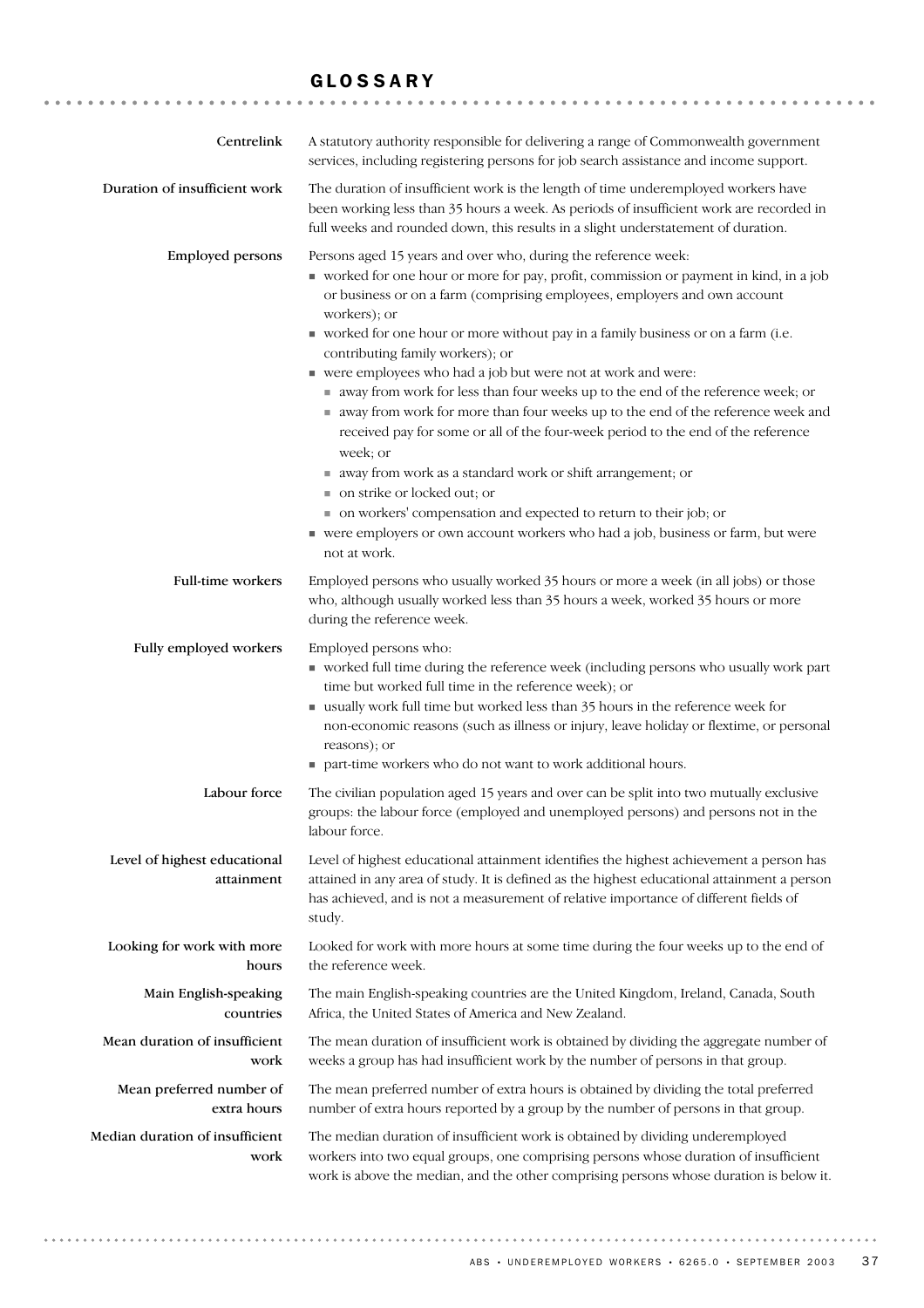# GLOSSARY *continued*

| Part-time workers                  | Employed persons who usually worked less than 35 hours a week (in all jobs) and either<br>did so during the reference week, or were not at work during the reference week.                                                                                                                                                                                                                                                                                                                                                                                                                                                    |
|------------------------------------|-------------------------------------------------------------------------------------------------------------------------------------------------------------------------------------------------------------------------------------------------------------------------------------------------------------------------------------------------------------------------------------------------------------------------------------------------------------------------------------------------------------------------------------------------------------------------------------------------------------------------------|
| Preferred number of extra<br>hours | The number of extra hours a week an underemployed worker would have preferred to<br>work.                                                                                                                                                                                                                                                                                                                                                                                                                                                                                                                                     |
| Reference week                     | The week before the survey.                                                                                                                                                                                                                                                                                                                                                                                                                                                                                                                                                                                                   |
| Status in employment               | Employed persons classified by whether they were employees, employers, own account<br>workers, or contributing family workers.                                                                                                                                                                                                                                                                                                                                                                                                                                                                                                |
| Underemployed workers              | Underemployed workers are employed persons who want, and are available for, more<br>hours of work than they currently have. They comprise:<br>part-time workers who want to work more hours and were available to start work with<br>more hours, either in the reference week or in the four weeks subsequent to the<br>survey<br>If full-time workers who worked part-time hours in the reference week for economic<br>reasons (such as being stood down or insufficient work being available). It is assumed<br>that these people wanted to work full time in the reference week and would have<br>been available to do so. |
| Usual number of hours              | The number of hours usually worked in a week.                                                                                                                                                                                                                                                                                                                                                                                                                                                                                                                                                                                 |